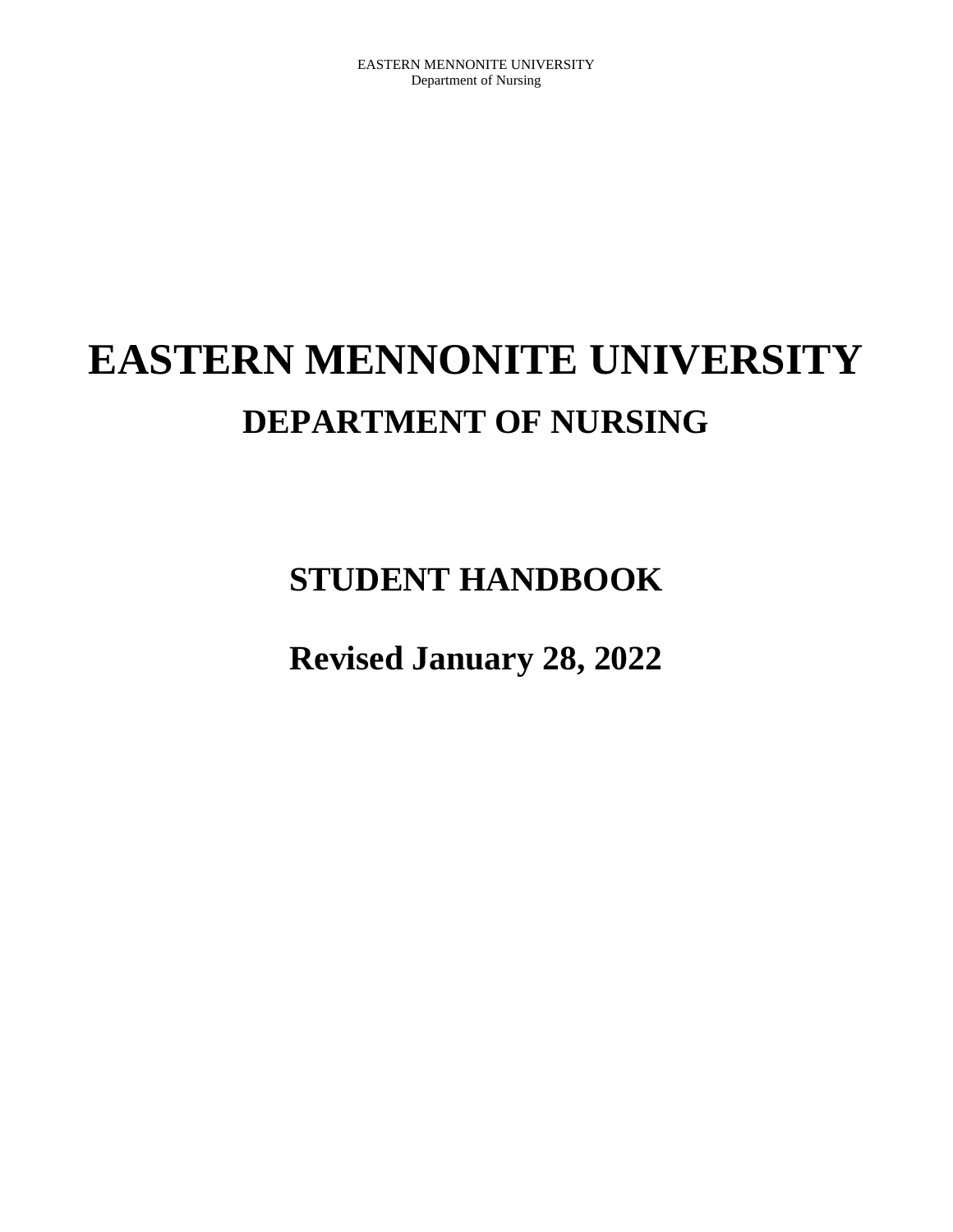# TABLE OF CONTENTS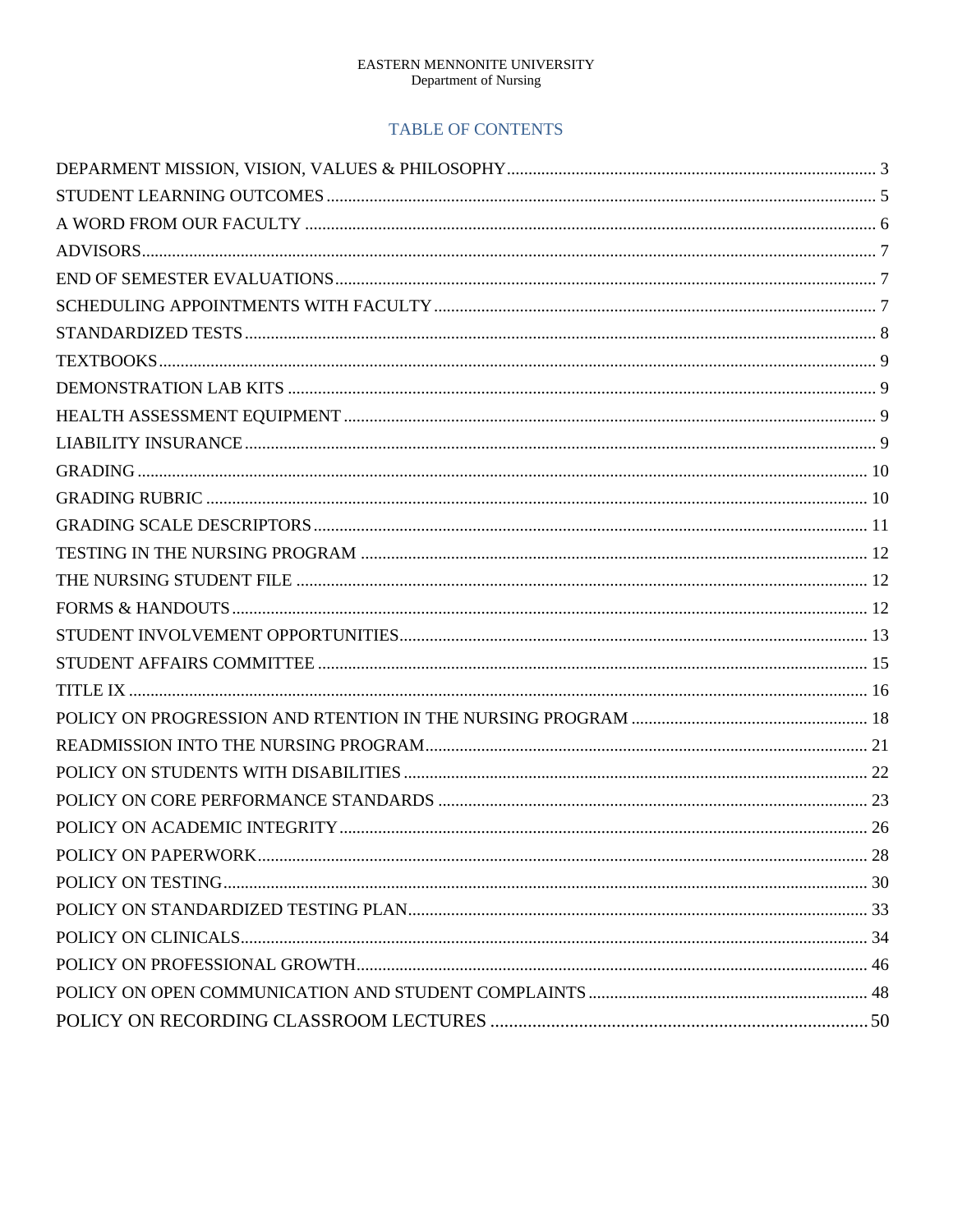# <span id="page-2-0"></span>**DEPARMENT MISSION, VISION, VALUES & PHILOSOPHY**

# **MISSION STATEMENT**

Eastern Mennonite University's (EMU) Nursing Department prepares competent, professional baccalaureate and graduate nurses from a Christian-Anabaptist perspective. The department fosters leadership in its students, preparing them to serve and lead in a global context.

# **VISION**

Our goal is to develop nurse leaders across all levels of education who exhibit cultural humility; work for social justice; and embrace a Sacred Covenant approach to nursing.

# **VALUES**

Like the greater university, the nursing department's mission and vision are grounded in the enduring biblical values of Christian discipleship, community, service and peace. The department also embraces the core value of a sacred covenant approach to nursing. The *Sacred Covenant* is a philosophical approach to nursing that recognizes the interweaving of art, science, and spirit within the sacred ministry of health care and health promotion. The practice of nursing as sacred covenant recognizes the holy spaces within relationships between nurse and client, whether individual, family, or community. The commitments of these relationships recognize all persons as created by God with human dignity and worth, working within a dynamic interdependent system of care.

# **PHILOSOPHY**

The nursing program is based upon Christian-Anabaptist faith beliefs, as well as the standards for nursing education established by the American Association of Colleges of Nursing and the Virginia Board of Nursing, and is consistent with EMU's mission and vision. This philosophical statement identifies the major underpinnings for the program and the nursing department's philosophy of education.

The discipline of **nursing** is concerned with how nurses interact with people in relation to their health and within their total environment. Nursing at its core is caring for people within their health experience. **Persons** are viewed holistically in terms of needs that vary with developmental stage and cultural background. Individuals, families, groups and communities, as clients, are approached within a sacred covenant framework. Trust among partners, loyalty, responsibility, mutual obligations and unconditional faithfulness characterize a covenant relationship. **Health** is seen as relative and as encompassing both wellness and illness. Wholeness and healing, the goals of nursing care, are viewed from a Christian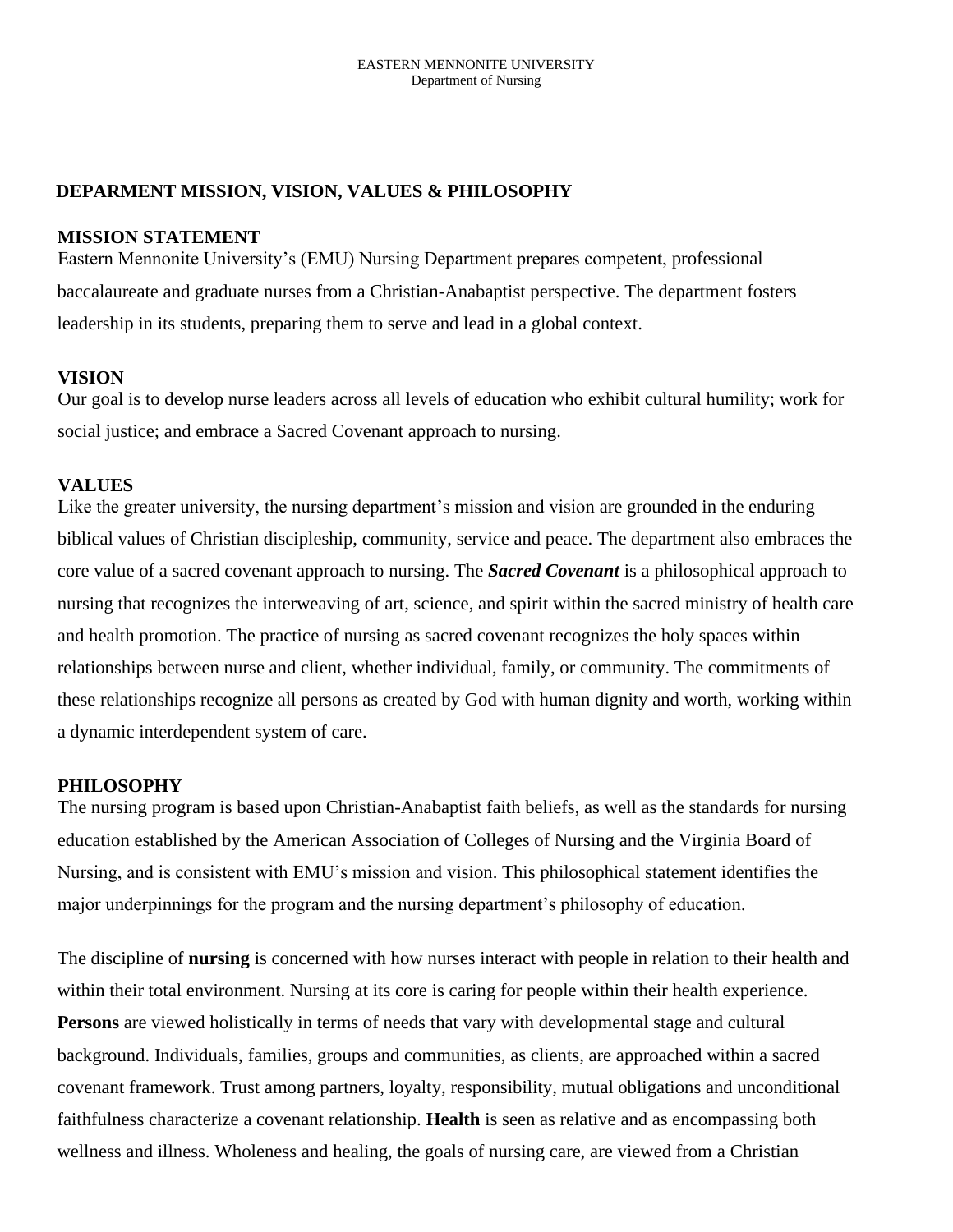perspective. The **environment** is viewed as including both natural and sociocultural systems. Health care systems are especially important components of the environment. Nursing is characterized by Christian Anabaptist approaches to caring, roles, and professional responsibilities. The discipline of nursing is thus best built upon knowledge from the natural and behavioral sciences and the liberal arts.

Preparation of baccalaureate and graduate professional nurses requires the development of intellectual and affective capacities. The effective nurse is able to think critically, care compassionately, listen carefully, communicate clearly, interact meaningfully, act morally, assume responsibility. reflect deeply and exhibit a thirst for knowledge.

A number of beliefs underlie the educational environment we seek to create. Foundationally, we believe that personal growth is essential for professional growth and that interdependence in a covenant relationship with faculty facilitates this growth. Growth is enhanced when teachers provide honest feedback within a supportive framework. Learning is also promoted when students are actively involved; when students are partners in learning; when the goals of learning are clear; and when students have the opportunity to practice desired skills. Learning within the covenant framework is facilitated by faculty and students partnering together. Flexibility in curriculum design enhances learning for students with diverse educational and cultural backgrounds*.* The educational experience incorporates a variety of methodologies in recognition that not one teaching method meets everyone's learning needs.

Graduates at all levels have the capacity to develop a personal art of nursing that grows from an excellent knowledge base; their own personal resources; a sense of the sacred in moments and places; and a profound sense of respect for all people. Graduates are self-directed and engage in continual learning and development. They are accountable for their own actions but work collaboratively with clients; other health team members; and communities within which they practice*.* As professionals, they seek to improve health care via approaches which promote peace and justice through involvement in church, community and political and professional organizations.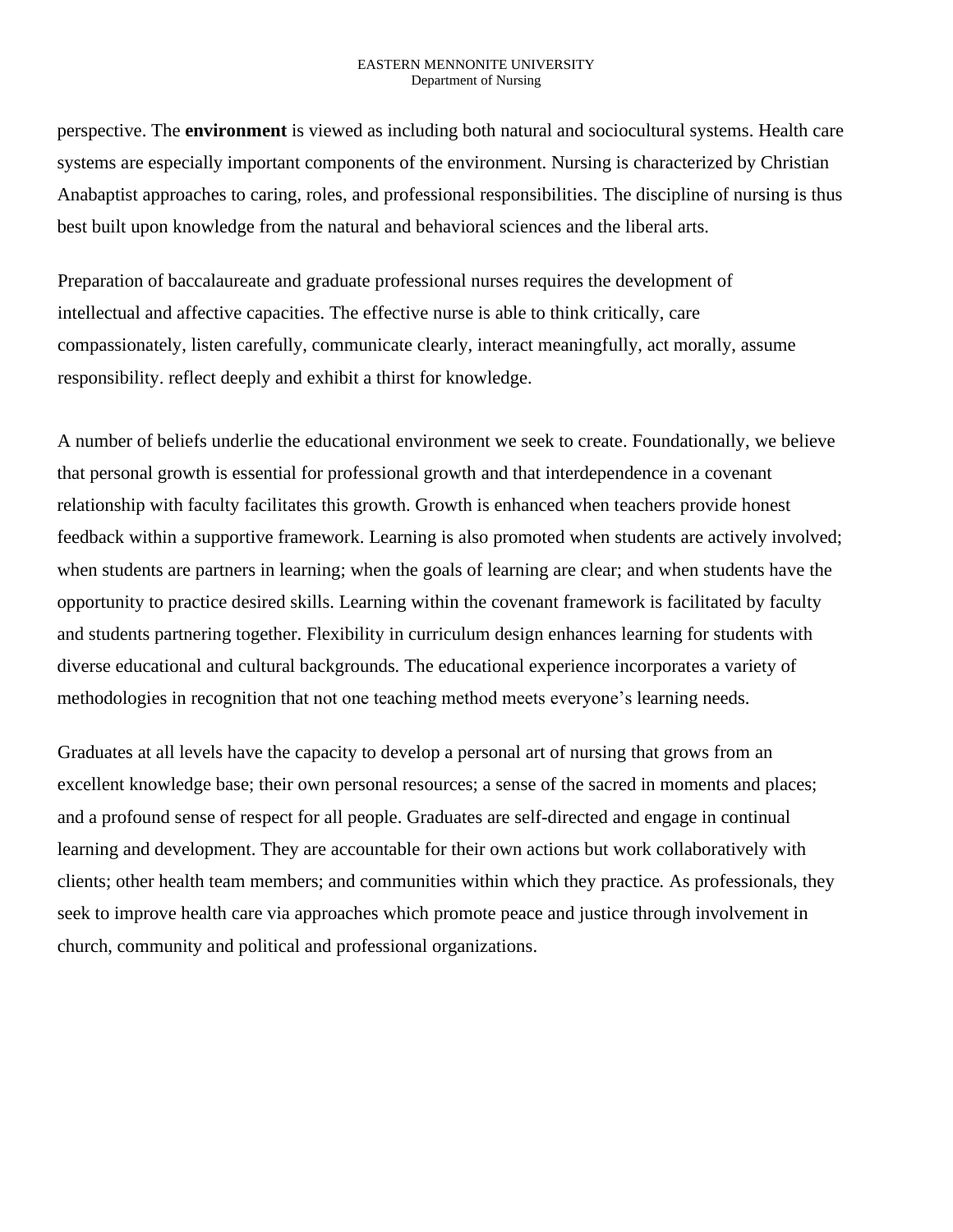# <span id="page-4-0"></span>**STUDENT LEARNING OUTCOMES**

Outcome 1

Articulates a caring philosophy of nursing that incorporates the following:

a) a holistic view of persons, health and environment,

b) significant processes, functions, and responsibilities of professional nursing,

c) Christian approach to nursing (empowerment, reconciliation, partnership, presence, grace, justice, service, agape love, and advocacy).

#### Outcome 2

Assumes responsibility for own behavior and for continuous intellectual, personal, and professional growth.

#### Outcome 3

Demonstrates involvement in church, community, political, and professional organizations and activities to promote justice and improve health care.

Outcome 4

Contributes to the professional development of peers and colleagues.

Outcome 5

Uses critical reflection to address health – related concerns and issues.

Outcome 6

Communicates effectively by oral, written and electronic methods

Outcome 7

Collaborates with clients and health team members to promote the health of individuals and groups

Outcome 8

Utilizes the nursing process to meet the health needs of individuals in groups.

Outcome 9

Utilizes decision-making skills to promote the health of individuals and groups.

Outcome 10

Applies principles of comfort and safety in providing nursing care to individuals and groups.

Outcome 11

Utilizes the teaching learning process to promote the health of individuals and group.

Outcome 12

Utilizes the therapeutic relationship to facilitate the psychosocial and spiritual health of individuals and groups

Outcome 13

Critique research and utilizes research findings to improve health care.

Outcome 14

Takes initiative to apply principles of change for the improvement of health care delivery.

Outcome 15

Demonstrates leadership in the provision of health care.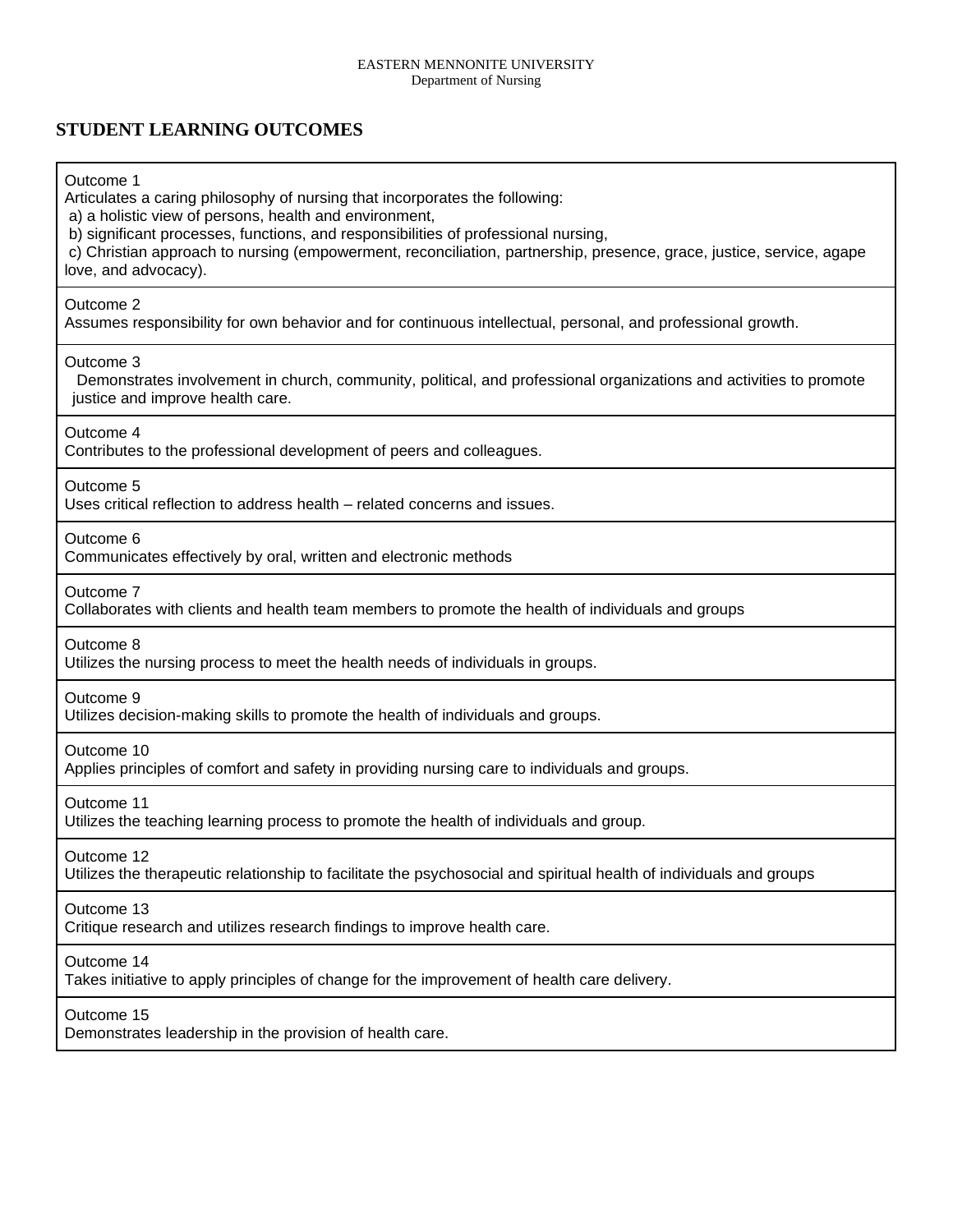# <span id="page-5-0"></span>**A WORD FROM OUR FACULTY**

Welcome to a new adventure in learning! The day you have been waiting for has arrived. We are sure it's filled with both excitement and anxiety. Our advice to you is to take one day at a time.

We as faculty value interchange and relationships with you as students. We look forward to learning to know you as a person. Hopefully your experiences with us will be both personally and professionally growth-producing. We want to invite you to participate in planned social activities so that we can get to know you better.

These materials are intended to help you understand our program. Reading it now and using it frequently as a resource should help you avoid pitfalls. Please raise questions as you have them. Also, you will want to watch the bulletin boards as well as the nursing major's web-page for any news or opportunities that are posted which may appeal to you.

Our personal best wishes to you in the days ahead!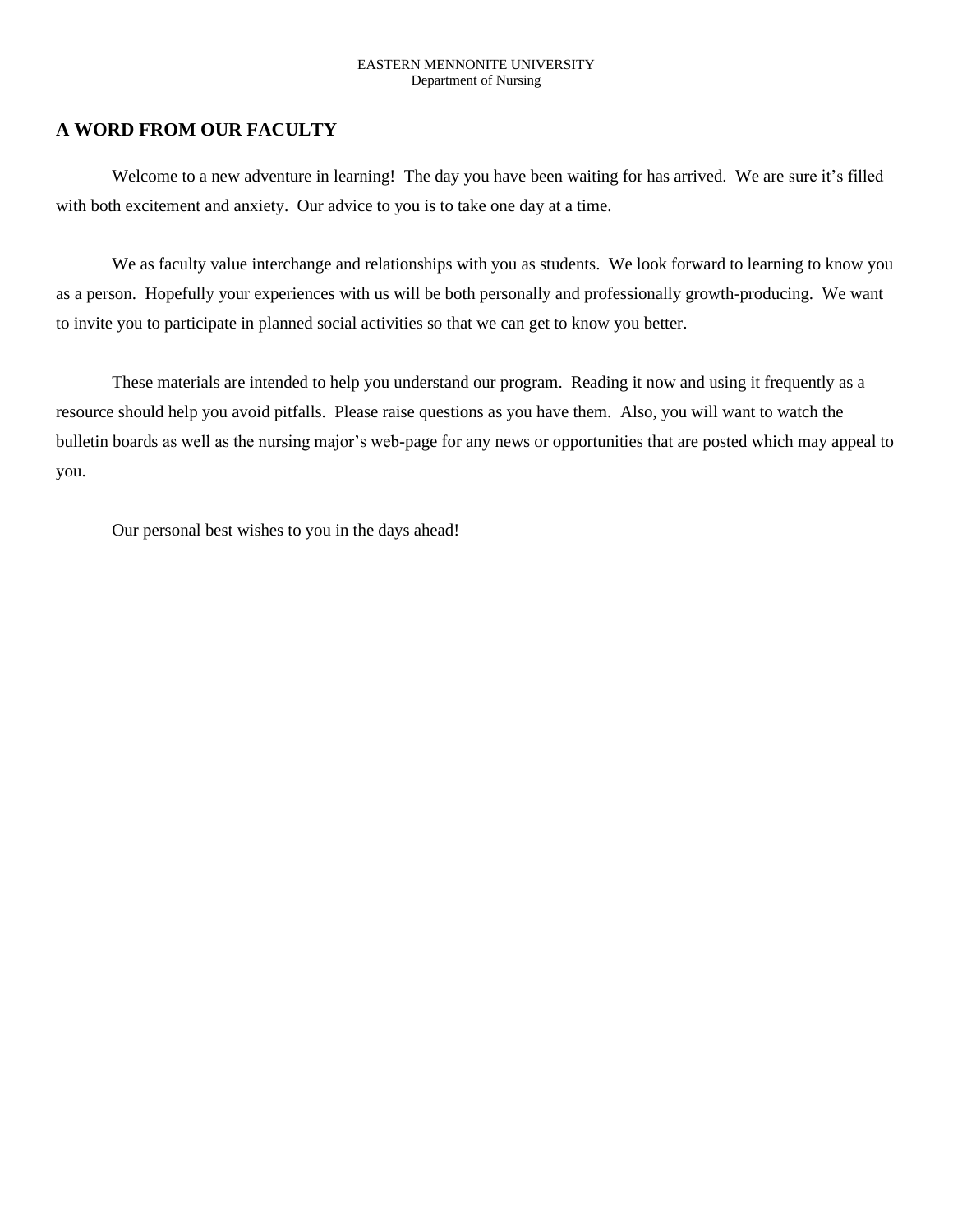# <span id="page-6-0"></span>**ADVISORS**

Advisor assignments are made when students enter EMU. Usually that advisor is maintained throughout the program. Academic advisors work with you to promote your educational and professional success in nursing school throughout your time as a student at EMU. Students complete a self-evaluation at the end of each semester and evaluate the previous semester's goals. The nursing advisor responds to these goals and may recommend additional goals. These documents become a part of your permanent record and are used to write references while you are at EMU and after you graduate. You will create a professional portfolio of your student work and provide it to your advisor at the end of each semester to review in relation to your self-evaluation. The role of the advisor is to walk with you through the nursing program and to provide educational and vocational guidance. Please use your advisor as a resource and as a consultant in choosing your career path and goals.

# <span id="page-6-1"></span>**END OF SEMESTER EVALUATIONS**

Students are required to schedule an appointment with their advisor at the end of each semester to review overall progress and performance in the program. Students will be required to submit their professional portfolio to their advisor well in advance of the scheduled meeting. The due date is typically scheduled for 5p.m. the Monday of the week of final exams.

## <span id="page-6-2"></span>**SCHEDULING APPOINTMENTS WITH FACULTY**

All faculty members are required to post a schedule of their available office hours – most faculty use google calendar to post office hours. Students have the opportunity to schedule an appointment with faculty within the hours that faculty have available. Twenty-four hour advance notice must be given when meeting with faculty. When scheduling an appointment with the department chair or the undergraduate nursing program director, the student will speak to the administrative coordinator who manages their schedules. The student needs to indicate the nature of the meeting. If for any reason you need to re-schedule an appointment, please contact the faculty member as soon as possible. If you need to re-schedule an appointment with the department chair or undergraduate nursing program director, please contact the administrative coordinator to re-schedule.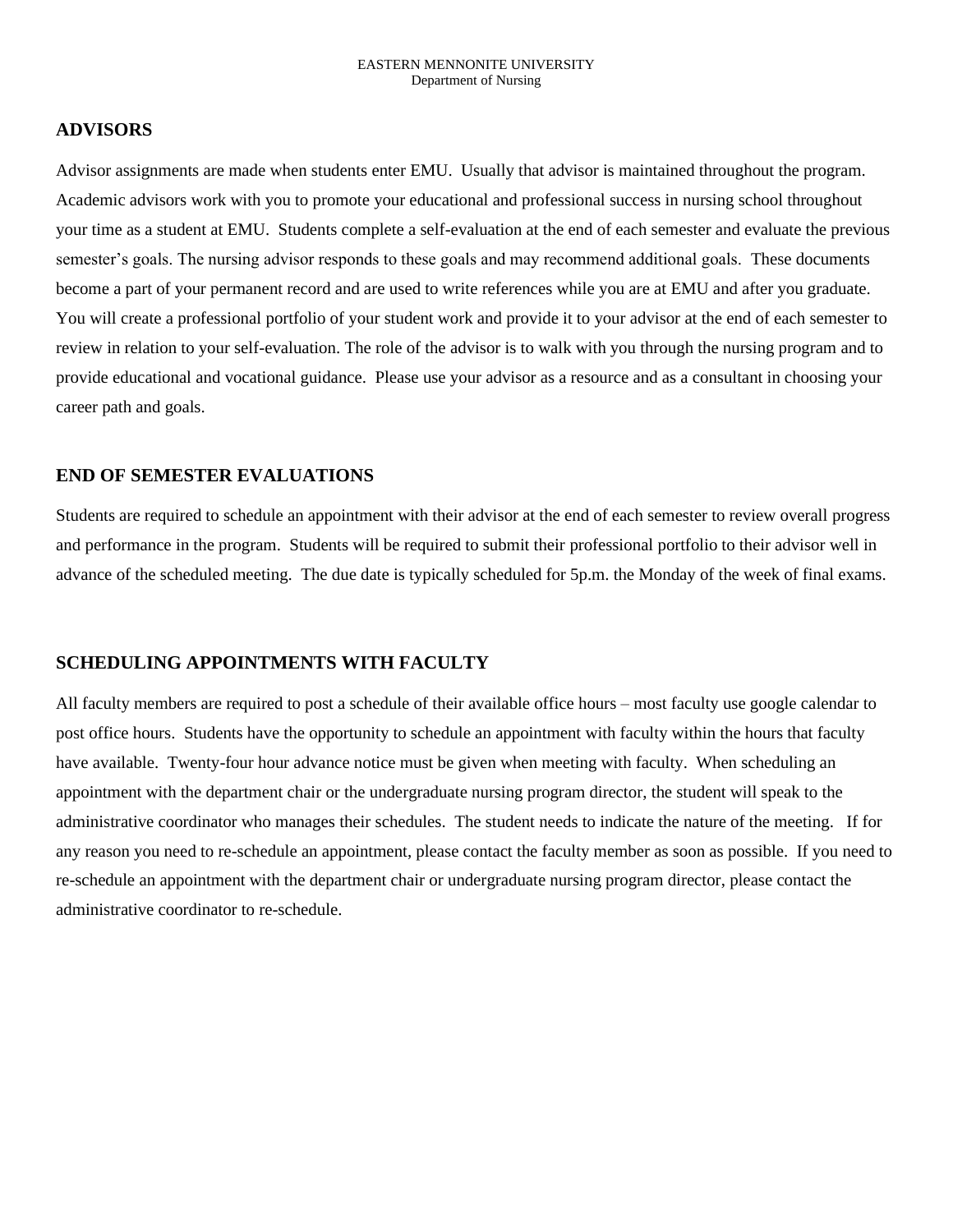# <span id="page-7-0"></span>**STANDARDIZED TESTS**

The EMU nursing department utilizes several standardized tests throughout the program as part of the comprehensive testing plan. We are in contract with Kaplan for their total testing service. This service includes a critical thinking test, several subject specific tests (Fundamentals of Nursing, Medical-Surgical Nursing, Pediatrics, Psychosocial Nursing, and Obstetrical Nursing), and the Diagnostic Test, which evaluates graduates for success on the NCLEX RN (National Council Licensure Examination). Multiple learning resources are available at [www.Kaplan .com.](http://www.kaplan.com/) Practice tests with rationales are available as well as study skills, note taking, and test taking presentations to improve your learning and performance on tests. All standardized tests are computerized and provide immediate results.

The total price for the Kaplan testing package is charged as a course fee over four semesters. The course fee is attached to the following courses: NURS 303 Foundations of Professional Nursing, NURS 427 Professional Issues in Nursing, NURS 426 Nursing Care of the Family in the Community, and NURS 439/440 Transition to Practice. This package includes a three day NCLEX review course at the end of Level 3. This fee is non-refundable. Students benefit in that they have the opportunity to test in situations that are similar to NCLEX RN testing conditions. In addition, students can compare their performance on the tests, with other students in a national database; and it allows students to identify areas of weakness in preparation for graduation and taking the NCLEX RN.

- Level 1: Critical Thinking and Fundamentals tests
- Level 2: Block A: Psychosocial and OB tests.
	- Block B: Pediatric test

Nursing Care of the Adult 2<sup>nd</sup> semester students take the Medical Surgical Comprehensive Test at the end of the second semester in Level 2.

#### Level 3: Research test

- Community Health
- Assessment test

The Diagnostic Test is taken a week before the NCLEX RN Review course. See the Comprehensive Testing Plan for performance expectations on the RN Practice Test in order to be able to graduate from the EMU Nursing Program.

All students are expected to take these tests in the scheduled timeframe listed on their calendars.

The nursing department has a **Comprehensive Testing Plan**. It includes the tests you will take each semester, what grade is assigned to your performance on the test for each course, and the student and advisor expectations for each test. The details of the comprehensive testing plan are reflected in each applicable course syllabus.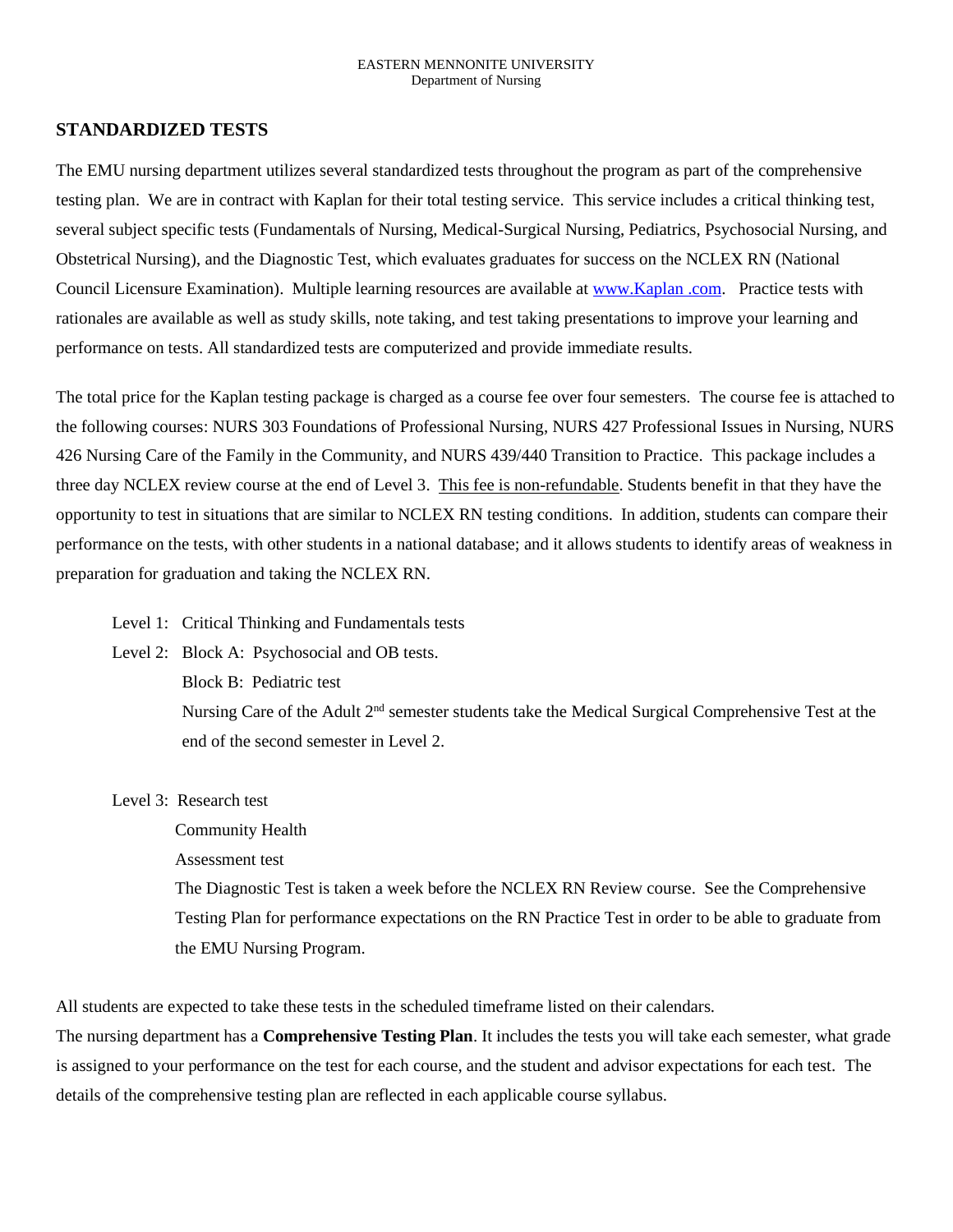# <span id="page-8-0"></span>**TEXTBOOKS**

A list of textbooks for each level can be found on Moodle, under "Nursing Undergraduate Program Meta-Course". For your convenience the bookstore has a complete list and carries all required text for nursing majors.

## <span id="page-8-1"></span>**DEMONSTRATION LAB KITS**

At the beginning of level 1, each student will receive a kit containing supplies to be used for practicing and demonstrating mastery of nursing skills in the Demonstration Lab. The student is responsible for the care and maintenance of the kit.

# <span id="page-8-2"></span>**HEALTH ASSESSMENT EQUIPMENT**

All health assessment equipment needed for practice during labs and practice sessions is available in the Lisa Haverstick Memorial Nursing lab. However, if there are instances when you need to use equipment for physical examination for practice or clinicals outside of lab time, you can sign out equipment from the administrative coordinator. Equipment is to be returned within 48 hours from the time of check out. This includes weekends and holidays. Students are responsible for any cost if equipment is lost or damaged.

# <span id="page-8-3"></span>**LIABILITY INSURANCE**

EMU carries professional liability insurance in the amount of \$2,000,000/claim during the years you are in the nursing major (upper level). Students are covered by a group policy from EMU. The coverage is for each year you are enrolled in the program and provides coverage ONLY in your student role while at EMU.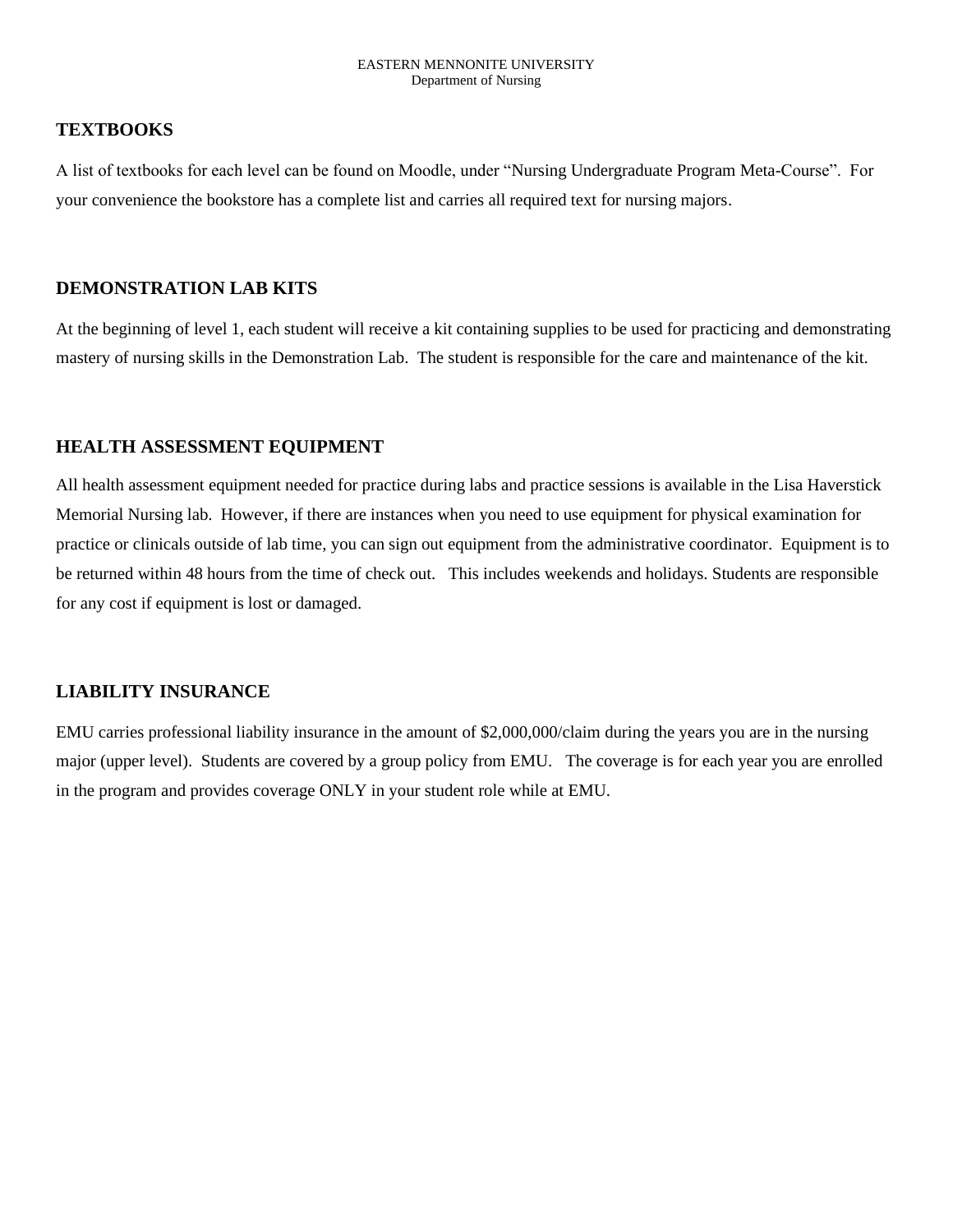# <span id="page-9-0"></span>**GRADING**

Students are awarded grades for their performance on assignments in individual courses in the program. Course grades are based on selected assignments in each course. Graded activities may include performance on unit tests, oral presentations, written and oral finals, and papers (including assessments, care plans, exemplars, journals, teaching plans, process recordings, and formal papers). Student clinical performance may be graded as pass/fail or awarded a letter grade. Students must meet clinical performance standards in order to pass clinical courses. Course assignments/assessments and weights are listed in the course syllabus. Faculty report grades to the Registrar's Office at the end of each semester according to the registrar's deadlines. Students can view their current grades and course average in the learningmanagement system gradebook.

## <span id="page-9-1"></span>**GRADING RUBRIC**

The following guide is used for constructing all grading rubrics for written work (*e.g.*, clinical paperwork, papers, teaching plans, etc.):

| <b>Points</b> | <b>Excellent</b><br>A to A- | Good<br>$B+$ to $B-$ | Competent<br>(Minimal Expectations)<br>$C+$ | Unacceptable<br>(Below Expectations) |  |
|---------------|-----------------------------|----------------------|---------------------------------------------|--------------------------------------|--|
| 100           | $100 - 91$                  | $90.9 - 83.5$        | $83.4 - 80$                                 | $79.9 - 0$                           |  |
| 50            | $50 - 45.5$                 | $45.4 - 41.8$        | $41.7 - 40$                                 | $39.9 - 0$                           |  |
| 40            | $40 - 36.5$                 | $36.4 - 33.5$        | $33.4 - 32$                                 | $31.9 - 0$                           |  |
| 35            | $35 - 32$                   | $31.9 - 29.3$        | $29.2 - 28$                                 | $27.9 - 0$                           |  |
| 30            | $30 - 27.5$                 | $27.4 - 25.1$        | $25 - 24$                                   | $23.9 - 0$                           |  |
| 25            | $25 - 23$                   | $22.9 - 20.9$        | $20.8 - 20$                                 | $19.9 - 0$                           |  |
| 20            | $20 - 18.5$                 | $18.4 - 16.8$        | $16.7 - 16$                                 | $15.9 - 0$                           |  |
| 15            | $15 - 14$                   | $13.9 - 12.6$        | $12.5 - 12$                                 | $11.9 - 0$                           |  |
| 10            | $10 - 9.5$                  | $9.4 - 8.4$          | $8.3 - 8$                                   | $7.9 - 0$                            |  |
| 5             | 5                           | 4.5                  | $\overline{4}$                              | $3.5 - 0$                            |  |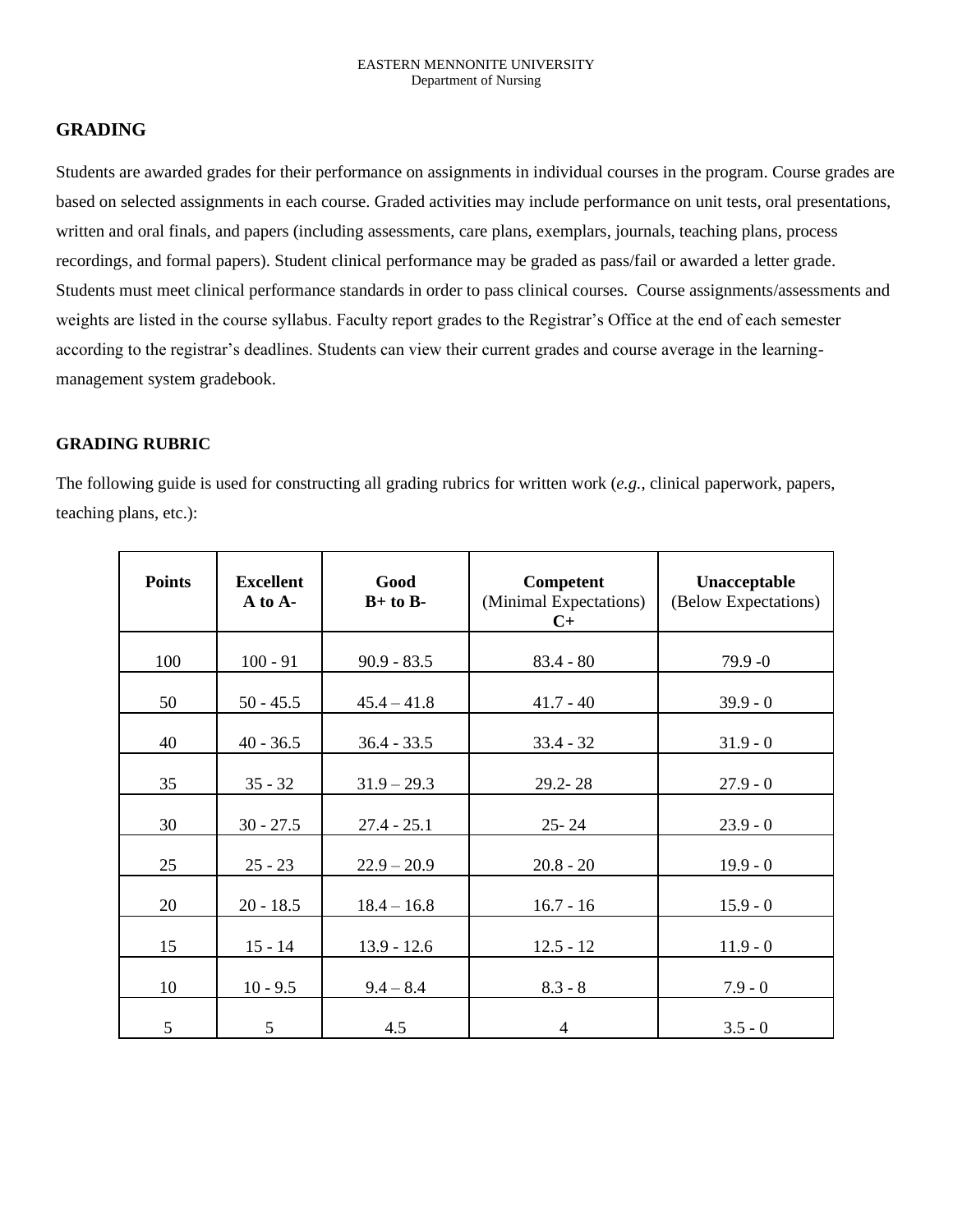## <span id="page-10-0"></span>**GRADING SCALE DESCRIPTORS**

| Excellent | Meets all criteria on the guide. Evidences independent thought and creativity. Organization, integration,                                                                                     |  |  |  |  |  |
|-----------|-----------------------------------------------------------------------------------------------------------------------------------------------------------------------------------------------|--|--|--|--|--|
|           | and style enhance the meaning. Virtually no mechanical errors in writing.                                                                                                                     |  |  |  |  |  |
| Good      | Meets all criteria on the guide. Clear, coherent, with depth of content. Contains some originality of<br>thought. Organization is logically effective. Very few mechanical errors in writing. |  |  |  |  |  |
| Competent | Partially meets all criteria on the guide. Evidences clarity of purpose. Contains little originality of<br>thought. Has noticeable mechanical errors in writing.                              |  |  |  |  |  |

Unacceptable Minimally meets criteria on the guide. Inadequate or no development or originality of thought. Numerous or significant mechanical errors in writing. Inappropriate word choice, ineffective sentence style, and numerous errors in grammar and spelling. Does not fulfill the assignment closely enough to be given credit.

The following grading system is used:

|              |                                     | $B+$         | $88.5 - 90.9$ $\mathbf{C} + 80 - 83.4$   |                                                                      | $\blacksquare$ | 60-69.9 |
|--------------|-------------------------------------|--------------|------------------------------------------|----------------------------------------------------------------------|----------------|---------|
| $\mathbf{A}$ | $93.5 - 100$   <b>B</b>   86 - 88.4 |              |                                          | $\begin{array}{ c c c } \hline C & 75 & -79.9 \\ \hline \end{array}$ | $\mathbf F$    | <60     |
| $A-$         | $91 - 93.4$                         | $\mathbf{B}$ | $\vert$ 83.5 - 85.9 <b>C</b> - 70 - 74.9 |                                                                      |                |         |

- All nursing courses must be passed with a C+ or better to progress through the program.
- In clinical courses where a student scores below an 80% weighted average  $(C+)$  on paperwork and tests, but passes the clinical performance, the letter grade earned on paperwork and tests (*i.e.,* C, C-, D, or F) will be awarded. The course and clinical will need to be repeated.
- In clinical courses where a student fails the clinical performance, but passes the paperwork and tests, a D will be awarded, and the course and clinical will need to be repeated.
- If tests and paperwork are below  $80\%$  (C+), and clinical performance is failing, no higher than a D will be awarded for the final grade in the course, and the course and clinical will need to be repeated.
- Numerical grades will not be "rounded up." All grades are set to 1 decimal point.
- Any unattempted test, quiz, assignment, or graded activity will be awarded a zero in the gradebook.
- Courses in which a student earns less than  $80\%$  (C+) constitute a course failure and must be repeated. See the Policy on Student Progression, Retention, and Admission.
- Students will earn a "D" in a course when ungraded focus sheet assignments and general requirements or expectations, such as standardized tests, or professional behaviors are not completed, as outlined in the course syllabus. This grade may be reversed in consultation with the faculty member if and when course expectations are met. A deadline must be negotiated with the course faculty. If the negotiated deadline is not met, this will be considered as a course failure and the student will need to repeat the course. Extended deadlines cannot exceed 2 weeks after the last day of the semester (a.k.a., the last day of final exams week).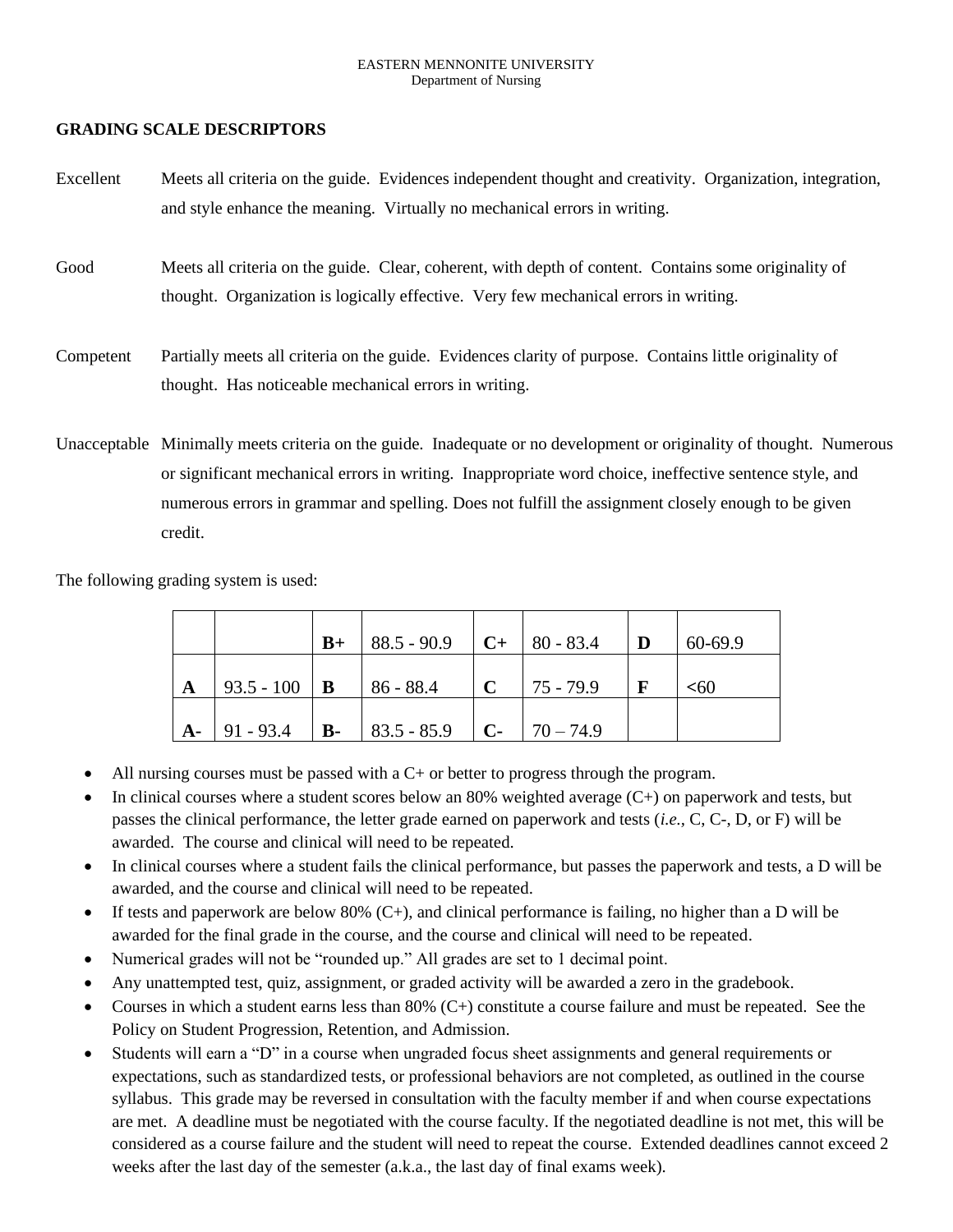## **TESTS IN THE NURSING PROGRAM**

Most units and courses have tests that must be mastered at an average score of 80% or higher. Most are multiple choice, although a few are subjective or essay. Tests may also include "alternate type" NCLEX-RN questions (e.g., fill in the blank, choose all items that apply, rank in order). You are expected to follow the Policy on Testing outlined in the policy section of your handbook. All tests are taken according to their scheduled timeframe and usually allow no more than 1.2 minutes per question. Students are expected to complete tests before the end of the class period. Faculty will post your test score on Moodle under the corresponding course within 72 hours after the test date, and always between 4:30p.m. and midnight. See the "Testing Policy" in the Policy section of this handbook.

## <span id="page-11-0"></span>**THE NURSING STUDENT FILE** and monitoring your progress through the program

Each student has a digital Nursing Student File assigned to them by the nursing program in a shared google drive. The folder is accessible to the individual student and each of the undergraduate nursing faculty. This file houses several important documents that are used to monitor and record your progress through the program, particularly in relation to clinical learning outcomes. The file holds the EMU Nursing Skills Checklist, the clinical performance evaluation forms for medical-surgical clinicals and some of the specialty clinicals, and your End-of-level Self-evaluation forms. These documents are kept by EMU nursing for writing references for you and for monitoring your progress through the program.

#### <span id="page-11-1"></span>**FORMS & HANDOUTS**

Each of your courses uses various forms, handouts, and guides for your written assignments and clinical activities. You can find digital versions of these forms and documents in the associated Moodle course page. It is up to you which ones you choose to print out and which you choose to use in digital format. Faculty will make recommendations to print some of them based on the need to have them in hardcopy for a clinical experience or class activity.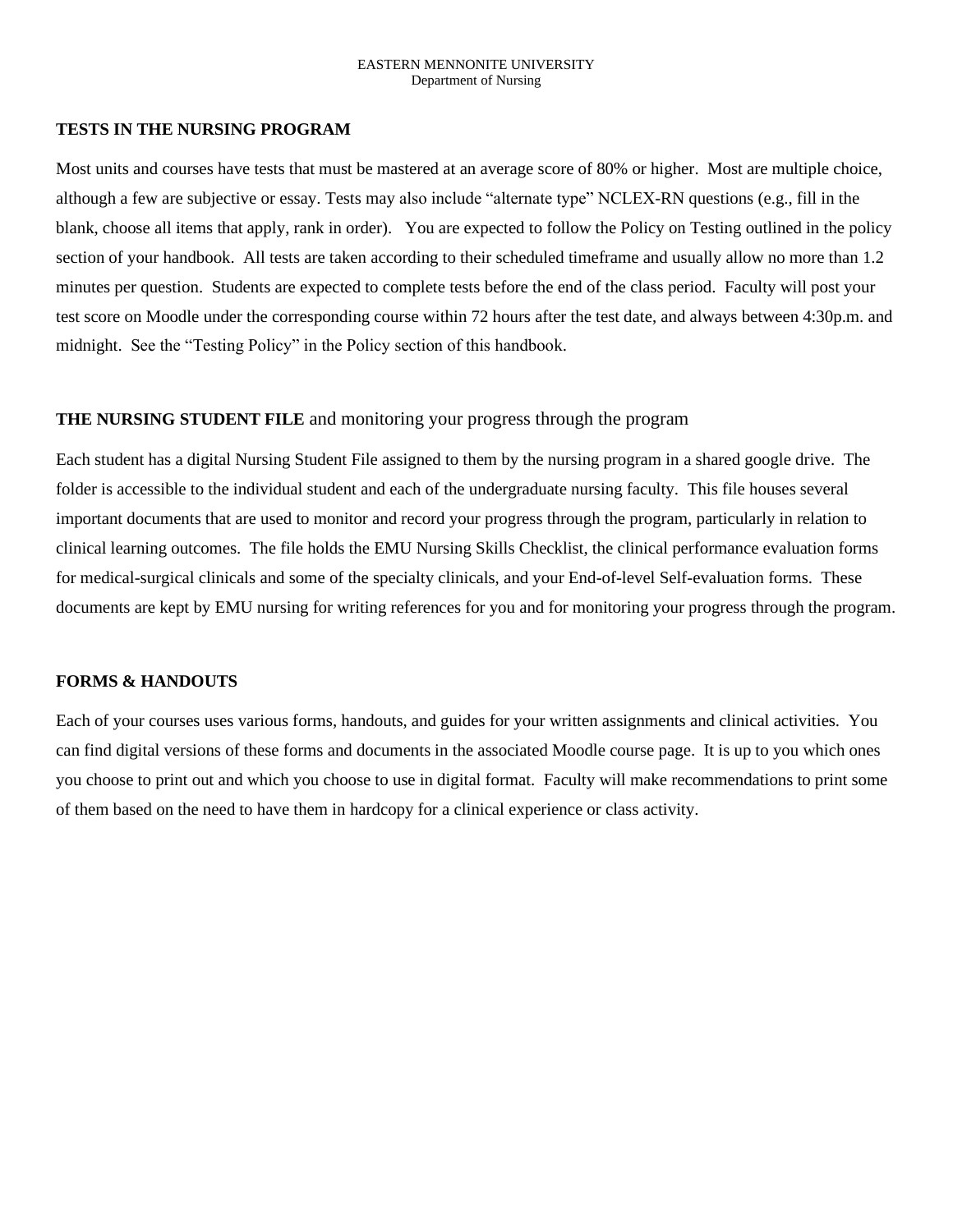# <span id="page-12-0"></span>**STUDENT INVOLVEMENT OPPORTUNITIES**

You have various professional role opportunities to get involved in nursing beyond completion of curricular activities. Opportunities are discussed below.

# Nursing Student Association (NSA)

This organization serves both as the on-campus nursing student organization and as a link to the national nursing student organization, if the student joins the NSNA, (National Nursing Student Association). See the student leaders of EMUNSA for ways to get involved. All students are automatically charged \$5 each semester as dues.

## Representatives to Faculty Meeting

Each level has two student representatives that attend nursing department faculty meetings which occur on a regular basis. Some faculty meetings are executive sessions and include only faculty.

In general, student representatives have the following responsibilities:

- 1. Attend meetings as outlined and participate in discussion of issues. Attendance at nursing faculty meetings is important as student input is valued greatly.
- 2. Be responsible to sense and reflect student viewpoints, concerns, suggestions, thoughts, and ideas to faculty and in return to reflect faculty thought and viewpoint to students.
- 3. Participate in program evaluation with identification of strengths and weaknesses and make recommendations for change.
- 4. Communicate specific and appropriate information to students via bulletin board and other routes.

# Pi Mu Chapter of Sigma Theta Tau International Nursing Honor Society

Pi Mu is the EMU chapter of the Sigma Theta Tau International Nursing Honor Society. Pi Mu is composed of community nurse leaders, student leaders, and faculty members from Eastern Mennonite University.

Sigma's goals are to promote excellence in scholarship and practice, to provide forums for scholarly interaction among faculty, students and health care practitioners in the community, and to create mentorship opportunities between students and nursing leaders.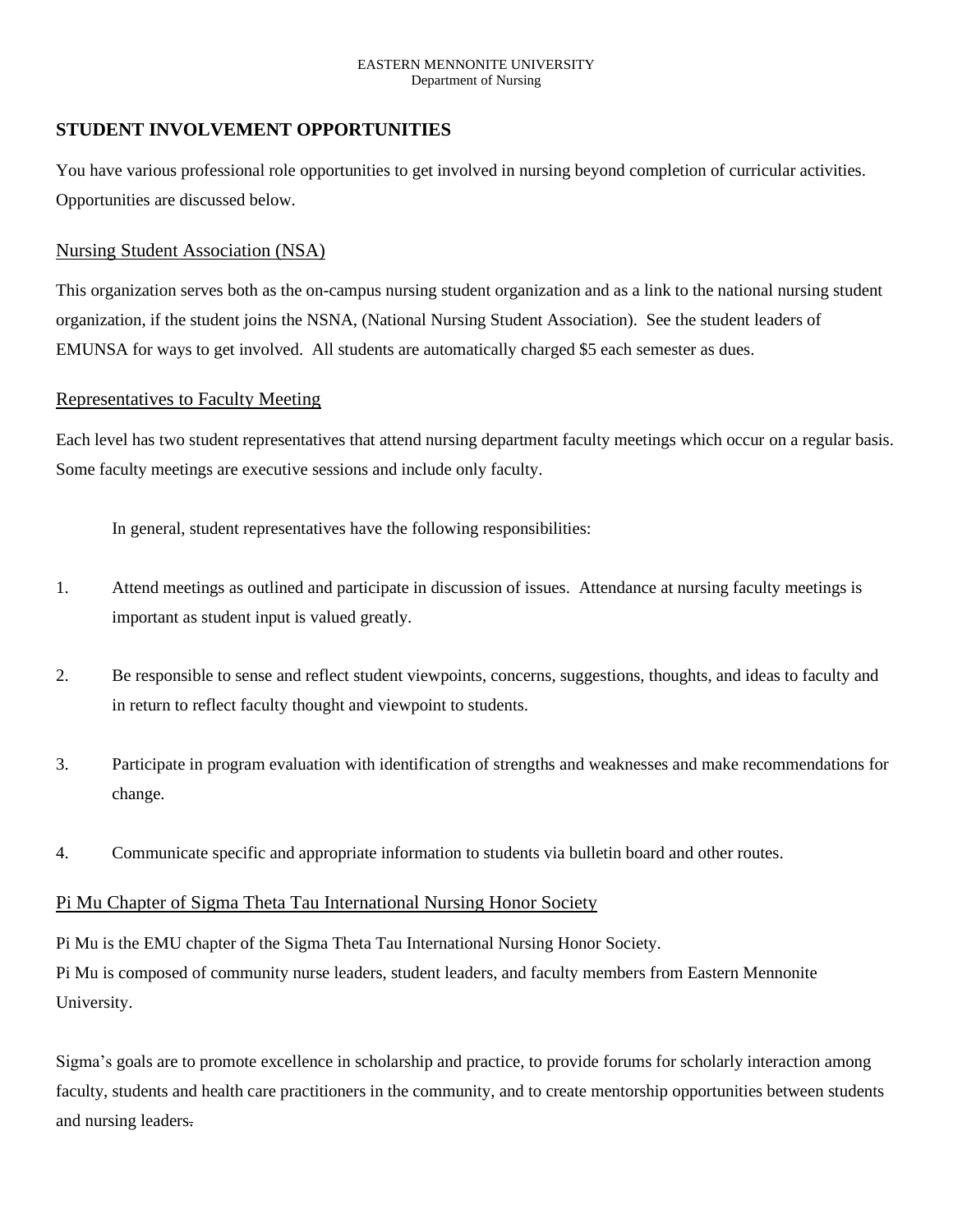To be eligible to join, in the junior year, students must have a GPA of 3.0 and be in the top one third of their nursing class. If a student is eligible, a member of the nursing faculty will contact the student in writing and the student will be formally asked to join Sigma Theta Tau Pi MU Chapter.

# Special Departmental Committees

Students are chosen by faculty for departmental committees: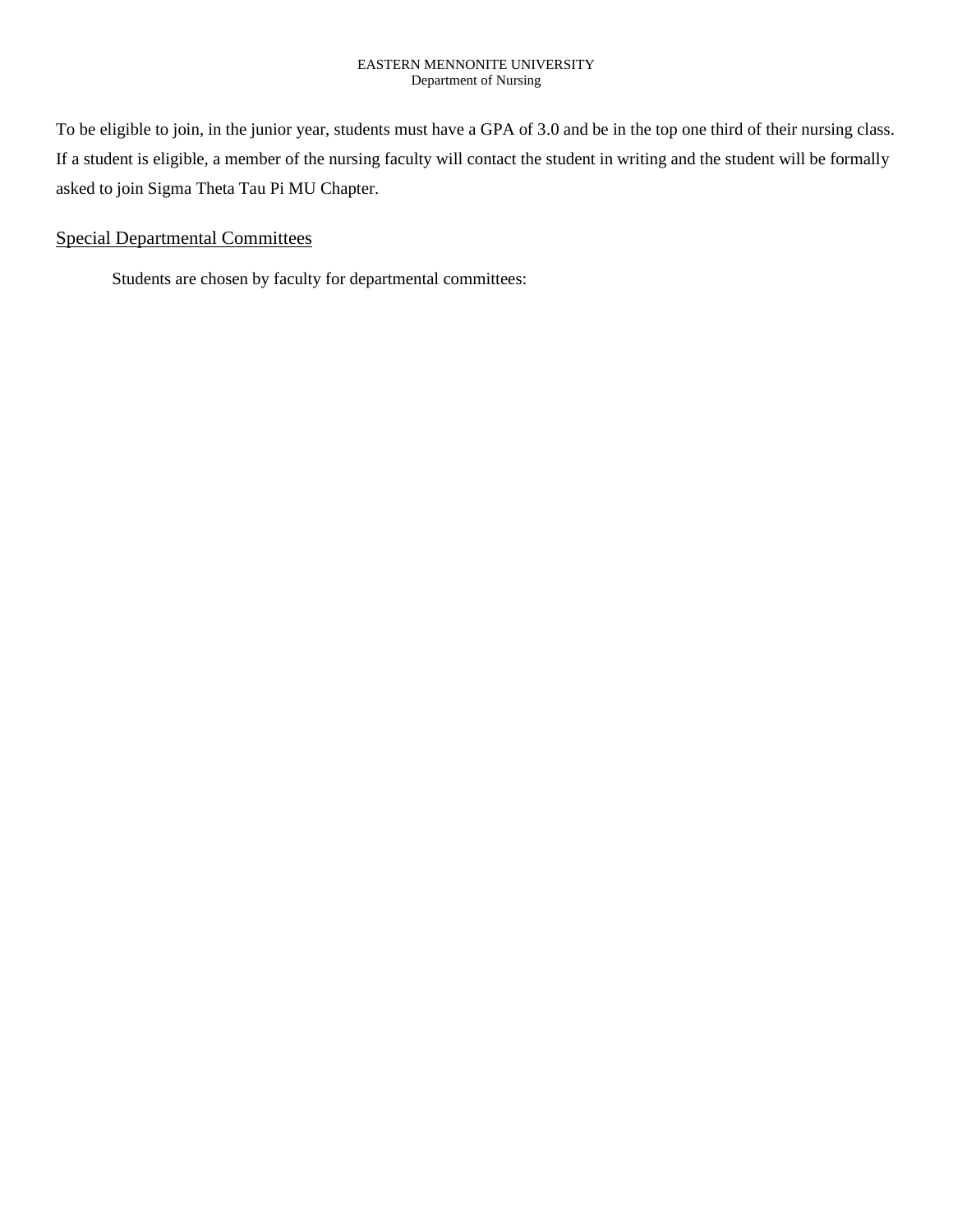# <span id="page-14-0"></span>**STUDENT AFFAIRS COMMITTEE**

A committee dealing with a variety of issues related to students.

# Purpose

- 1. Reviews and takes action on student situations involving questions of admission, progression, retention, and readmission (see Policy on Admission and Policy on Progression, Retention, and Readmission).
- 2. Assess and make recommendations for students having serious problems related to their performance or behavior in the professional role, including cheating (see Policy on Academic Integrity).

## **Composition**

- 1. Student being reviewed
- 2. The student's advisor
- 3. Option for two student representatives
- 4. Committee chairperson
- 5. The department chair
- 6. Faculty member involved in the situation, if applicable

#### Procedure

- 1. The committee is organized at the beginning of each academic year to serve for one calendar year. Student members are appointed by the faculty. During times that the appointed representatives are not available students are secured according to availability.
- 2. Any faculty member or student may notify the chairperson of the committee when there are students needing to be reviewed by the committee.
- 3. A support person may be chosen by the student brought before the committee to attend the meeting. The support person does not have voting power in decisions made by the committee.
- 4. Committee chairperson will write the letter with the action/outcome to the student, send it, and file the letter in the student's file.
- 5. All proceedings of the meeting will be considered **confidential** within the committee, except in instances where accountability requires broader involvement. Faculty will be notified of student affairs decisions as deemed appropriate by the committee.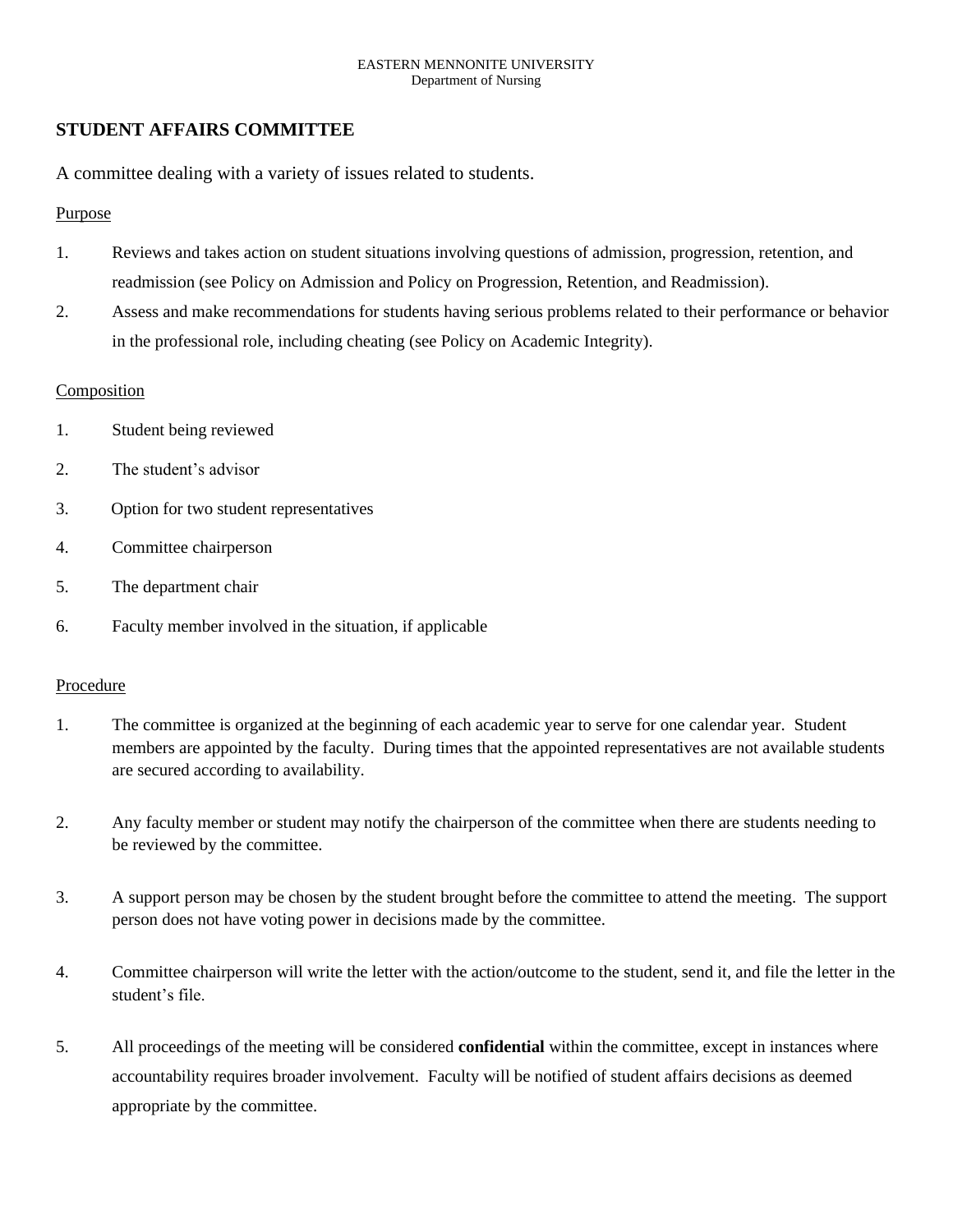# <span id="page-15-0"></span>**TITLE IX**

*The following policy applies to any incidents that occur (on or off campus) while you are a student registered at EMU. It does not apply if you are talking about incidents that happened prior to your enrollment at EMU.*

It is important for you to know that all faculty members are required to report known or alleged incidents of sexual violence (including sexual assault, domestic/relationship violence, stalking). That means that faculty cannot keep information about sexual violence confidential if you share that information with them. For example, if you inform a faculty of an issue of sexual harassment, sexual assault, or discrimination the faculty will keep the information as private as they can, but they are required to bring it to the attention of the institution's Title IX Coordinator. Incidents that have occurred on campus, at a campus event, and/or while a student at EMU require follow up by the Title IX Coordinator. If you would like to talk to the Title IX Coordinator directly, Andrea Herrera Katahira can be reached at [540-432-](about:blank) [8949](about:blank) or [titleixcoordinator@emu.edu.](mailto:titleixcoordinator@emu.edu) Additionally, you can also report incidents or complaints through our [online portal](http://emu.edu/safecampus/) at [http://emu.edu/titleix/.](http://emu.edu/titleix/) You may report, confidentially, incidents of sexual violence if you speak to Counseling Services counselors, Campus Ministries pastors, and Health Services personnel providing clinical care. These individuals, as well as the Title IX Coordinator, can provide you with information on both internal and external support resources.

Please refer to the Student Handbook which can be found at <https://emu.edu/studentlife/> for additional policies, information, and resources available to you.

Updated January, 2022 Updated August, 2020 Updated September 30, 2019 Updated November 2, 2016 Added to student handbook August 27, 2015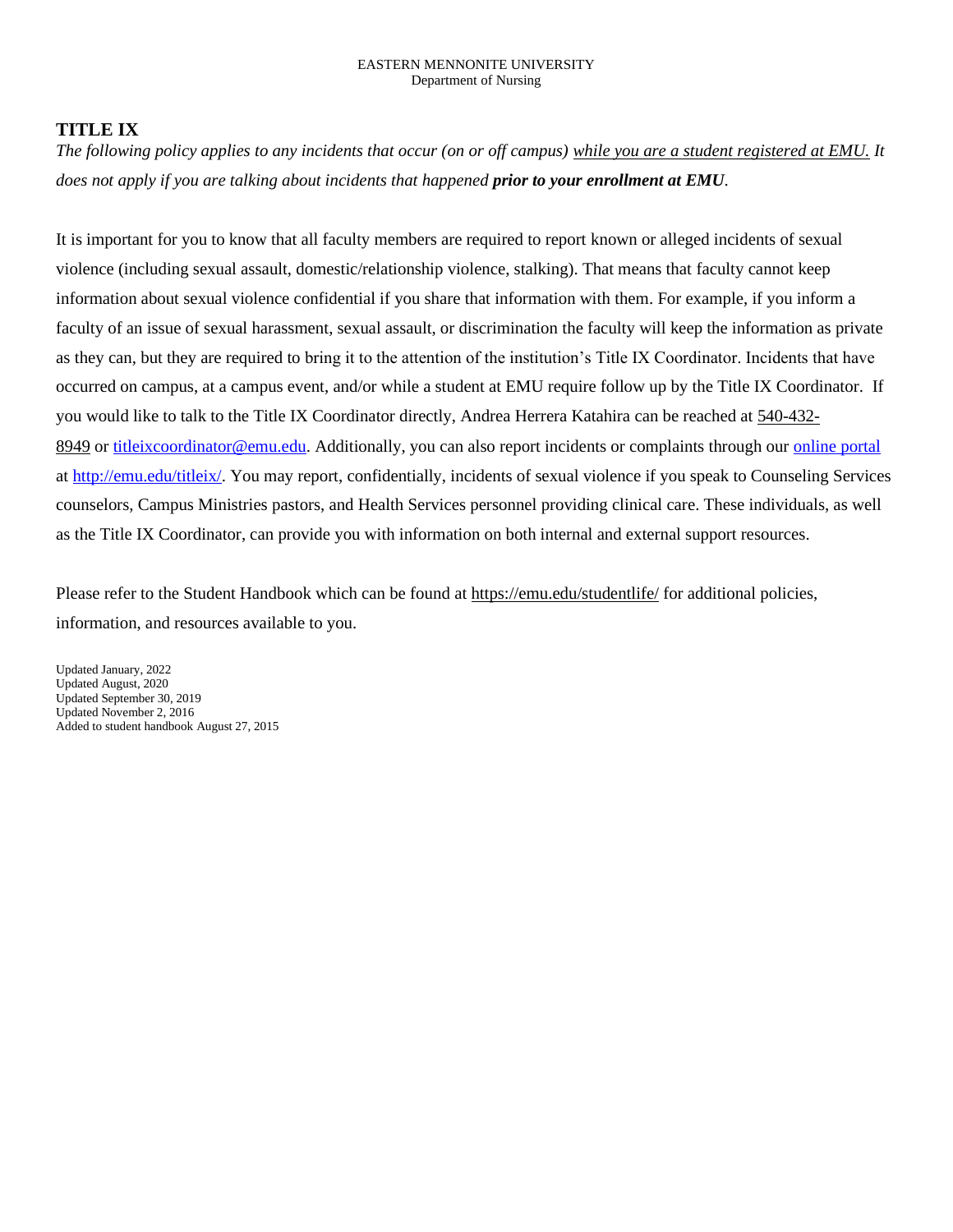# **POLICIES**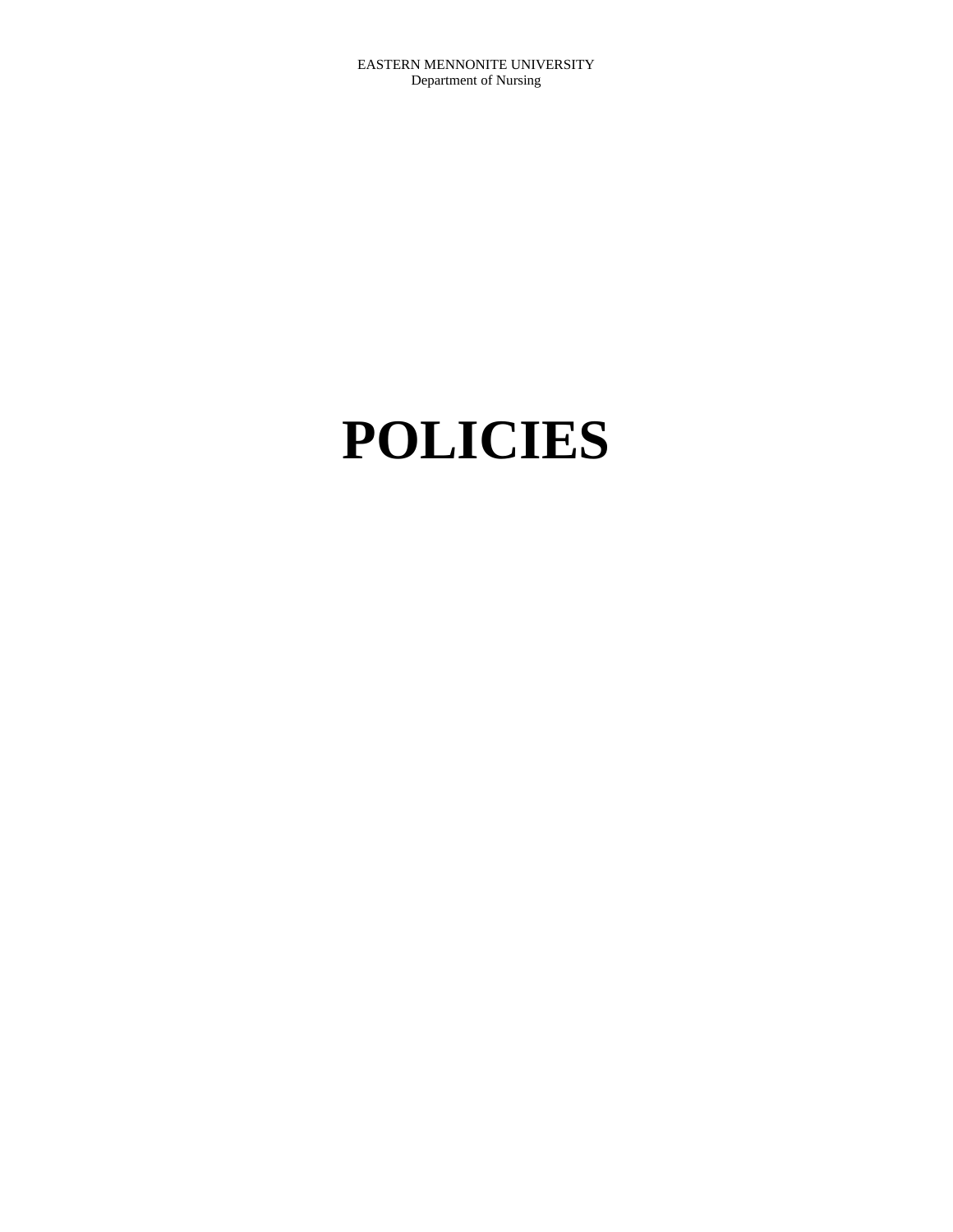# <span id="page-17-0"></span>**POLICY ON PROGRESSION AND RETENTION IN THE NURSING PROGRAM**

1. Progression through the program is normally achieved by following the outlined plan given to each student at the beginning of the semester. The student may not independently choose to go at an alternate rate but may request that such a schedule be made. This renegotiating is done with the undergraduate director and the faculty responsible for scheduling, in collaboration with the student's advisor. An alternate pace is always contingent on availability of clinical and class space.

Any student admitted to the program must be present for the first day of classes. If a student fails to appear the first day, he or she will need to reapply to the program. Exceptions to this may be made only in case of emergency situations or if the absence has been preapproved by the undergraduate director.

Progression in nursing is based on mastery of assignments. When a grade letter is assigned in the case of tests or papers, mastery is achieved if the grade is at least 80% (or C+ level). Students are permitted to one repeat attempt on paperwork. Final exams may be taken only once.

- 2. Students are required to meet with their advisor to develop a learning contract when they have failed two (2) graded items, including dem masteries, across the level. This is a student-initiated meeting to explore study strategies, ensure the student understands their resources, set goals, and to review the learning contract together. A template for the nursing learning contract can be found on meta-nursing.
- 3. Each course syllabus outlines which components of the course need to be passed with an 80% or better to achieve mastery in the course. Most courses require that the average test/exam score in the course be at least 80% to pass the course, while other courses designate that only the final course total needs to be 80% or higher to pass the course. The syllabus for each course will describe the mastery requirements for that course. See the grading policy for grading practices for courses in which both clinical and paperwork/tests are included in defining mastery.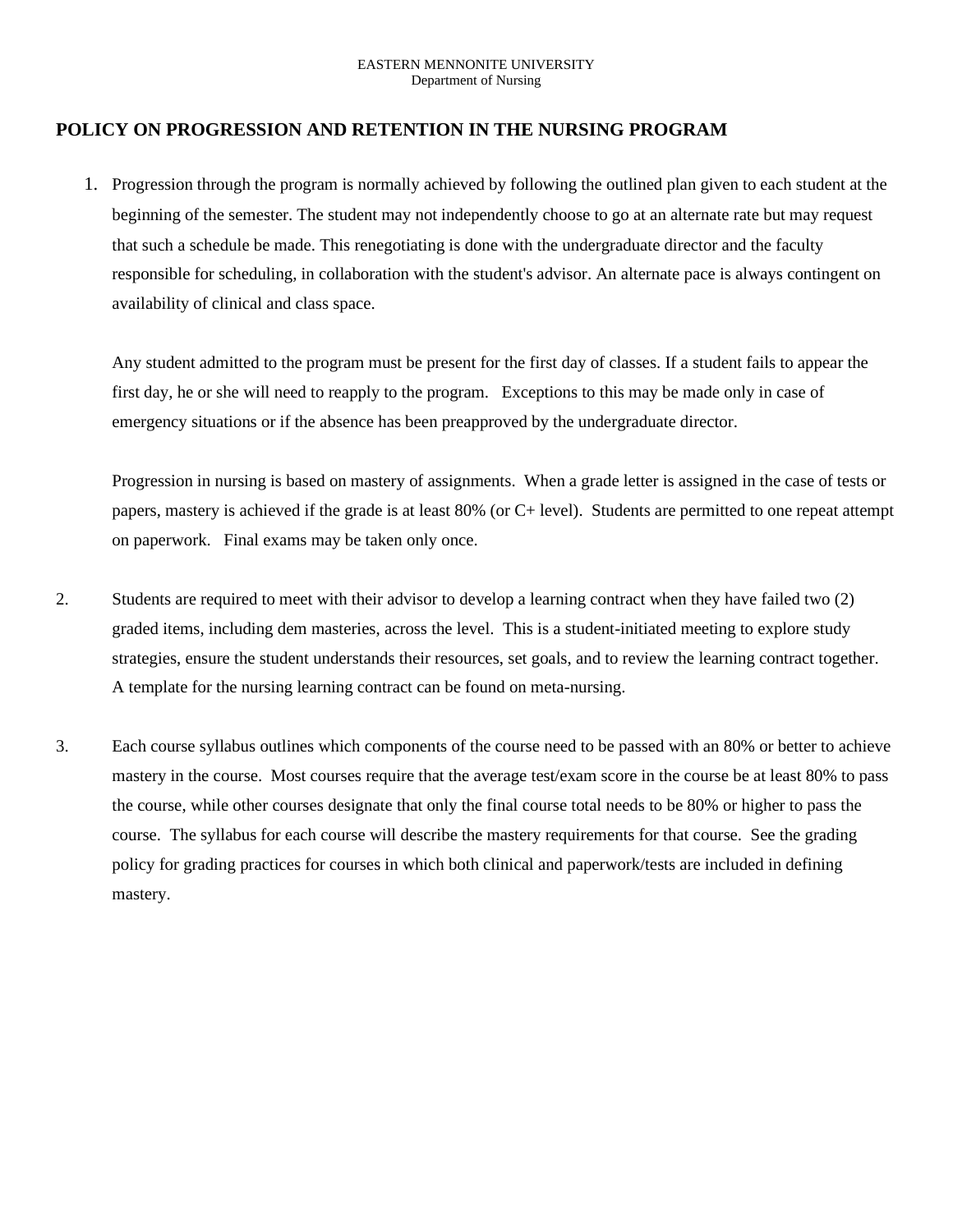If a student does not master a course (per the course syllabus criteria), this constitutes a course failure. Whether or not the student can progress in the program before repetition of the course will be decided according to the situation by the course teacher, level coordinators, and undergraduate program director in consultation with the student affairs committee.

# A. Level 1 Co-Requisites

- NURS 301 Holistic Health Inquiry, NURS 302 Pathophysiology and Pharmacology for Nursing, NURS 303 Foundations or Professional Nursing, and NURS 304 Fundamentals Practicum are corequisites.
- Any student failing NURS 301, 302 and/or 303 must continue in these courses (*i.e.*, attend class and take tests and quizzes) while enrolled in NURS 304.
- Any unattempted graded activity (tests, quizzes, and assignments) in these courses will be awarded a zero in the gradebook.
- Students who are not performing safely in clinical (NURS 304) will be stopped from continuing in clinical.
- B. Level 2 Co-Requisites
	- NURS 322/422 Nursing Care of the Adulty I/II are co-requisites for NURS 320/420 Adult Health Practicum I/II.
	- Any student failing NURS 322/422 must continue in these courses *(i.e.,* attend class and take tests and quizzes) while enrolled in NURS 320/420.
	- Any unattempted graded activity (tests, quizzes, and assignments) in these courses will be awarded a zero in the gradebook.
	- If a student fails NURS 322/422 Nursing Care of the Adult I/II, the student will be required to take NURS 480 Adult Health Practicum III during the semester the student repeats the course.

Students will earn a "D" in a course when ungraded focus sheet assignments and general requirements or expectations, such as standardized tests, or professional behaviors are not completed, as outlined in the course syllabus. This grade may be reversed in consultation with the faculty member if and when course expectations are met. A deadline must be negotiated with the course faculty. If the negotiated deadline is not met, this will be considered as a course failure and the student will need to repeat the course.

For purposes of retention or progression in the nursing program, when a student withdraws from a course based on failing grades this will be treated as a course failure.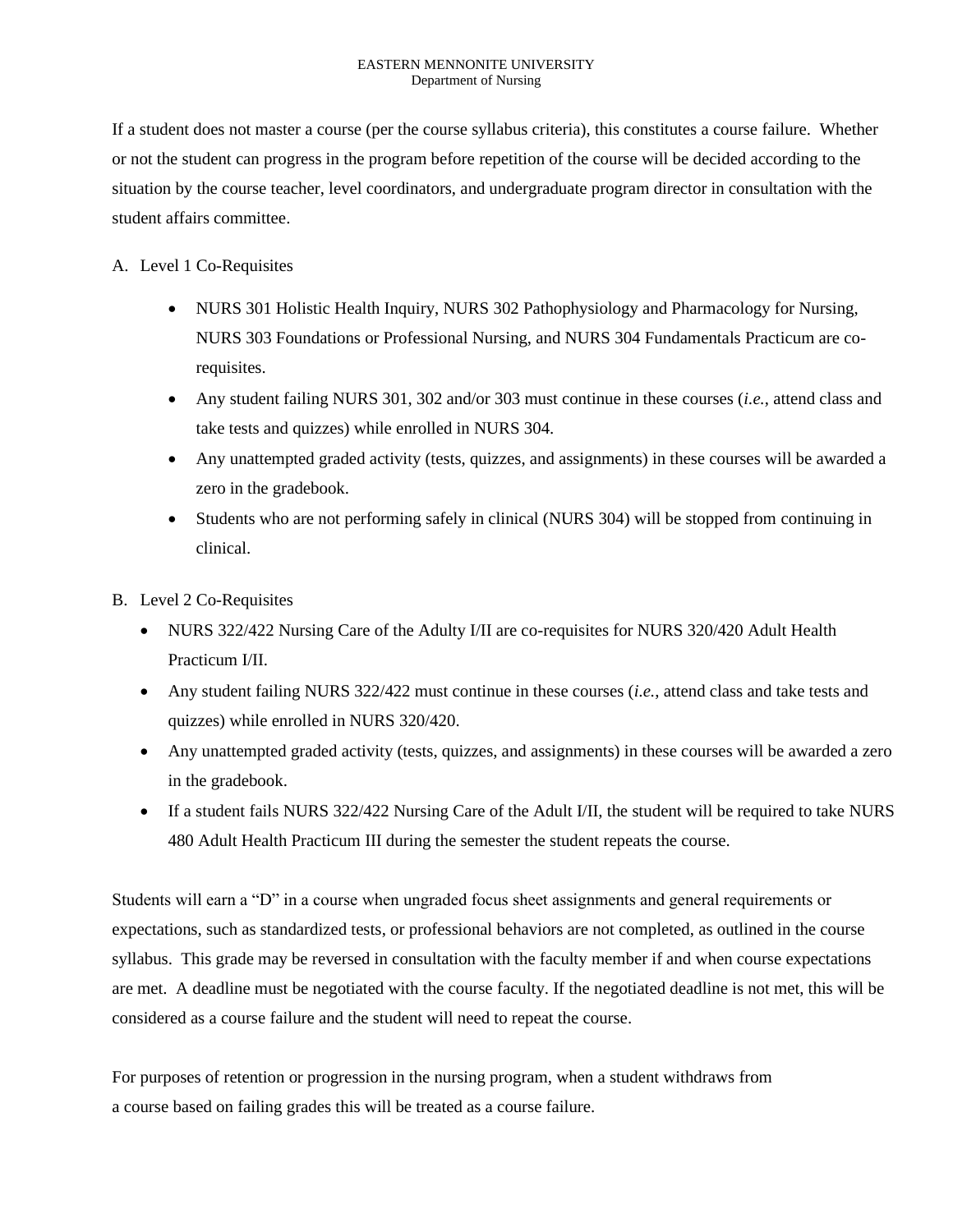- 4. Students are reviewed by the Student Affairs Committee for discontinuation for the following reasons:
	- a. Failure of one course or withdrawal from a course due to failing grades.
	- b. Substance abuse or immoral behavior related to professional integrity (including cheating if discontinuation is considered as the consequence of a cheating episode--see Policy on Academic Integrity).
	- c. Discriminatory behavior, including, but not limited to, refusal to care for an assigned client because of gender, sexual orientation, race, color, handicap, national and ethnic origin, health problem, immigration status, or personal characteristic.
	- d. Exhibiting unsafe behaviors in the clinical area.
	- e. Violation of required professional behaviors as outlined in the following policies:
		- (1) Academic Integrity
		- (2) Policy on Testing
		- (3) Policy on Paperwork
		- (4) Policy on Student Health, CPR and Insurance
		- (5) Clinical Policy
	- f. Inability to meet Core Performance Standards as described in Policy on Core Performance Standards in the Student Handbook.
- 5. Students who fail two courses (for any reason) will be asked to leave the program.
- 6. Appeals: A student who wishes to appeal the criteria listed in this policy or a decision made by the Student Affairs Committee must do so within 10 days of receiving a written copy of notification of meeting the criteria or receiving a written copy of the decision of the committee. The committee must meet within 30 days to consider the appeal.
- 7. Slowing Down: Students who wish to extend the clinical level of the program over five or more semesters, for any reason, must meet with the Student Affairs Committee prior to dropping any courses. All recommendations from the committee depend on the availability of space in clinical groups. Students who extend may be required to complete Adult Health Practicum III.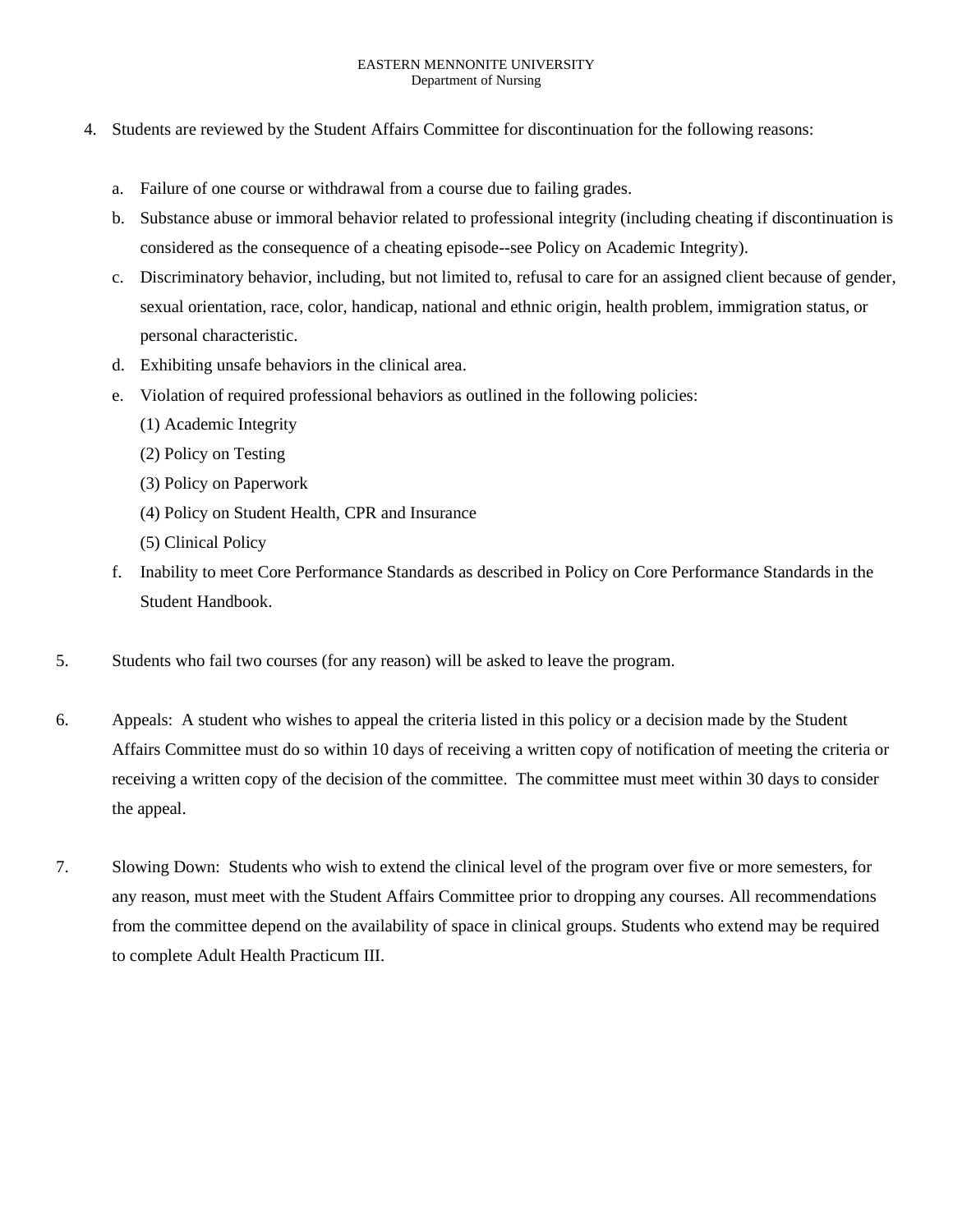# <span id="page-20-0"></span>**READMISSION INTO THE NURSING PROGRAM**

Students who withdraw or are asked to withdraw from the nursing program may be readmitted without special consideration unless prior problems of the nature discussed in this policy have occurred. **In such cases, readmission requires acceptance through an action by the Student Affairs Committee and approval for readmission to EMU**. Readmission for any reason will be dependent on clinical space available.

Students who are re-enrolling in the clinical level of the program after being gone for five (5) academic years must begin the program again starting at Level One.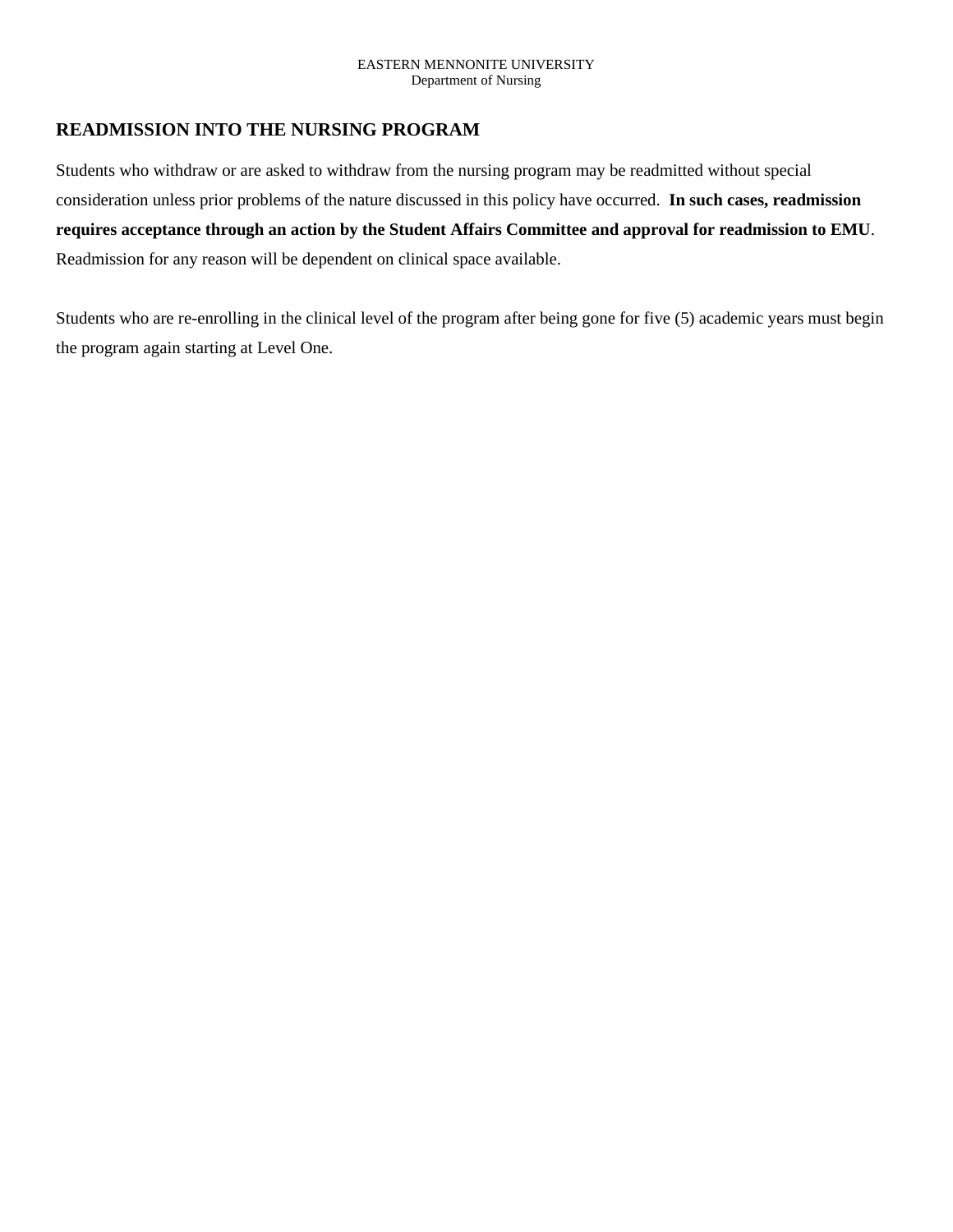# <span id="page-21-0"></span>**POLICY ON STUDENTS WITH DISABILITIES**

The EMU nursing department is committed to supporting our students' success while remaining in compliance with the Americans with Disabilities Act and the 2008 ADA Amendments Act. It is the student's responsibility to notify the faculty of a known disability that may need accommodation. If the student believes that he or she cannot meet one or more of the Core Performance Standards without accommodations, the student will meet with their academic advisor or the Program Director and the EMU Officer of Disabilities Services to determine what accommodations can be reasonably made. The EMU Officer of Disabilities Services makes a recommendation for accommodations, and the Program Director holds the responsibility for the final determination of reasonable accommodations.

The ability to provide reasonable accommodations varies with size and resources available to an institution. Reasonable accommodations will be made unless doing so will fundamentally alter the nature of the nursing program or result in an undue burden. The following are examples of reasonable accommodations:

- Assuring that facilities are readily accessible for use by individuals with disabilities
- Restructuring or altering clinical experiences
- Modifying academic program plans
- Modifying examinations including location, timing and testing conditions
- Giving supplementary learning materials
- Providing qualified readers or interpreters

EMU Nursing may not always be able to arrange accommodations due to contractual limitations or obligations with clinical agencies, unavailability of resources, and other limitations that would make the accommodation(s) unreasonable under the circumstances. However, we are committed to clearly communicating with students who have disabilities about what a reasonable accommodation is and what resources are or are not available for accommodating the disability.

# Accommodations for Exams

For testing accommodations on the nursing licensure exam, students should refer to an individual state's Board of Nursing guidance documents on accommodations for NCLEX. EMU nursing requires the same disability documentation and follows recommendations for accommodations set out by the Virginia Board of Nursing in considering accommodations for exam-taking in the nursing program. At EMU, all nursing exams are delivered using a computer to prepare students for the computerized NCLEX nursing licensure exam. Reasonable accommodations, with appropriate documentation of need, may include extended time, a private room, frequent breaks, and/or a reader.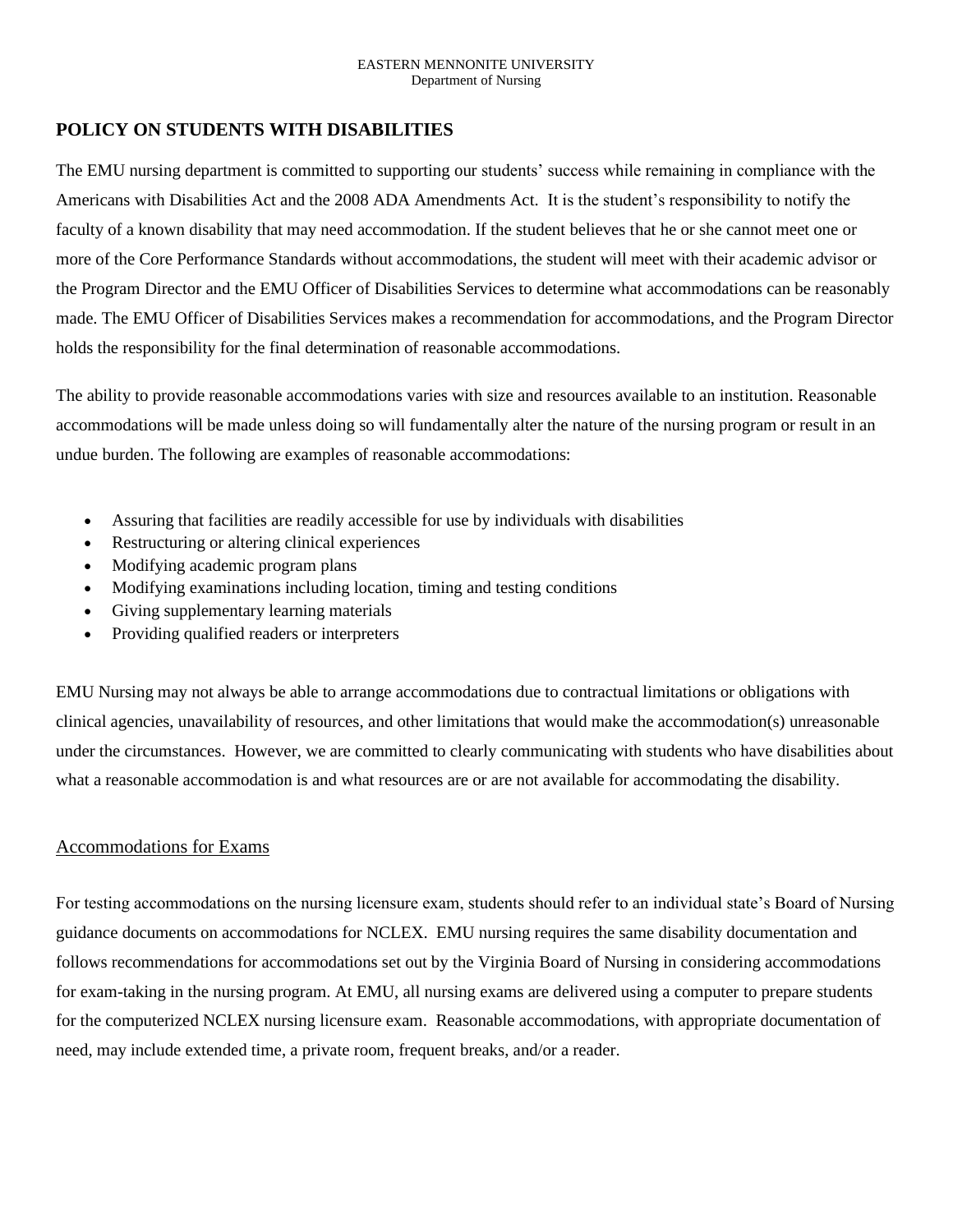# <span id="page-22-0"></span>**POLICY ON CORE PERFORMANCE STANDARDS**

Students receive a copy of the Core Performance Standards upon admission to the nursing program, and the standards are accessible on the public nursing program website. The Core Performance Standards set forth the cognitive, affective, sensory, and psychomotor performance requirements in the nursing program.

The standards should be used to assist applicants and students in the determination of need for ADA related accommodations and medications. The Core Performance Standards are intended to constitute an objective measure of:

- **1.** A qualified applicant's ability with or without accommodations to meet the program performance requirements.
- **2.** Accommodations required by a matriculated student who seeks accommodations under the ADA.

Reasonable accommodations will be considered on a case by case basis for individuals who meet eligibility under applicable law. Any person expecting to need accommodations should, whenever possible, request them prior to beginning the program, as some accommodations may not be considered reasonable and may impact an applicant's ability to complete all components of the program. Reasonable accommodations will be made unless doing so will fundamentally alter the nature of the nursing program or result in an undue burden.

A primary goal of EMU's nursing programs is to prepare every student to think critically, and practice nursing competently and compassionately in rapidly changing practice environments. All efforts are designed to build nursing knowledge, enhance nursing practice and patient safety, foster professional integrity, and ultimately improve the health outcomes of patients, families, and communities across the continuum of care. In addition, certain functional abilities are essential for the delivery of safe, effective nursing care during clinical training activities. Therefore, the faculty has determined that certain technical standards are requisite for admission, progression, and graduation from the nursing programs.

In addition to classroom learning, clinical learning occurs throughout the program and involves considerations (such as patient safety and clinical facilities) that are not present for classroom accommodations. For this reason, any applicant or student who seeks accommodations prior to or immediately after enrolling in the nursing programs should also request a meeting with the Program Director to assess the types of reasonable accommodations they may need for the clinical training component of the program.

An individual must be able to independently, with or without reasonable accommodation, meet the following technical Core Performance Standards of general abilities and those specifically of (1) observation; (2) communication; (3) motor; (4) intellectual, conceptual, and quantitative abilities; (5) essential behavioral and social attributes; and (6) ability to manage stressful situations. Individuals unable to meet these technical standards, with or without reasonable accommodation, will not be able to complete the program and are counseled to pursue alternate programs and/or careers.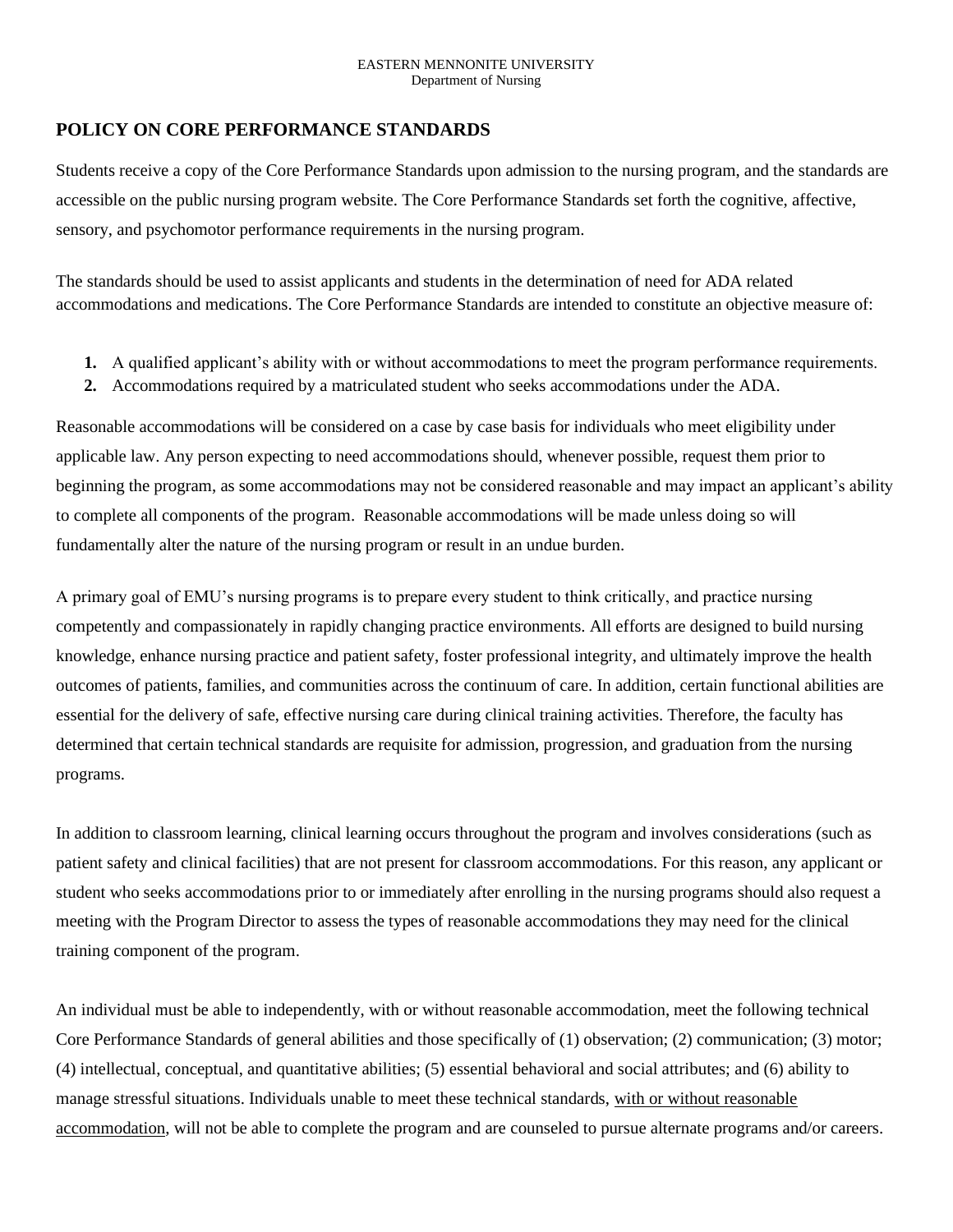## **CORE PERFORMANCE STANDARDS**

**General Abilities**: The student is expected to possess functional use of the senses of vision, touch, hearing, and smell sufficient such that data received by the senses may be integrated, analyzed, and synthesized in a consistent and accurate manner. A student must also possess the ability to perceive pain, pressure, temperature, position, vibration, and movement that are important to the student's ability to gather significant information needed to effectively evaluate patients. A student must be able to respond promptly to urgent situations that may occur during clinical training activities and must not hinder the ability of other members of the health care team to provide prompt treatment and care to patients.

**Observational Ability:** The student must have sufficient capacity to make accurate visual observations and interpret them in the context of laboratory studies, medication administration, and patient care activities. In addition, the student must be able to document these observations and maintain accurate records.

**Communication Ability:** The student must communicate effectively to elicit information and to translate that information to others. Each student must have the ability to read, write, comprehend, and communicate the English language to facilitate communication with patients, their family members, and other professionals in health care settings. In addition, the student must be able to maintain accurate patient records, present information in a professional, logical manner and provide patient counseling and instruction to effectively care for patients and their families. The student must possess communication skills that permit effective communication with instructors and students in both the classroom and clinical settings, and with clients and healthcare personnel in the clinical setting.

**Motor Ability:** The student must be able to perform gross and fine motor movements with sufficient coordination needed to perform complete physical examinations utilizing the techniques of inspection, palpation, percussion, auscultation, and other diagnostic maneuvers. A student must develop the psychomotor skills reasonably needed to perform or assist with procedures, treatments, administration of medication, management and operation of diagnostic and therapeutic medical equipment, and such maneuvers to assist with patient care activities such as lifting, wheelchair guidance, and mobility. The student must have sufficient levels of neuromuscular control and eye-to-hand coordination as well as possess the physical and mental stamina to meet the demands associated with extended periods of sitting, standing, moving, and physical exertion required for satisfactory and safe performance in the clinical and classroom settings including performing CPR, if necessary. The student must possess the ability of manual dexterity that would be required for certain activities, such as drawing up solutions in a syringe and maintaining asepsis.

**Intellectual, Conceptual, and Quantitative Abilities:** The student must be able to develop and refine problem-solving skills that are crucial to practice as a nurse. Problem-solving involves the abilities to measure, calculate, reason, analyze, and synthesize objective and subjective data, and to make decisions, often in a time urgent environment, that reflect consistent and thoughtful deliberation and sound clinical judgment. Each student must demonstrate mastery of these skills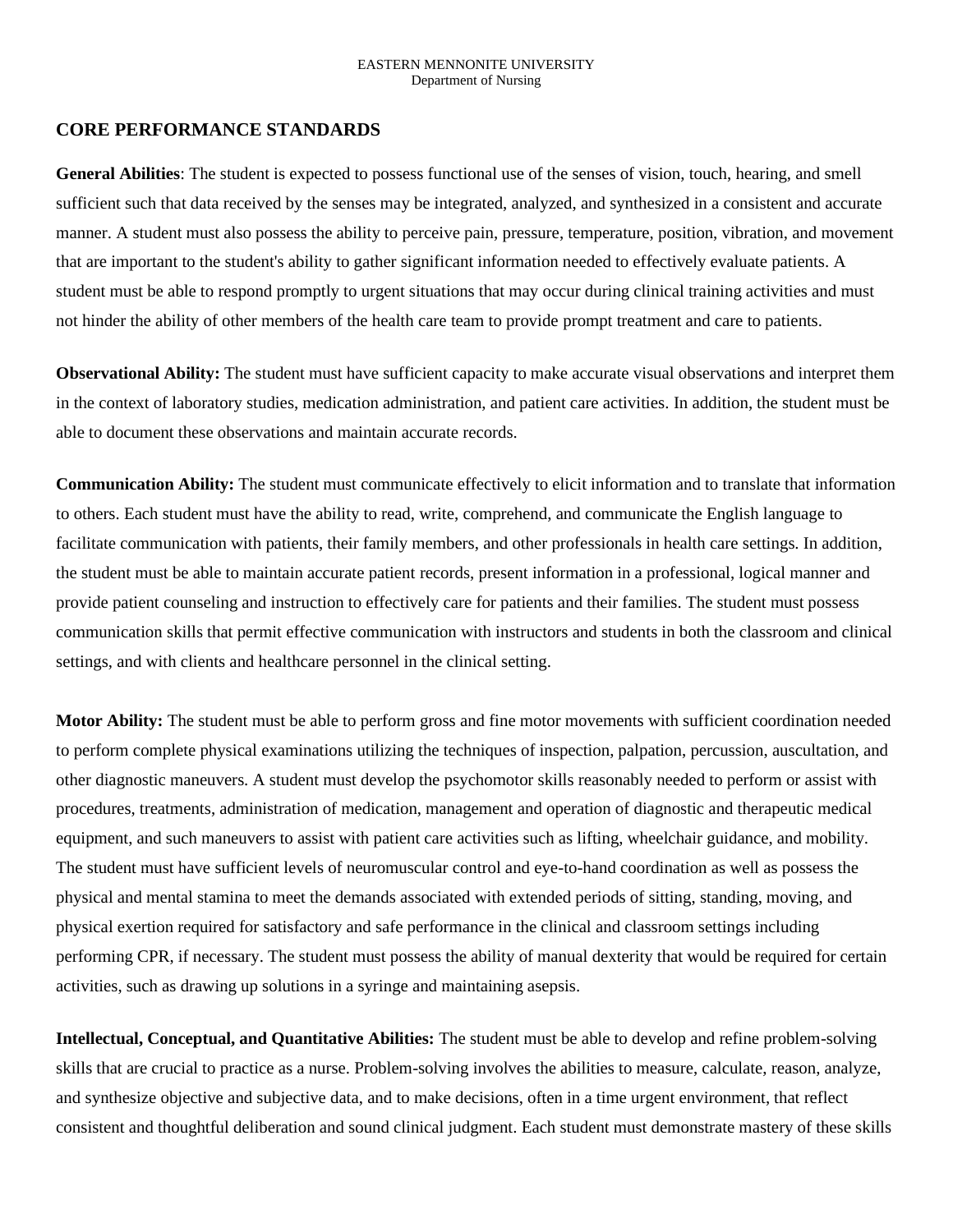and possess the ability to incorporate new information from peers, teachers, and the nursing and medical literature to formulate sound judgment in patient assessment, intervention, evaluation, teaching, and setting short and long term goals.

**Behavioral and Social Attributes:** Compassion, integrity, motivation, effective interpersonal skills, and concern for others are personal attributes required of those in the nursing programs. Personal comfort and acceptance of the role of a nurse functioning under supervision of a clinical instructor or preceptor is essential for a nursing student. The student must possess the skills required for full utilization of the student's intellectual abilities; the exercise of good judgment; the prompt completion of all responsibilities in the classroom and clinical settings; and the development of mature, sensitive, and effective relationships with patients and other members of the health care team. Each student must be able to exercise stable, sound judgment and to complete assessment and interventional activities. The ability to establish rapport and maintain sensitive, interpersonal relationships with individuals, families, and groups from a variety of social, emotional, cultural and intellectual backgrounds is critical for practice as a nurse. The student must be able to adapt to changing environments; display flexibility; accept and integrate constructive criticism given in the classroom and clinical settings; effectively interact in the clinical setting with other members of the healthcare team; and learn to function cooperatively and efficiently in the face of uncertainties inherent in clinical practice.

**Ability to Manage Stressful Situations:** The student must be able to adapt to and function effectively in stressful situations in both the classroom and clinical settings, including emergency situations. The student will encounter multiple stressors while in the nursing programs. These stressors may be (but are not limited to) personal, patient care/family, faculty/peer, and or program-related.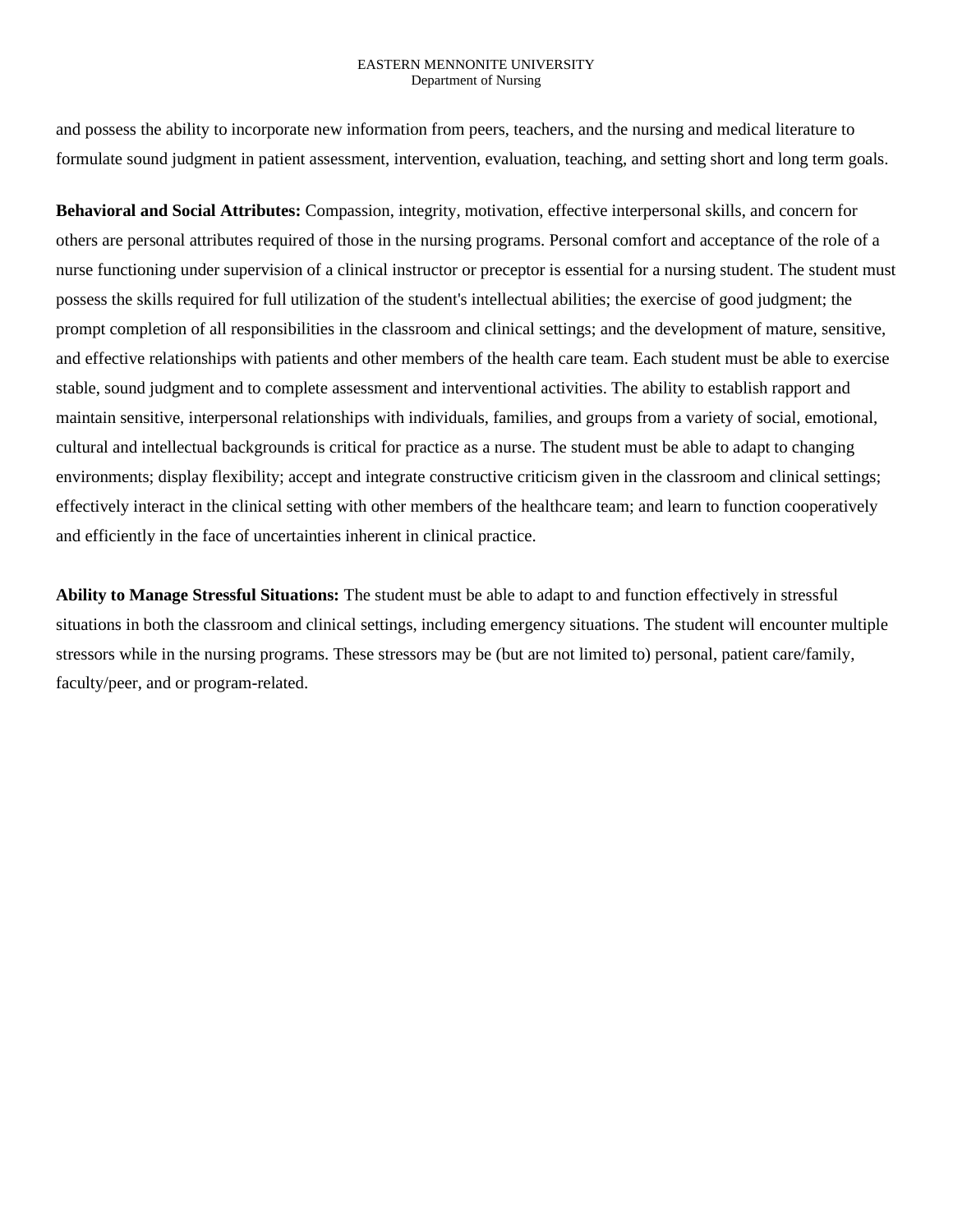# <span id="page-25-0"></span>**POLICY ON ACADEMIC INTEGRITY**

Honesty and integrity are essential for functioning within the EMU Nursing Department Sacred Covenant model. Honesty and integrity contribute to the moral agency and principles of trust, respect, fidelity and veracity which create the community that supports the EMU nurse. Academic dishonesty threatens this community and affects all members, from the student body and faculty to the greater community. The University Student Academic Misconduct Integrity Policy will be utilized by the department in relation to plagiarism and other practices of academic dishonesty. Violations will be brought before the department's Student Affairs Committee and the level of violations, as listed in the University policy, will serve as guidelines for any decision made by this committee unless otherwise stated in this policy. Every attempt will be made to support all parties involved and restore justice. See EMU's Academic Integrity Policy. Available at: https://resources.emu.edu/confluence/display/EMUHandbook/Student+Academic+Integrity+Policy

## DEFINITION

In addition to the EMU defined *Substantial Violations*, the Nursing department recognizes specific Substantial Violations including, but not limited to the following:

- A. Copying tests or copying items from tests.
- B. Copying papers (turning in work other than your own).
- C. Plagiarizing written or oral presentations
- D. Forging faculty signatures.
- E. Not attending a clinical but pretending to have done so (e.g. handing in made-up paperwork).
- F. Presenting false clinical data.
- G. Removing or copying materials from the department without faculty consent such as tests, sample papers/assignments, etc.
- H. Being found with a cell phone or watch during a test.
- I. Using unapproved resources during a proctored electronic exam.

## PROCESS FOR DEALING WITH INCIDENTS OF ACADEMIC INTEGRITY

Once being aware of a *Minimal Violation,* as defined by the University policy, faculty will handle such incidents as outlined in the EMU policy. Records of such events will be maintained in the student departmental files.

Once being aware of a *Substantial Violation*, in addition to following the University policy, the Student Affairs Committee will meet within a timely manner to discuss the incident and determine consequences.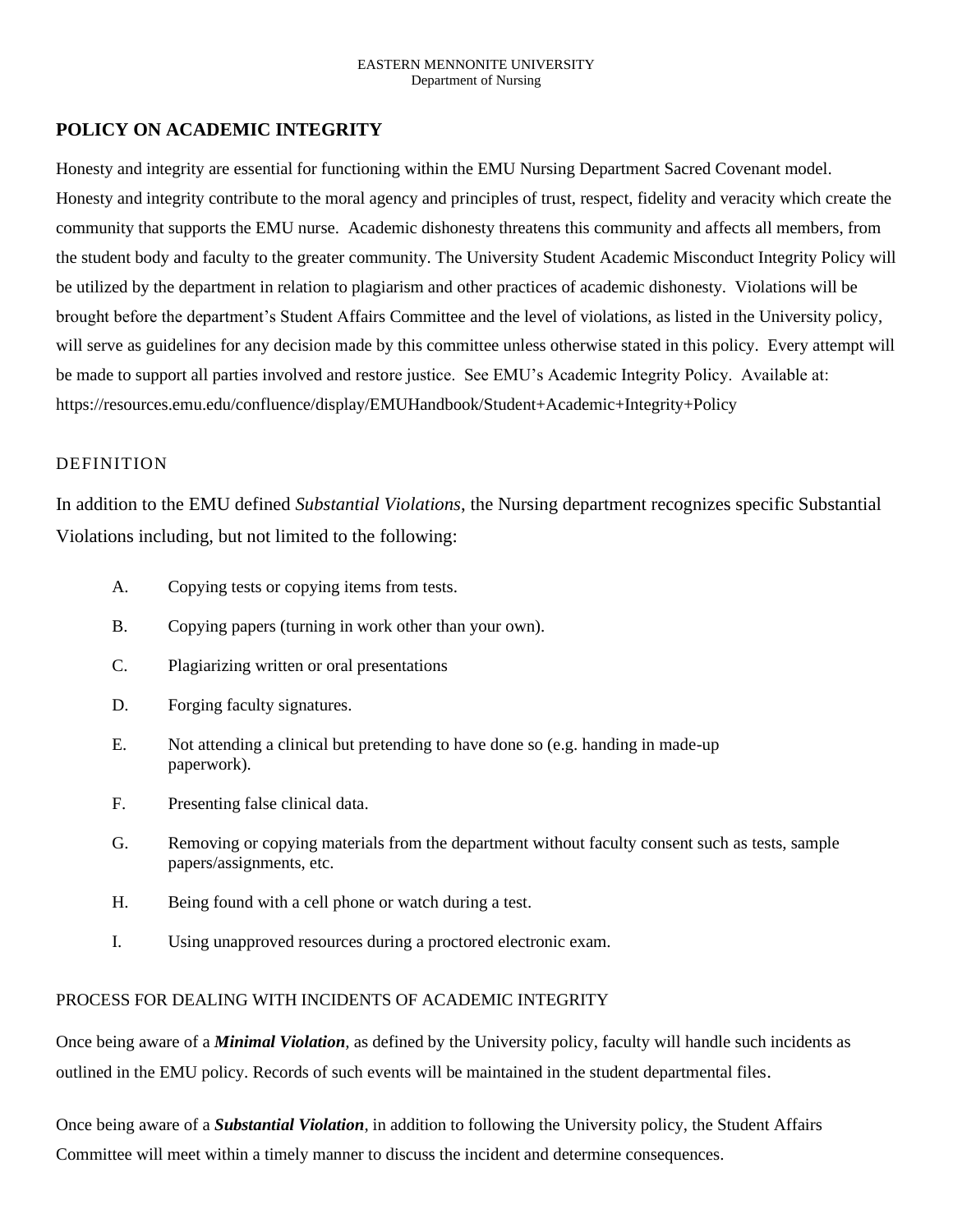# CONSEQUENCES

- A. In the case of *substantial violations*, consequences may be more rigorous than those outlined in the EMU Academic Misconduct Integrity policy.
- B. Circumstances and severity of the incident will be taken into account with certain *First-Time Substantial Violations*. Consequences may include stopping all nursing activities such as clinical, skills labs, class, and participation in projects. Termination from the program may occur.
- C. When a student commits a *substantial violation* they will meet with the Student Affairs Committee and may not continue in nursing activities until given permission.
- D. If *Subsequent Substantial Violations* occur, the department's Student Affairs Committee will follow the University policy and dismissal from the program will occur.

# MECHANISMS FOR REPORTING ACADEMIC DISHONESTY

- A. Students are expected to be aware and take action, if they see a fellow student compromising academic integrity. They are expected to take any or all of the following actions:
	- 1. Approach the student to establish accountability.
	- 2. Ask a faculty member to go with him/her and approach the student.
	- 3. Report the event to the applicable faculty member for action.
	- 4. Report the event to the Department Chair for committee action
- B. Once aware of an incident of suspected breech in academic integrity, faculty need to:
	- 1. Approach the student (s) regarding the suspected violation.
	- 2. Report the event to the Department Chair or Student Affairs Committee.
- C. Incidences of academic dishonesty will be reported to the school's Dean via completion of the *Violation of Academic Integrity Record* form.

## STUDENT'S RIGHTS

All students who feel unjustly accused have the right to meet with the Student Affairs Committee. Students also have the right to appeal their case through the University Appeal Process (see EMU Student Handbook –

http://www.emu.edu/studentlife/studenthandbook/). Every attempt will be made by faculty to confirm the validity of the complaint and respect anonymity of the reporting student and restore justice.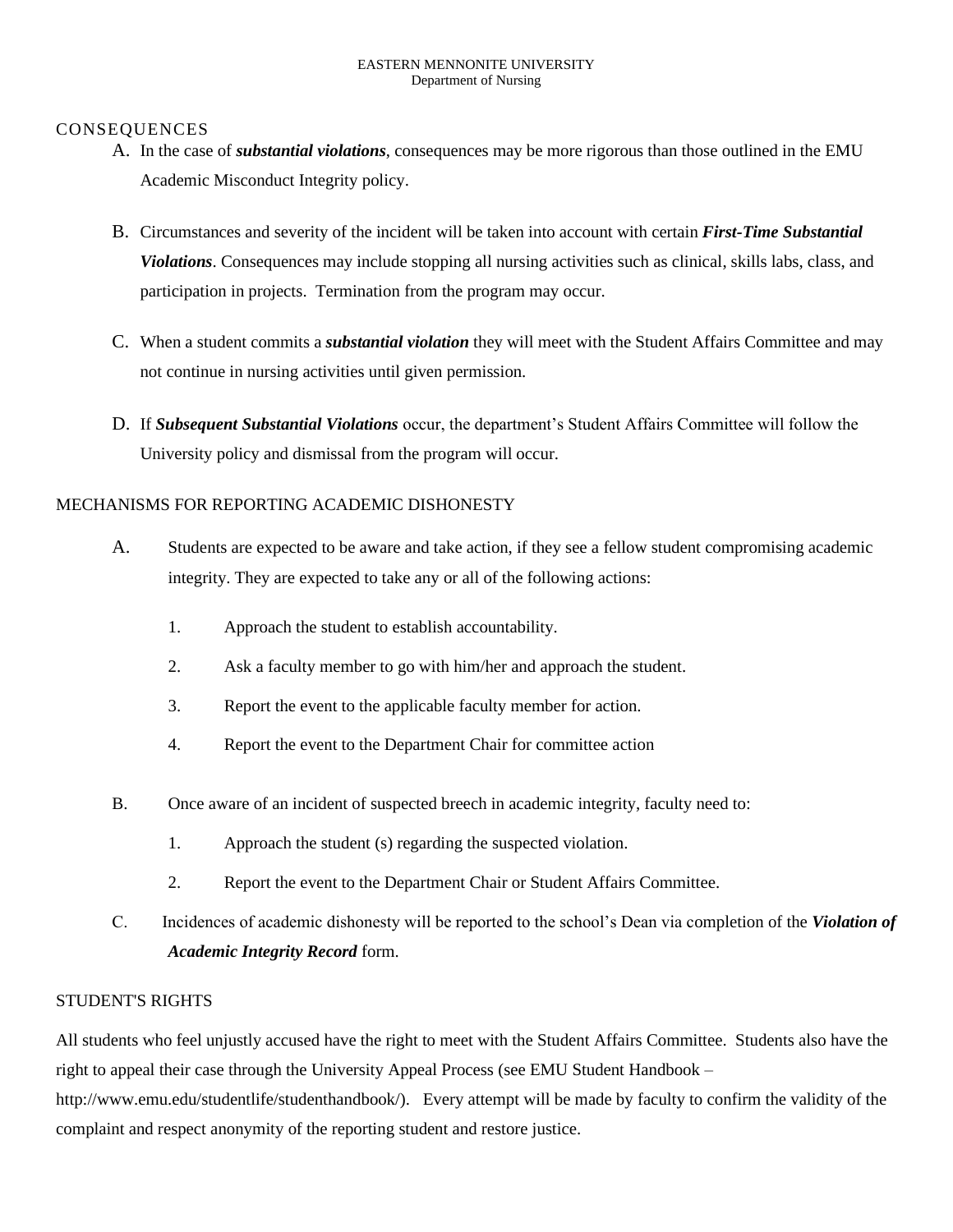# <span id="page-27-0"></span>**POLICY ON PAPERWORK**

# **INTRODUCTION**

This policy describes the expectations related to all formative and summative written assignments in the nursing department. Students who feel they have difficulty with writing are encouraged to meet with their faculty advisor or the course faculty to discuss assignments and receive formative feedback and also to utilize the EMU Writing Center (in the Academic Success Center) for assistance.

# APA STYLE

All assigned papers are to be typed and use American Psychological Association formatting style. The most recent edition of the APA Style Manual is available in the library for student reference. The university-approved writing text, The Everyday Writer Lunsford Handbook, is also an appropriate guide. The EMU Writing Standard Undergraduate Grading Rubric is used by faculty for grading papers.

Conceptual Framework and Transition to Practice are writing intensive courses meeting the EMU core requirements for graduation.

# MASTERY

- Select papers or sections of papers, (as indicated in the course syllabus), that are not mastered with an 80% on the first try may be resubmitted once.
- The highest grade that may be earned on a resubmission is 80%.
- Omitted sections are given zero (0) points.

# DEADLINES

- Clinical paperwork is due as specified by clinical faculty.
- All assignments are due as specified in the course syllabus.
- All re-submitted (redone) work is due within one week of the request to redo.
- If school is closed due to inclement weather, paperwork is due electronically as scheduled unless otherwise indicated by the clinical instructor.
- It is the student's responsibility to keep track of deadlines.

# EXTENSIONS DUE TO EXTENDED ABSENCES OR EMERGENCIES

- This type of extension will be given only for extended absences and/or significant extenuating circumstances and needs to be arranged between the student, the assigning faculty, and the student's advisor in advance of the original due date, except in emergencies.
- In the event that this should occur, it is the student's responsibility to obtain an extension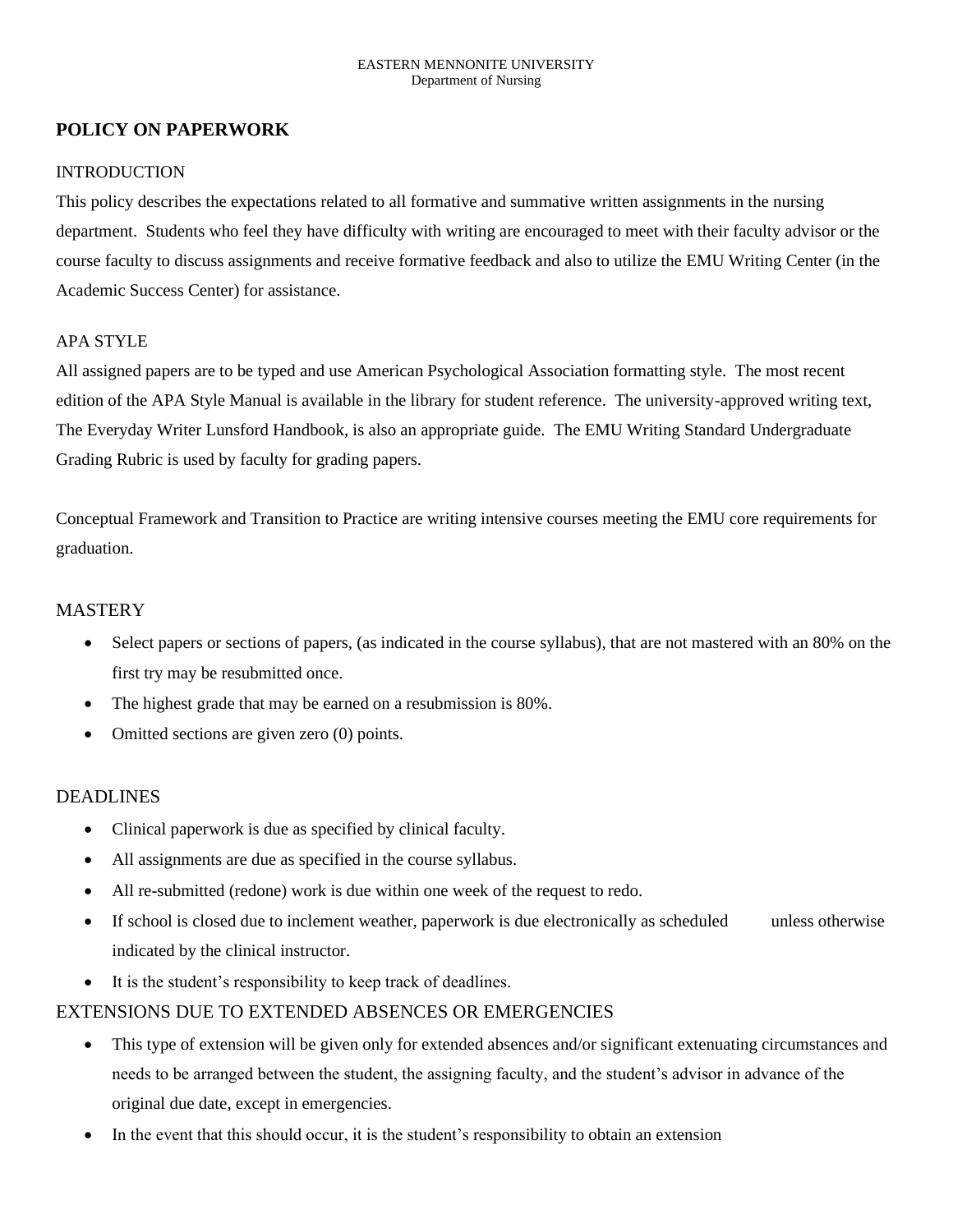form from their advisor. (This form is available in electronic googledoc form – linked in the Meta Nursing Moodle course).

• The request will be reviewed in consultation with the faculty member responsible for the content and the student's advisor.

# PENALTIES FOR SUBMITTING PAPERWORK ASSIGNMENTS LATE

<span id="page-28-0"></span>• Penalties for late paperwork are course specific and are outlined in the course syllabus. **A one percentage point deduction for each day late (including weekends) is recommended practice.**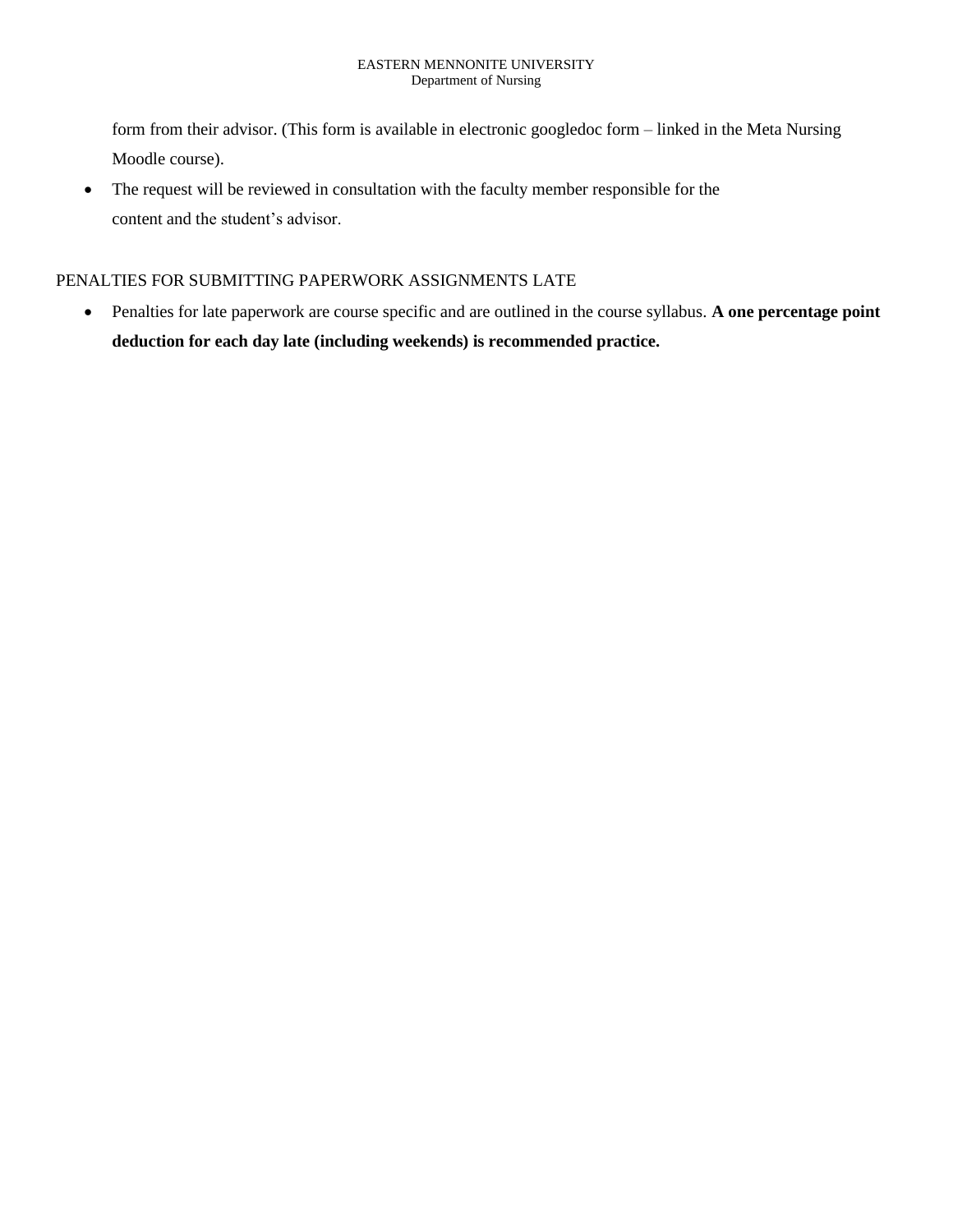# **POLICY ON TESTING**

**Responsible parties**: The testing coordinator administers and facilitates the testing policy with both faculty and students.

**Mastery**: All courses must be passed with an 80% as outlined in course syllabi. An additional expectation in nursing courses is that students need an 80% weighted average on all tests (and quizzes, where applicable), to pass the course. See the Policy on Grading.

**Test delivery**: All tests using NCLEX-style formatting will be delivered using the Examplify application from ExamSoft. Students pay a course fee to cover the license and 24/7 support. Students must have a laptop compatible with the Examplify application. Tests are timed with a standard provision of 1 to 1.2 minutes of test time per question.

**Essay Tests:** Essay tests will also be administered through Examplify. This software provides a mechanism for blind grading which faculty will use to provide an unbiased evaluation of students' work.

## **Final Exams**:

- Eligibility to take a final exam in a nursing course is based on reaching an 80% weighted average on unit tests and quizzes. See Policy on Grading and individual course syllabi.
- Final exams may be taken only once.
- The Level 3 oral final exam must be passed with an 80% or higher. Level 3 students who fail to meet this criteria, will be allowed one re-take for a maximum score of 80%. A re-take failure will result in a meeting with the student affairs committee to determine subsequent action.
- For taking final exams out of schedule, students should refer to the university policy.

## **Expectations during tests**:

- Bags, backpacks, handbags, cell phones and smart watches must be put away (either outside the testing room, behind the student on the floor, or at the perimeter of the room)
- Students should not talk once the testing period has begun
- Students may use a small dry-erase board and dry-erase marker to write on during tests. The dry-erase board must be clear of all notes at the beginning of the test period and erased before leaving the testing room.
- Tests must be started at the designated start time on the students' schedule and be finished by the end of the designated test period.
- A calculator, highlighter, and timer are embedded in the Examplify app and always available to students to use during tests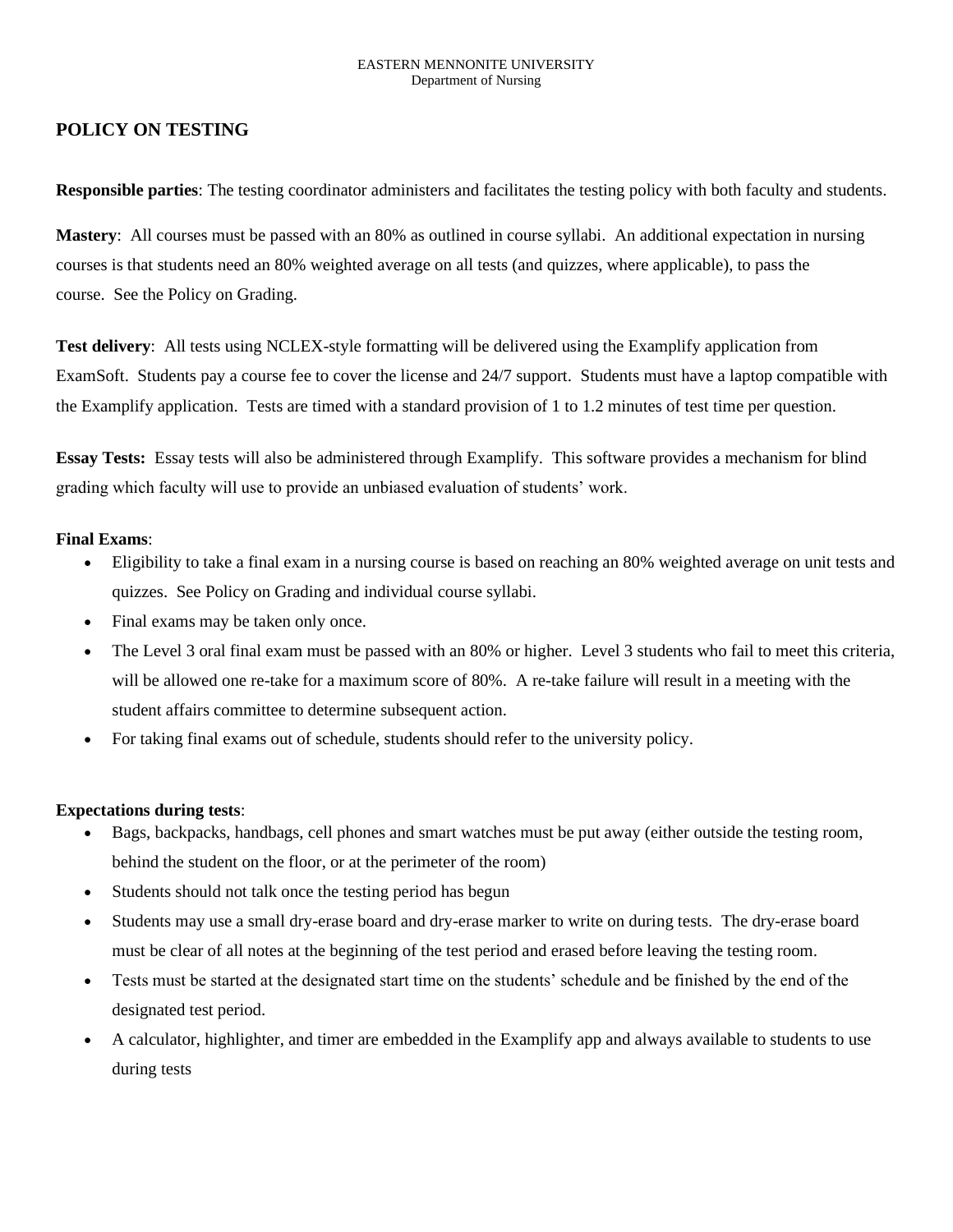**Absence from a test**: If a student must be absent from a test due to illness or other emergency, the student must:

- Notify the testing coordinator and the faculty member responsible for the test as soon as the student is aware of needing to be absent. Email and/or telephone notification is appropriate.
- Take the make-up test on the first non-clinical day at 8:00a.m. or at a specifically designated time arranged by the testing coordinator and/or ASC.
- Failure to take the test at 8am on the first non-clinical day will result in the student being awarded no higher than an 80% on the test.
- If a student tests late without prior permission, the highest grade he or she will earn is an 80%.
- Failure to test within 7 days of the published testing deadline and without an approved extension will result in a zero on the test.

Requests to take a test **early** are generally not granted. Early testing will only be granted for major family or personal emergencies. If a student feels they need special consideration, they must put their request in writing to the faculty administering the test. Any change in testing time must be arranged with the testing coordinator.

**Rescheduling tests due to extended absences**: Arrangements will be made only for extended absences and/or significant extenuating circumstances and need to be coordinated between the student, the assigning faculty, the student's advisor, and the testing coordinator. The **extension form** will be used to document the arrangements. It is the student's responsibility to initiate this process.

## **Receiving test grades and reviewing test results**:

- Test grades will be posted for students in the Moodle course gradebook after 4:30p.m. (and no later than midnight) once faculty have been able to review the results.
- Results of tests with **no** essay questions will be posted within 72 hours of the test date.
- Results of tests **with** essay questions will be posted within one week of the test date.
- Faculty will provide a summary of the top ten topics missed by the whole class to the entire class.
- For unit tests (not final exams), students who score less than 80% on tests administered through Examplify may make an individual appointment with the faculty to review the questions they got wrong on the test. Students must complete this proctored review within 1 week of receiving their test results. Students may take notes on topics and concepts during the review. They may not, however, copy an entire question or answer(s) verbatim. Students must show their notes to the faculty test review proctor before exiting the review session.
- For students scoring above an 80% on unit tests, there will be no individual review.
- Students may always contact the faculty with questions about the test.
- Final exams cannot be reviewed.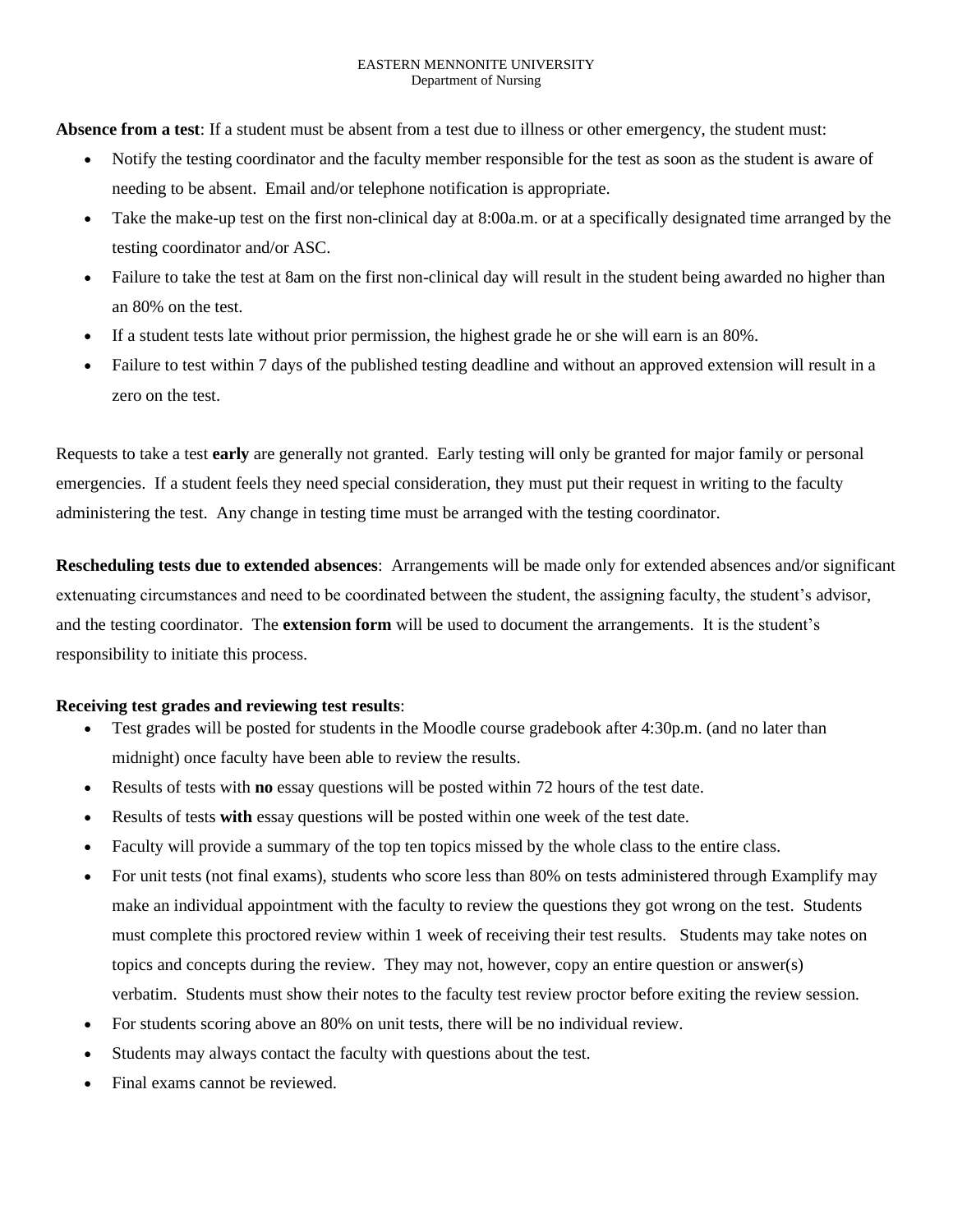## **Testing accommodations for students with disabilities**:

- Students who have a documented disability have the option to take their tests in the Academic Success Center (ASC)
- All testing in ASC is facilitated by the nursing department testing coordinator and the Officer of Disabilities Services
- Required documentation for test-taking accommodations must be submitted to the testing coordinator at least 24 hours prior to a test and are signed-off by the testing coordinator on behalf of the faculty. If the testing coordinator is not available, the undergraduate nursing program director or the student's advisor may sign the form.
- Students are not permitted to change the scheduled test time without prior approval from the testing coordinator and the ASC.
- It is the responsibility of the student to notify the testing coordinator AND the ASC of absence due to illness or emergencies prior to the scheduled testing time. Failure to do so will result in a grade no higher than 80%.
- Students must reschedule their test in ASC and must communicate the change to the testing coordinator.
- The make-up test must be scheduled on the first non-clinical day at 8:00a.m. If this time slot is not available in the ASC, an alternate test time will be arranged by the ASC. This time must be communicated to the nursing testing coordinator.
- Failure to take the test at 8am on the first non-clinical day, or at the arranged time in ASC, will result in the student being awarded no higher than an 80% on the test.
- If a student tests late without prior permission, the highest grade he or she will earn is an 80%.
- Failure to test within 7 days of the published testing deadline and without an approved extension will result in a zero on the test.

<span id="page-31-0"></span>Students who do not have a documented disability but who are experiencing testing difficulties and self-identify as possibly having a disability, should talk with their advisor. The student must then visit the ASC for further assessment to determine if other accommodations would benefit the student.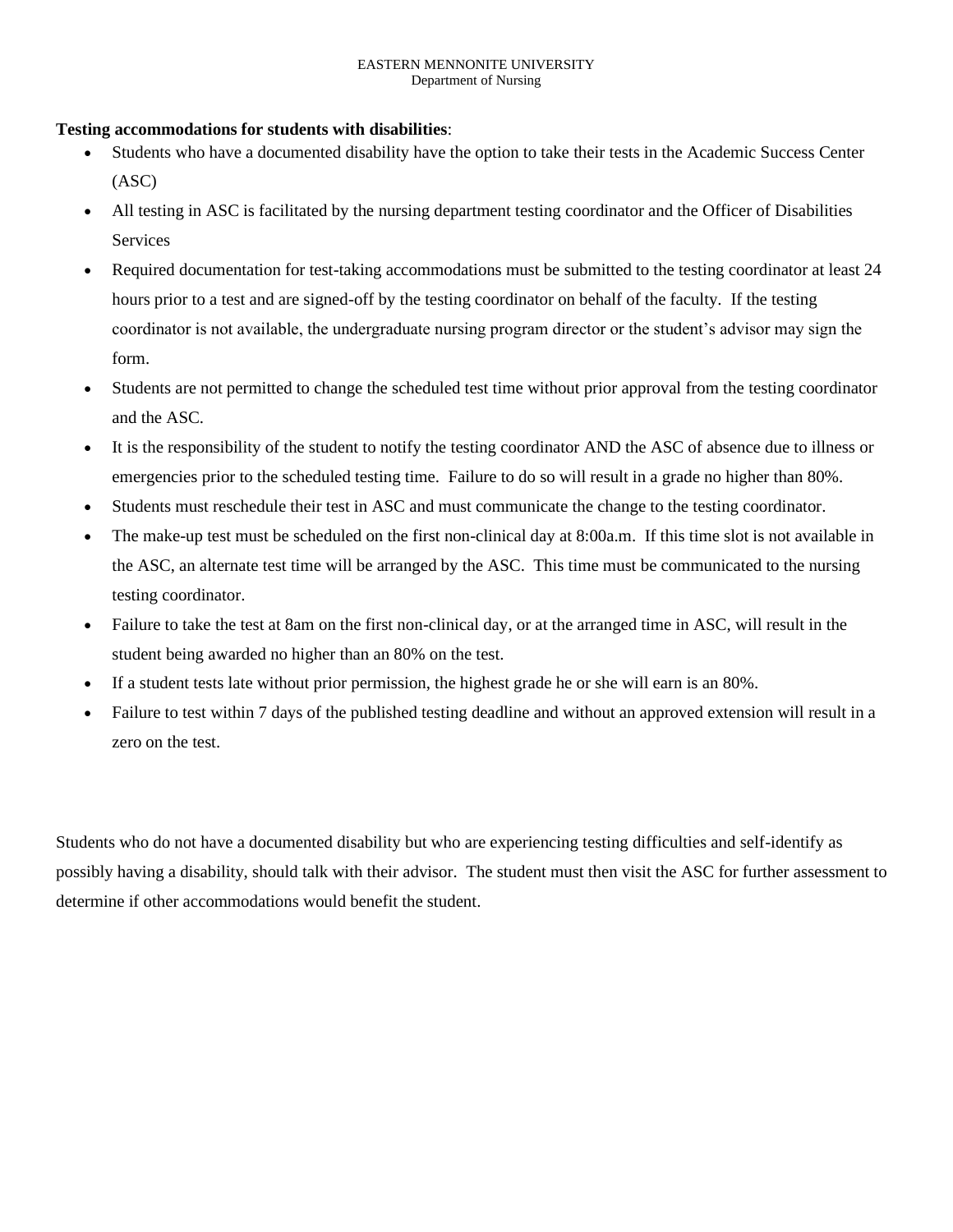# **POLICY ON STANDARDIZED TESTING PLAN**

Goals:

- 1. To prepare students for application and analysis level testing at all levels of the program and for success on NCLEX RN on the first attempt.
- 2. To refine students' test taking skills through practice and proctored exams throughout the program.
- 3. To provide tools for enhancing critical thinking skills in test taking.

Kaplan resources and standardized tests are incorporated throughout the nursing curriculum. Please refer to individual course syllabi for course specific KAPLAN requirements.

If remediation is required, it will be one minute per question.

Any proctored Kaplan test that is taken out of schedule will incur the "out of schedule exam fee" of \$35.

All Level 3 students are required to complete the live or live online Kaplan NCLEX Review course prior to graduation. This review course will be scheduled prior to the start of the semester and will be listed in the Level 3 calendar. As part of this review course, students are required to take the Kaplan Diagnostic Test and the Kaplan Practice Test during the times listed on the Level 3 calendar. Failure to take these tests during the scheduled time will incur an out of schedule exam fee as required by the undergraduate dean's office.

Failure to complete these requirements will also result in a "D" grade for NURS 435 Critical Thinking for the Graduate Nurse, thus delaying the release of the student's transcript.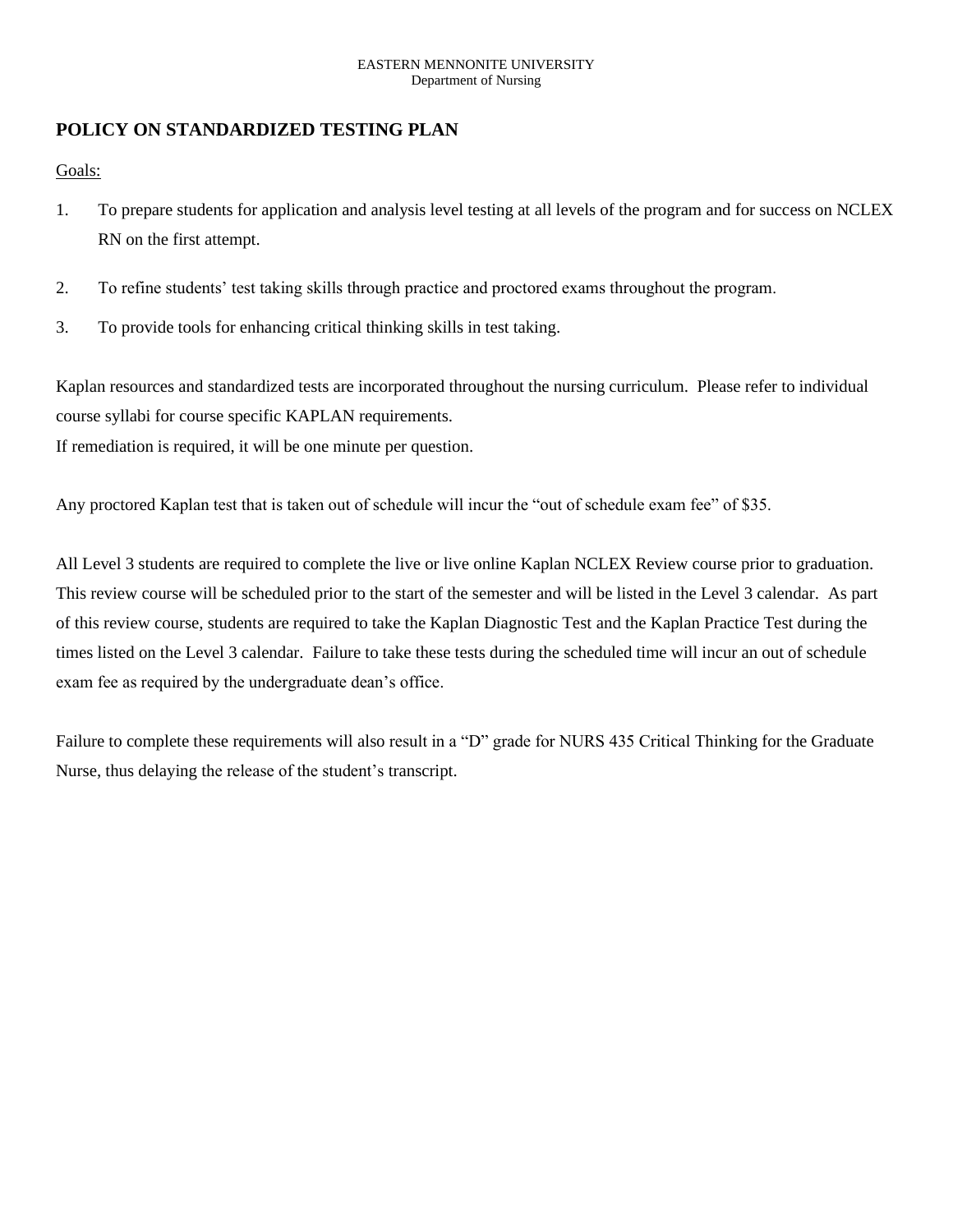# <span id="page-33-0"></span>**POLICY ON CLINICALS**

The clinical experience is a nursing practicum experience which integrates classroom learning with client care, professionalism, and socialization into the nursing role. To facilitate transformational learning, active participation is essential and attendance is mandatory. Active participation entails a place where students show interest, ask questions and get involved in all clinical experiences.

All students must sign the "Special Consent for Involvement in Nursing Program" before participating in clinicals. This waiver explains the risks involved with direct patient care and provides information about students' responsibilities in relation to risks (*e.g. blood exposure, injury, etc.)*.

#### General

Clinical Experiences are scheduled on your calendar. You are expected to attend the clinicals for which you are scheduled on the calendar. If you need to be absent due to illness or emergency, rescheduling will occur in consultation with the director of the program, the clinical scheduler, and the clinical faculty member based on when and where a clinical space is available. Before going to any new clinical facility, read the guide to specifically orient you to that setting. For all clinical experiences, you are expected to adhere to the agency policy on infection control including following standard/universal precautions at all times.

Remember to carry the following items to clinical: bandage scissors, stethoscope, drug handbook (Micromedex app on your phone is acceptable), nursing diagnosis handbook, and other handbooks for specific clinical areas.

Clinical facilities vary each year. However, the Nursing Department has had contracts for many years with the Sentara (RMH), Augusta Health, Virginia Mennonite Retirement Community, the regional Public Health Department, City and County Schools and with local day care centers. Additional contracts are explored to provide additional learning experiences for students. Each institution may have specific requests in relation to student clinical experiences. Clinical faculty will inform you of agency specific expectations during orientation sessions.

#### Clinical Focus Sheets

Clinical experiences include a focus sheet outlining the learning experience. You are expected to check the focus sheet to clarify prerequisites, arrangements, and learning experiences for that specific focus. Complete the assigned activities in the focus sheet and, when applicable, submit it to the clinical faculty (**or whoever is specified**) by 5:00 PM. on the Friday following the clinical, or as indicated by clinical faculty. Experiences carried out prior to a specific focus cannot be used to fulfill a focus, unless an adequate knowledge base can be validated by the clinical faculty who was present when the experience was carried out.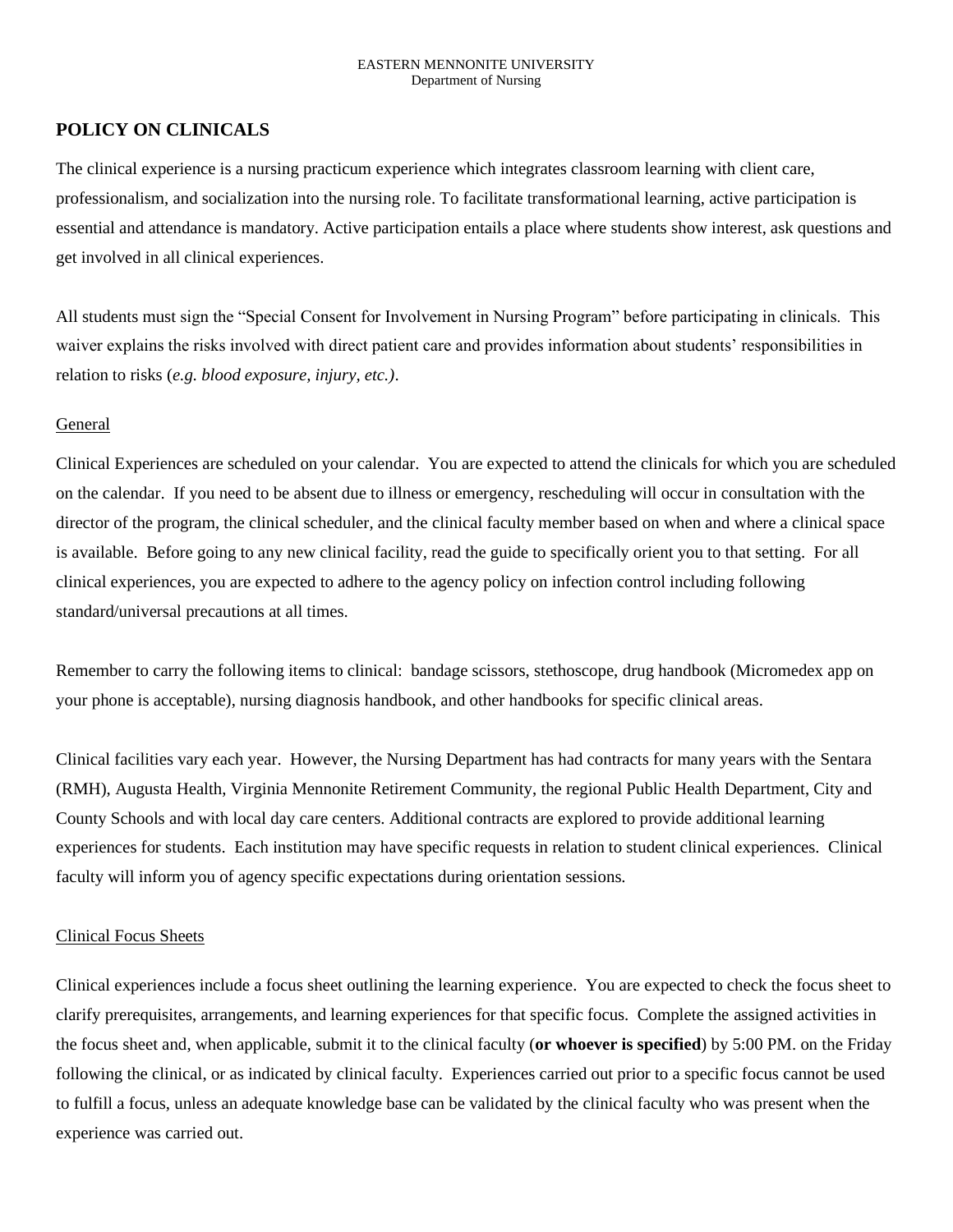## Skills Checklist

Students will be given a Skills Checklist in Level 1 to use throughout the program. The Skills Checklist is located in your Nursing Student File in the shared google drive. You should use this document throughout the program to document your clinical skills experiences. It lists the skills you will practice in lab and in clinicals. This list will help you choose your clients and learning experiences in Levels 2 and 3 because you should try to obtain experience with each of these skills. Each semester, review the list with your clinical instructor and your advisor at the end of each semester. Clinical and lab faculty also have access to this document and can sign off skills they've observed you doing.

#### **Transportation**

An additional cost factor for nursing majors is transportation. Students are responsible for their own transportation to clinical agencies. It is desirable, but not mandatory, for each student to have a car. For those who car pool, it is recommended that each student pay a fee to the driver.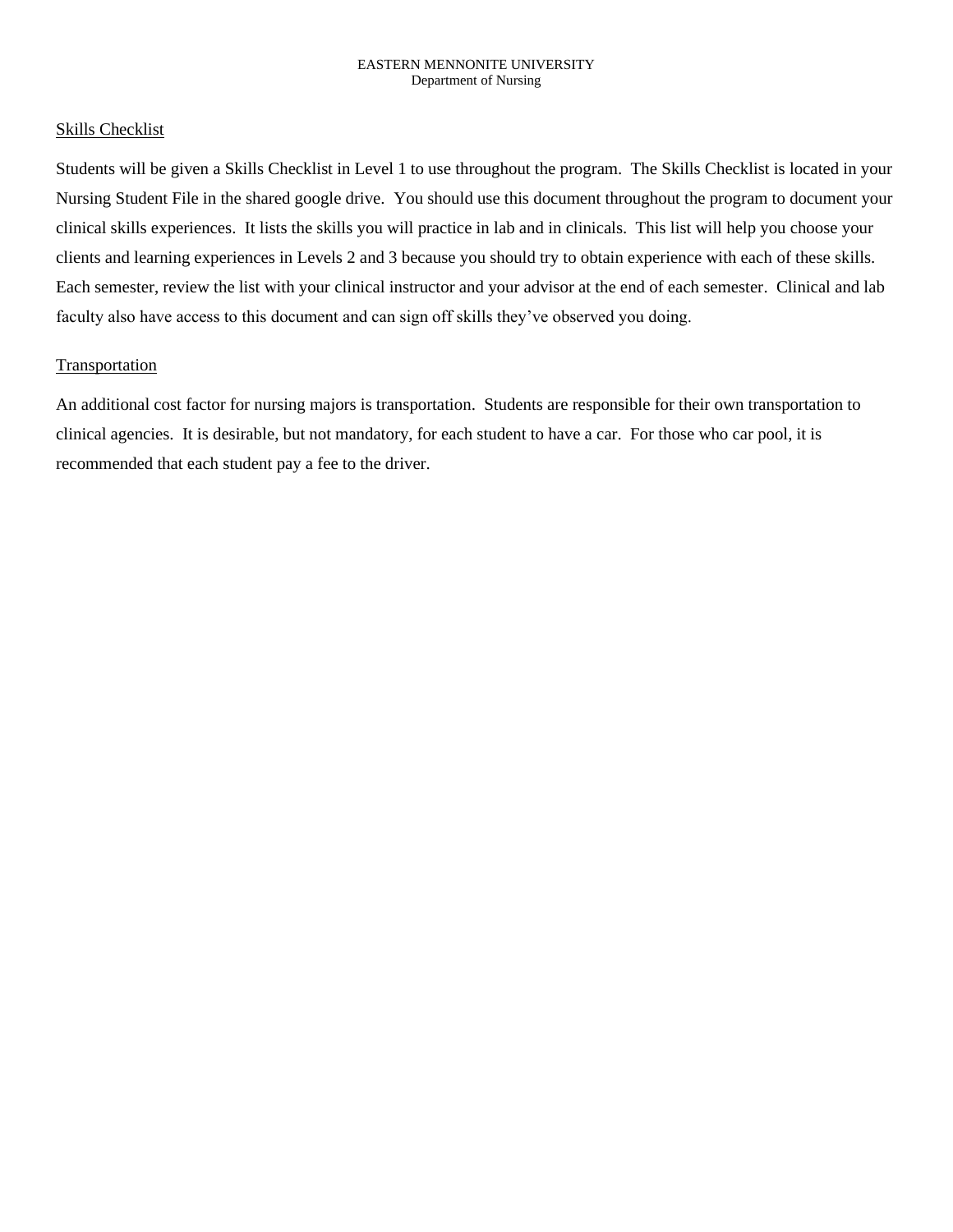# **CLINICAL REQUIREMENTS**

All documentation verifying clinical requirements are to be uploaded to the patient portal in Health Services, <https://emu.medicatconnect.com/> by the deadline given in the student Information Packet. Annual background checks are due on August 1 every year. Students, who fail to provide documentation of the clinical requirements listed below, will not be able to participate in the clinical experience.

## Cardiopulmonary Resuscitation (CPR) for the Healthcare Professional

Two year certification from the American Heart Association BLS for Healthcare Providers.

## Criminal Background Check

*Admitted students will be required to complete a criminal background check prior to beginning the clinical level of the nursing program. Criminal records will be addressed by the Nursing Department on a case-by-case basis. Students should be aware that certain crimes may prohibit them from participating in clinical experiences that are required for the program and/or may affect their ability to take the NCLEX-RN*. *If you cannot sign, please let us know as soon as possible, because you will not be permitted to enter the nursing program.* **A guidance document is available on the** admissions requirements pages of our website [www.emu.edu/nursing.](http://www.emu.edu/nursing)

Background checks are completed by using the following site, [www.castlebranch.com](http://www.castlebranch.com/) Background checks will not be accepted from any other source.

#### Health Requirements

Prior to beginning nursing courses, students are required to complete the following:

## **1. Health Information Form**

A physical exam is required within one year of starting the nursing program. Exam must be documented on the Health Information Form. All sections must be completed, and the form must be signed and dated by a health care provider.

#### **2. Immunizations**

- **Measles, Mumps & Rubella (MMR)** one of the following is required:
	- ⮚ Documentation of 2 vaccines or
	- $\triangleright$  Lab report showing positive antibody titers for all three components. If the titer does not show immunity, ask your health care provider if you can receive a MMR booster. If you are pregnant and cannot receive a booster, please provide the nursing department with the following:
		- 1) A written acknowledgement that you are practicing at your own risk
		- 2) A letter from your obstetrician stating that THEY are okay with you practicing in an environment where you may be exposed to mumps, measles, or rubella.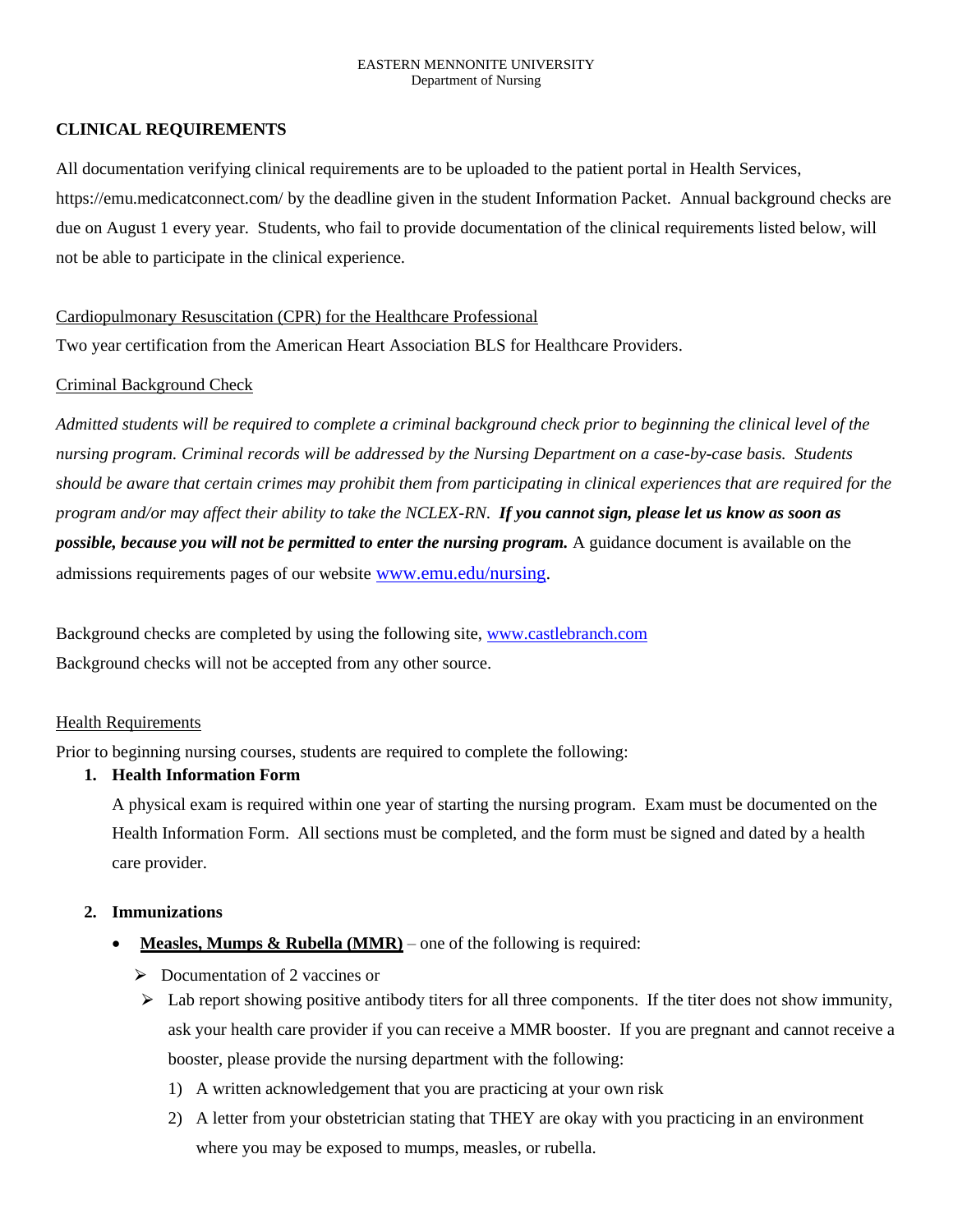- **Varicella (Chicken Pox)** one of the following is required:
	- $\triangleright$  Documentation of 2 vaccines or
	- $\triangleright$  Lab report showing positive antibody titer
		- $\triangleright$  If you had chicken pox, a varicella titer will be required to test for immunity.

# • **Covid-19 – one of the following is required – NO WAIVERS ALLOWED**

- $\triangleright$  Documentation of 2 Pfizer or 2 Moderna vaccines or 1 Johnson & Johnson vaccine
- ➢ Documentation of a booster as needed
- **Tetanus**
	- $\triangleright$  Documentation of a Tdap booster within the past 10 years
- **Hepatitis B** one of the following is required:
	- $\triangleright$  Documentation of 3 vaccines
	- $\triangleright$  Lab report showing positive antibody titer
	- $\triangleright$  Declination Waiver (included in packet)
- **Influenza** one of the following is required
	- $\triangleright$  A flu shot administered during the current flu season.
	- $\triangleright$  Declination waiver (included in packet)

# **3. TB Screening and Surveillance using the VDH TB Risk Assessment Form 512**

*Our clinical agencies require a baseline of TWO (2) TB skin tests (TST) before beginning clinicals.*

*This means TWO -TB skin tests - #1- TB skin test placed and read 48-72 hours after placement; #2 a second TB Skin test placed 14 days after placement of #1 and read 48-72 hours after placement.*

- **A. Completion of the Virginia Department of Health (VDH) TB Risk Assessment Form (TB 512)** is required **(***note #1 TST and #2 TST on right lower column of the (VDH) TB Risk Assessment Form need to be completed)* along with **one of the following:**
- Two (2) TSTs administered at least 2 weeks apart but not more than 12 months apart recorded on the VDH TB Risk Assessment Form (TB 512). If the test is positive, you will need a chest x-ray. Upload the chest x-ray report along with the VDH TB Risk Assessment Form (TB 512) with screening questions completed and signed by the provider.
- A prior documentation of TWO (2) TST annual testing. Upload a copy of your employee medical history showing all TB testing and VDH TB Risk Assessment Form (TB 512 with screening questions completed and signed by the provider.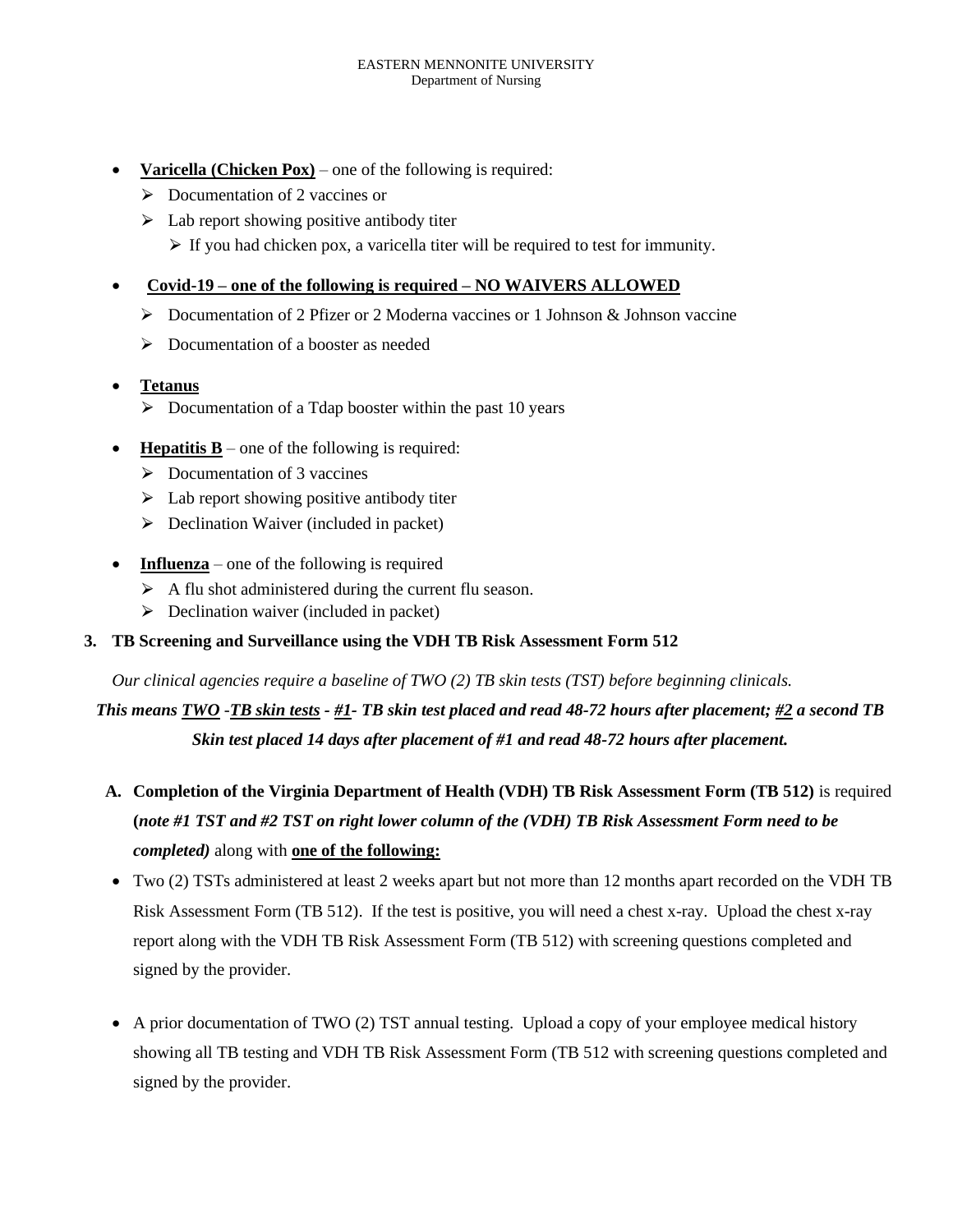• A TST any time in the previous 12 months can be used as Step 1 of the 2-step. If the  $2<sup>nd</sup> TST$  is placed within 12 months of the first test this is considered a 2-step. Documentation of the first TST must be submitted on the provider's letterhead with date administered, date read, induration, result (negative/positive), and signature of person administering and reading the test. Documentation of the 2<sup>nd</sup> TST must be recorded on the VDH TB Risk Assessment Form (TB 512) with the questionnaire part of the form completed and signed by the provider.

# **B. Exceptions:**

- 1**.** If you are pregnant do not get a TB skin test
	- Complete (with a provider) the screening questions on the VDH TB Risk Assessment Form (TB 512)
	- Get one of the IGRA blood tests, either the T-spot or QuantiFERON-TB Gold (lab report required). Either of these blood tests are an acceptable substitute for the 2-step TST. The results must be recorded on the VDH TB Risk Assessment Form (TB 512).
- 2. If you have had a previous positive TB skin test do not get another TB skin test
	- Submit a negative chest x-ray report (it does not have to be recent, but it must have been after the positive TB skin test)
	- Complete (with a provider) the screening questions on the VDH TB Risk Assessment Form (TB 512)
	- If your screening shows symptoms or risk factors for TB infection, your healthcare provider may order another chest X-ray or an IGRA blood test (either the T-spot or QuantiFERON-TB Gold) to rule out active TB.
- **3.** If you have received the BCG vaccine do not get another TB skin test
	- Complete (with a provider) the screening questions on the VDH TB Risk Assessment Form (TB 512). If your screening shows symptoms or risk factors for TB infection, your healthcare provider may order a chest X-ray or an IGRA blood test (either the T-spot or QuantiFERON-TB Gold) to rule out active TB.
	- If your chest x-ray is positive, follow your healthcare provider's recommendations.
- **4.** If you are unable to get a TB Skin Test due to allergic reactions to the PPD serum
	- Complete (with a provider) the screening questions on the VDH TB Risk Assessment Form (TB 512)
	- Get one of the IGRA blood tests, either the T-spot or QuantiFERON-TB Gold. Have the provider record results of the blood test on the VDH TB Risk Assessment Form (TB 512).

## **5. Urine Drug Screen**

- A 6-Panel Instant Cup urine screening test
- **6. Insurance Card**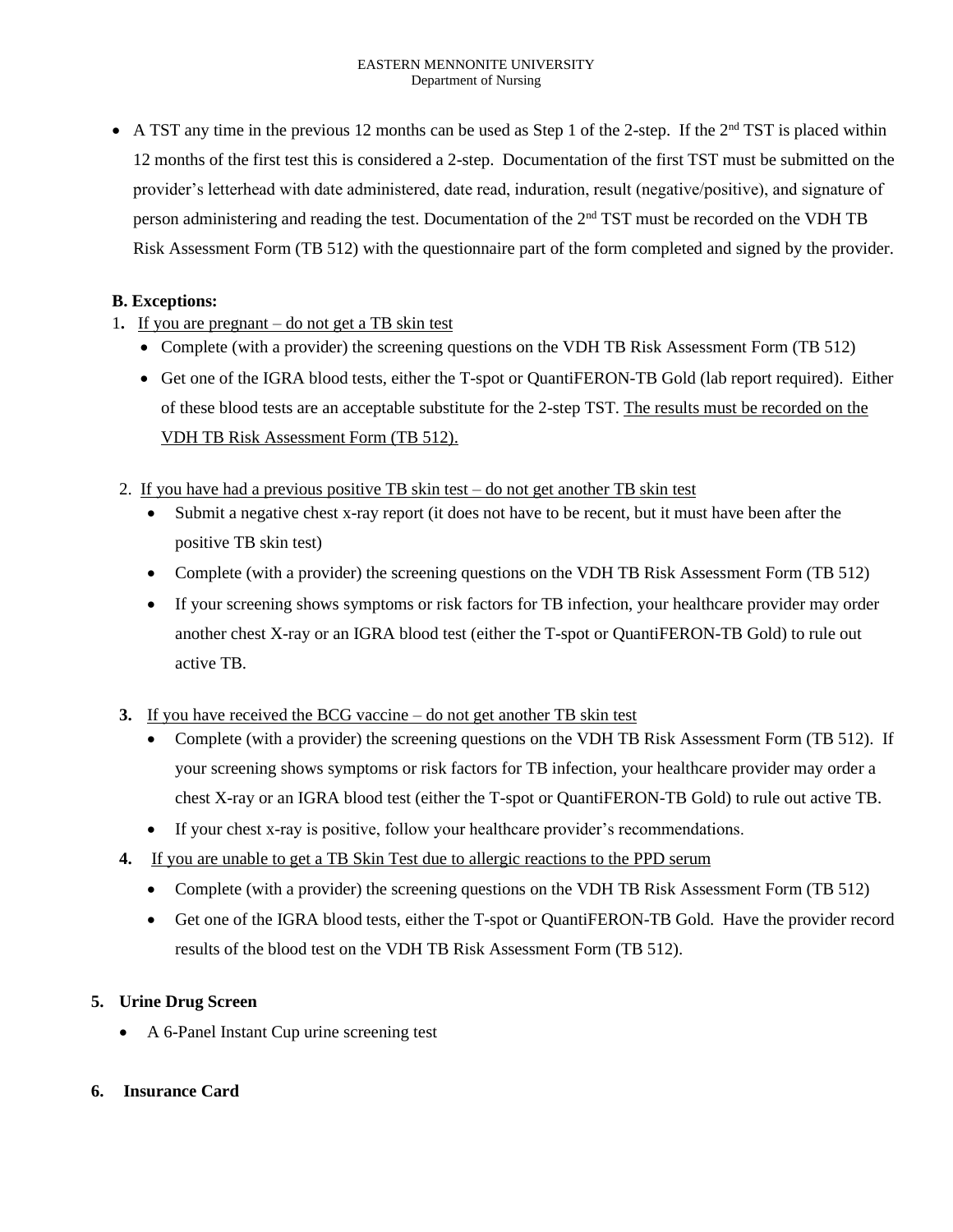# **7. CPR Certification**

- Certification by American Heart Association, BLS Provider is required. We do not accept certification through American Red Cross or any other certification.
- Courses are offered the first week of every semester for students who are not already certified.
- If you are currently certified, email your certificate to **dolores.hertzler@emu.edu**. Do not upload it to the Health Services portal.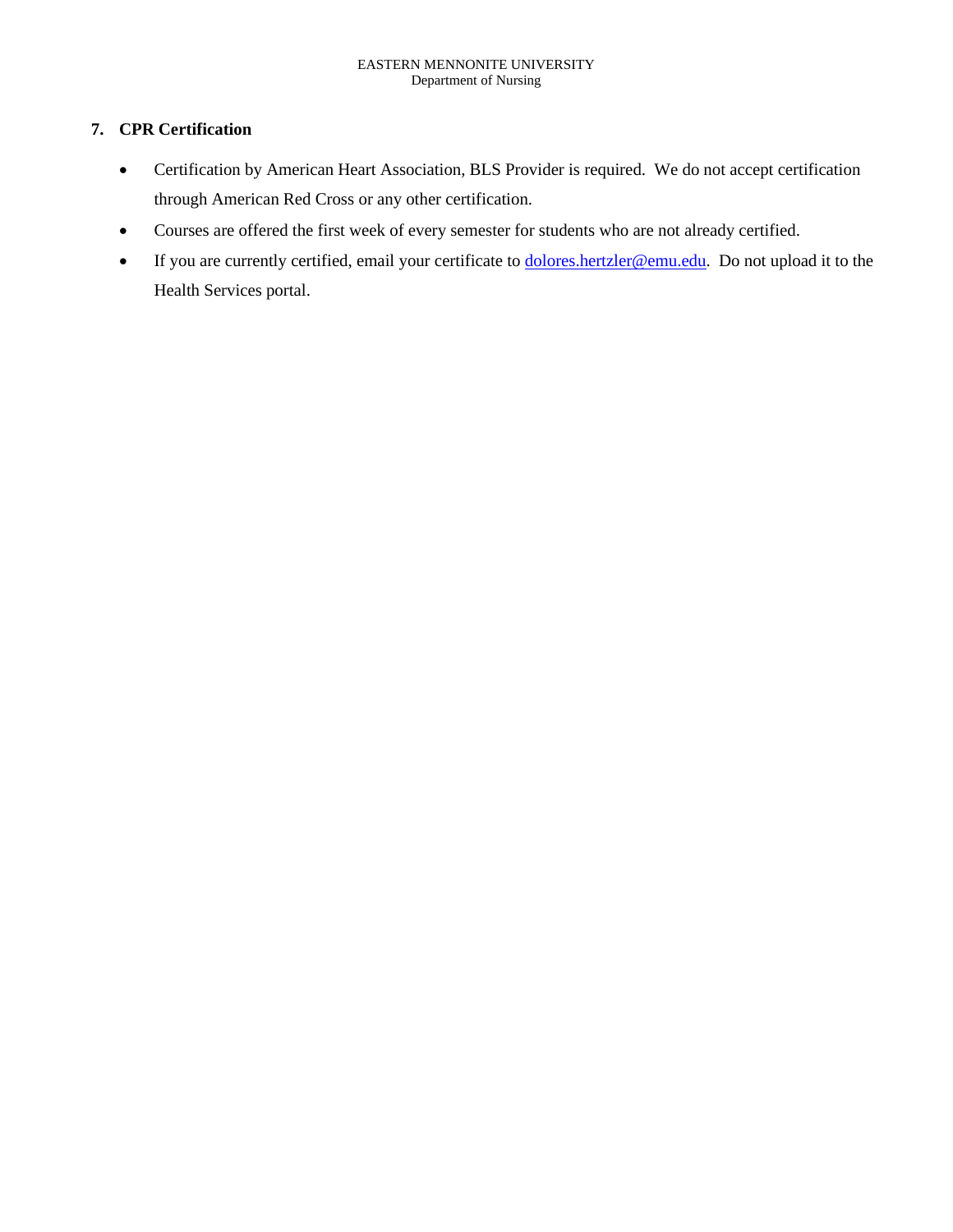# **PROFESSIONALISM IN THE CLINICAL EXPERIENCE**

Professional Practice characteristics expected of each student:

- Respect instructors, peers, agency staff, medical staff, clients, and self;
- Seek out learning experiences and is self-directed in his or her learning (helping other students & staff; interacting with nursing staff regarding difficult client issues; observing unusual and rare procedures);
- Limit cell phone use (Student use is at the discretion of the faculty and for emergency situations only. Many agencies do not permit the use of cell phones and other electronic devices for personal use during clinical experiences);
- Show sensitivity to the noise produced by student activity;
- Utilize the appropriate chain of command in difficult situations (consults with instructor first and then decides together who else needs to be contacted);
- Share equipment with peers and agency staff;
- Seek patient permission at the initiation of care;
- Seek permission to observe other client procedures.
- Maintain skills checklist (located in the Nursing Student File in the shared google drive).

# Confidentiality

- Confidentiality of client information is to be maintained at all times congruent with HIPAA regulations. It is against all agencies' policies for students to access client records online from an off-site location.
- Students are not permitted to share login codes and passwords or allow other individuals to use the student's login code and password to access agency computer systems.
- Client records are:
	- ➢ Only accessed for legitimate need-to-know reasons;
	- ➢ Only accessed for the minimum amount of information needed;
	- $\triangleright$  Not to be copied or printed at all (at SRMH, UVA, and Western State). Augusta Health or other institutions may allow printing in such a way that the client cannot be identified.
- Conversations about client care should be limited to the instructor and those directly involved with client care. Post conference is considered a confidential space.
- Students should never post to any social media any confidential information to which they are exposed while at a clinical agency including client names, demographics, proprietary, operational or financial information. They should also not post anything that would negatively impact the health care organization's reputation or brand; instead they should bring any concerns to the attention of the instructor.
- In general, any discovered breach of confidentiality as described above will result in the activation of the Nursing Department Policy on Student Progression, Retention, and Readmission Policy.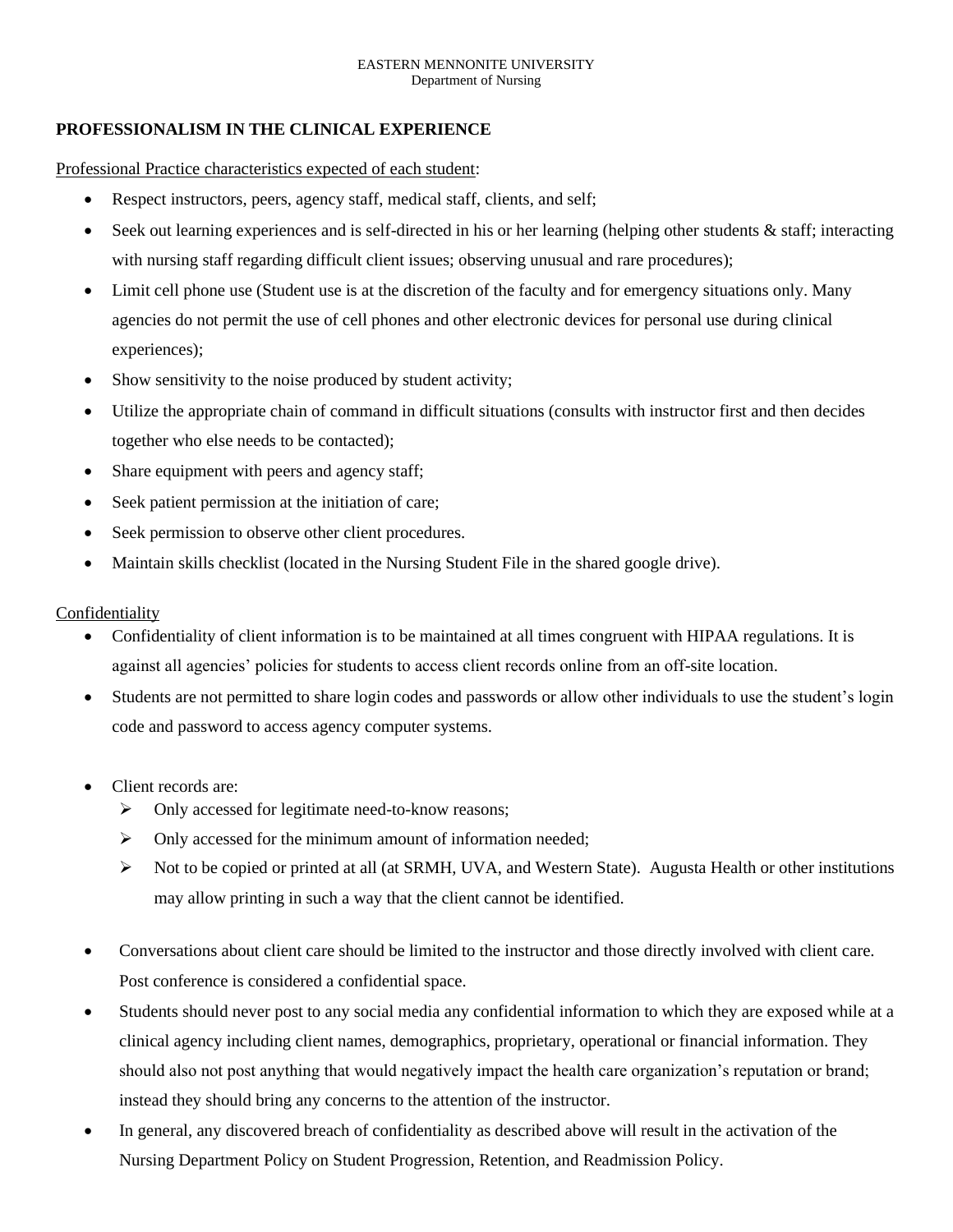Maintaining appropriate personal boundaries includes:

- Abstaining from flirting, gossiping, or discussing personal relationships;
- Keeping telephone numbers and email or other electronic addresses private from clients and their families. However, there may be times when sharing one's telephone number might be appropriate in Home Health and Family clinical experiences. It is suggested to consult the appropriate faculty before doing so.
- Receiving gifts only according to the agency policy. Accepting gifts from clients is strongly discouraged;
- Contacting faculty during normal working hours whenever possible (or according to faculty instructions) unless there is an extreme emergency.

# Professional appearance expectations

- Professional dress: Business Casual defined as dress slack/skirt with polo shirt/ dress shirt/ blouse, closed toe shoes along with a white lab coat and EMU ID in the following settings:
	- $\triangleright$  Pre-assessment for Level 1 & Adult Health clinicals
	- $\triangleright$  Community Health specific instructions will be given for each site by the instructor
	- $\triangleright$  Home visits (lab coat may be optional at the discretion of the clinical faculty)
	- ➢ Meetings
	- $\triangleright$  Agency orientation sessions or any other contact with an agency or clinical experience;
	- $\triangleright$  Any other times in the agency/clinical setting while in the student role;
	- ➢ Focus Sheets may outline variances from this policy;
	- $\triangleright$  Additional Guidelines: No jeans, shorts, capris or sweatshirts; tops or shirts must cover the waist at all times (skin should not be visible when leaning forward, backward, or when arms are above the head); and shirts/blouses should have modest necklines showing minimal to no cleavage. Tops or shirts should be loose fitting.
- Clinical Uniform (defined as black scrub pants with blue EMU Nursing scrub-top, any color leather/nonpermeable shoes with closed toes and heels, and EMU ID) should be worn in the following settings:
	- ➢ Adult Health, Pediatrics, OB, Level 1 Fundamentals, Mental Health & Acute Care Leadership;
	- ➢ Demonstration Masteries and Simulations in the Dem Lab unless otherwise specified.
- EMU identification must be worn at all times when in a clinical setting, home visit, meeting, etc. UVA-made ID tags are to be worn at UVA.
- At SRMH access badges provided each semester must also be worn and returned to the Nursing Department at the end of each semester.
- Access badges must be returned to the Nursing Department at the end of the semester. If the student fails to do so, grades will be withheld until the badge is returned. If lost, the student will have a charge placed on their account based on information from the agency.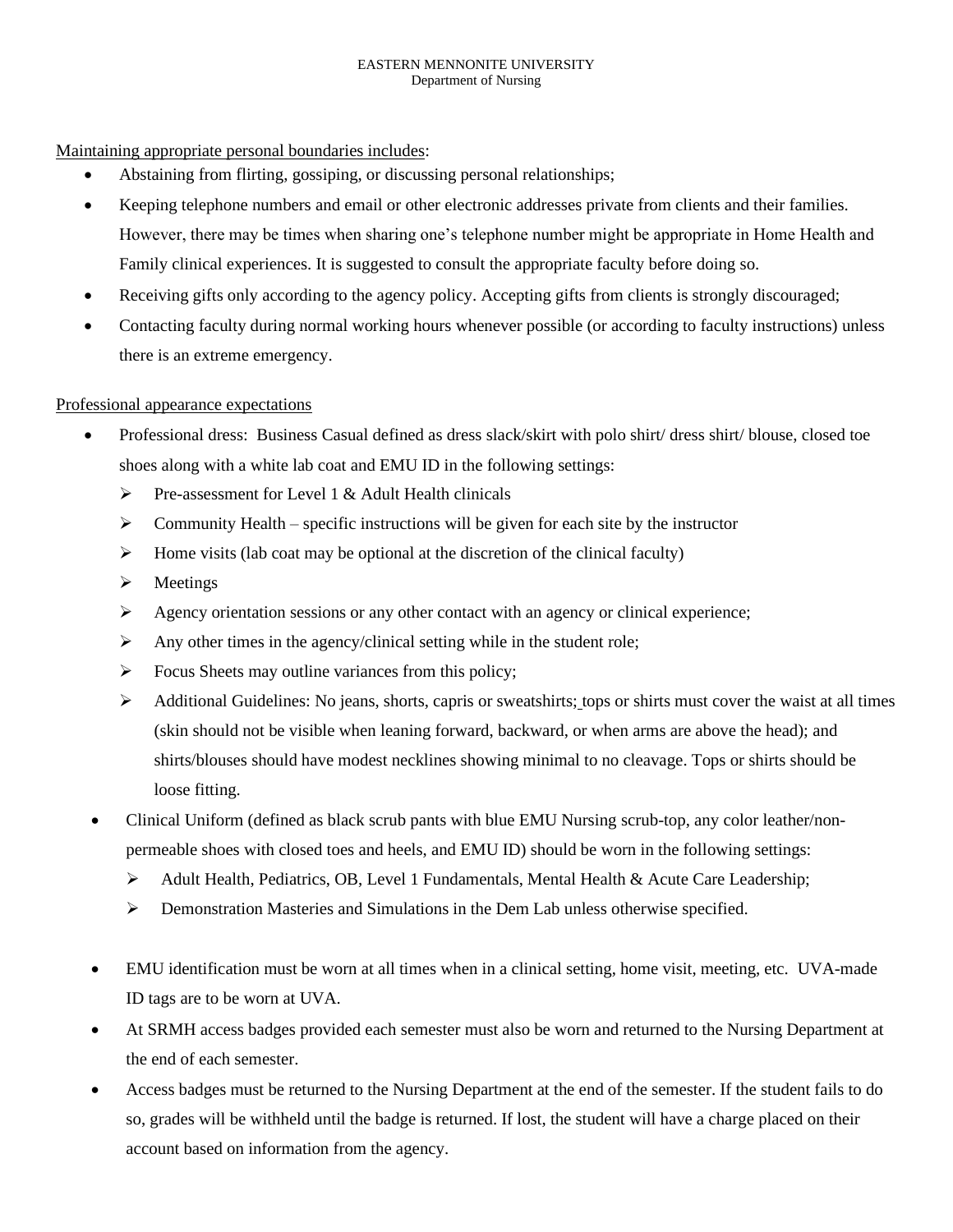## General Appearance

- All tattoos must be covered;
- Body piercings should not be visible with the exception of ear piercings (one stud per ear maximum).
- Earrings should be non-dangling.
- Other jewelry should be kept to a minimum.
- Hair and clothing is always to be worn in such a way that contamination to the client does not occur.
- Finger nails should be trimmed so as not to extend beyond the fingertips. Long finger nails have been shown to harbor pathogens and interfere with examination skills.
- Wearing nail polish in the clinical setting is not recommended, but if worn, should show no chipping or peeling.

# Attendance

- Clinical experiences and other associated sessions (orientation, computer training and online policy education, pre-assessment, simulation etc.) are scheduled on the student's calendar and attendance at these is mandatory.
- Punctuality: Students are **expected to be on time** for all clinical experiences. At the discretion of the faculty, tardiness may result in having to **repeat** that clinical day.
- Absence: **If a student will be unavoidably late or absent, he/she is responsible for making sure the clinical faculty member is directly notified before the clinical time is scheduled to begin. This means**  *speaking with the faculty member directly* **and leaving a message with the clinical agency before the start of clinical. A voice mail message or email message is not acceptable.**
- All days missed from clinical due to illness or other adverse events are made up as directed by the clinical scheduler. The clinical instructor reports absences to the clinical coordinator, clinical scheduler, and nursing program director.
- Students should carefully consider not coming to clinical when they have symptoms of a contagious illness. Some agencies articulate specific criteria when students and staff should not report to the clinical setting.
- Students who repeat a clinical or dem mastery for any reason will be charged \$50 for a missed clinical day.

# Preparedness

- Students are expected to come to clinical rested, having eaten, and hydrated. If a student encounters a situation in which he/she becomes lightheaded, he/she should sit down immediately and put head down to avoid fainting. This helps to minimize risk of injury and improve safety for the student, staff, and patient.
- Pre-assessment is completed according to clinical faculty expectations (see Logistics point d. below)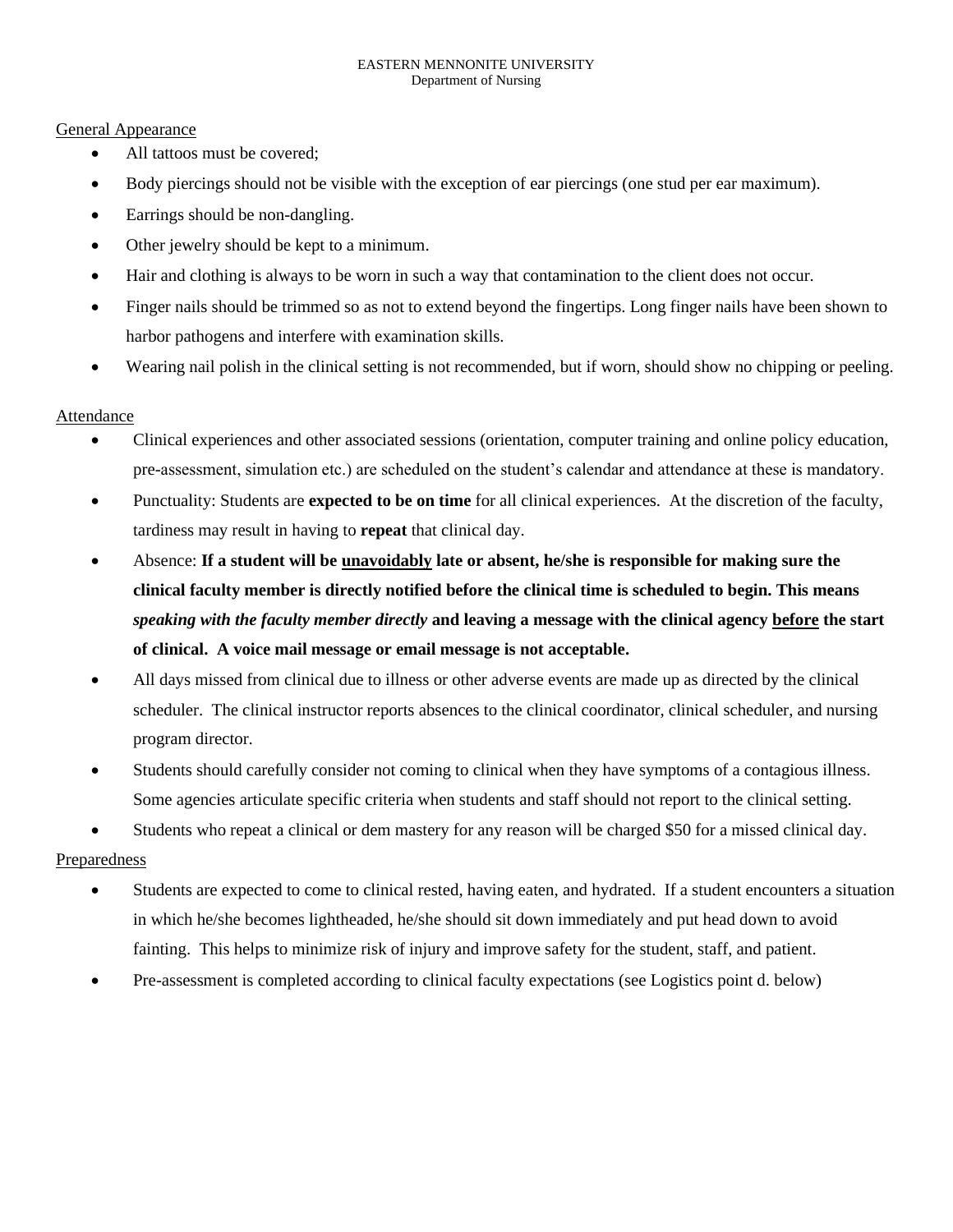# **LOGISTICS OF CLINICAL EXPERIENCE**

## Past Experience

• Past experience cannot be used to meet a clinical requirement.

# Scheduling

- Clinicals and other associated sessions are scheduled on the student's calendar and are **required educational experiences**. Pre-assessment of clients the evening before clinical for Level 1 and Level 2 Adult Health experiences is part of the experience and may be completed according to the student's personal schedule within reason.
- Depending on the specific clinical experience and in some unique situations, time frames may include evenings and weekends.
- Students should avoid pre-assessment during busy times on the unit as identified by the clinical instructor
- Student Clinical Site Requests:
	- $\triangleright$  The purpose of clinical experiences at EMU is for the student to apply knowledge in diverse settings, with various client types and with exposure to multiple faculty members. Student requests need to be consistent with this purpose and with all factors listed below. The following factors will be considered:
		- o Exposure to multiple settings
		- o Exposure to multiple client types
		- o Overall exposure to multiple faculty members
		- o Preference of clinical site personnel
		- o Clinical faculty load balance and preference
		- o Equitable treatment of students
	- $\triangleright$  The procedure for requests includes:
		- o Requests must be made in writing to the student's advisor and to the person who creates the schedule.
		- o Requests made only apply to one semester. Only one request is permitted each semester and it may apply to only one clinical experience.
		- o Requests must be made by October 1 for the spring schedule and by March 1 for the fall schedule.
		- o Rationale for the request must address the above factors as well as the specific reason that the request is being made.
		- o Only emergency cases will be addressed after this date. In those cases the student will be asked to switch with another student.
		- o Factors related to placements apply both to the student requesting as well as for the student who is willing to switch with the requesting student.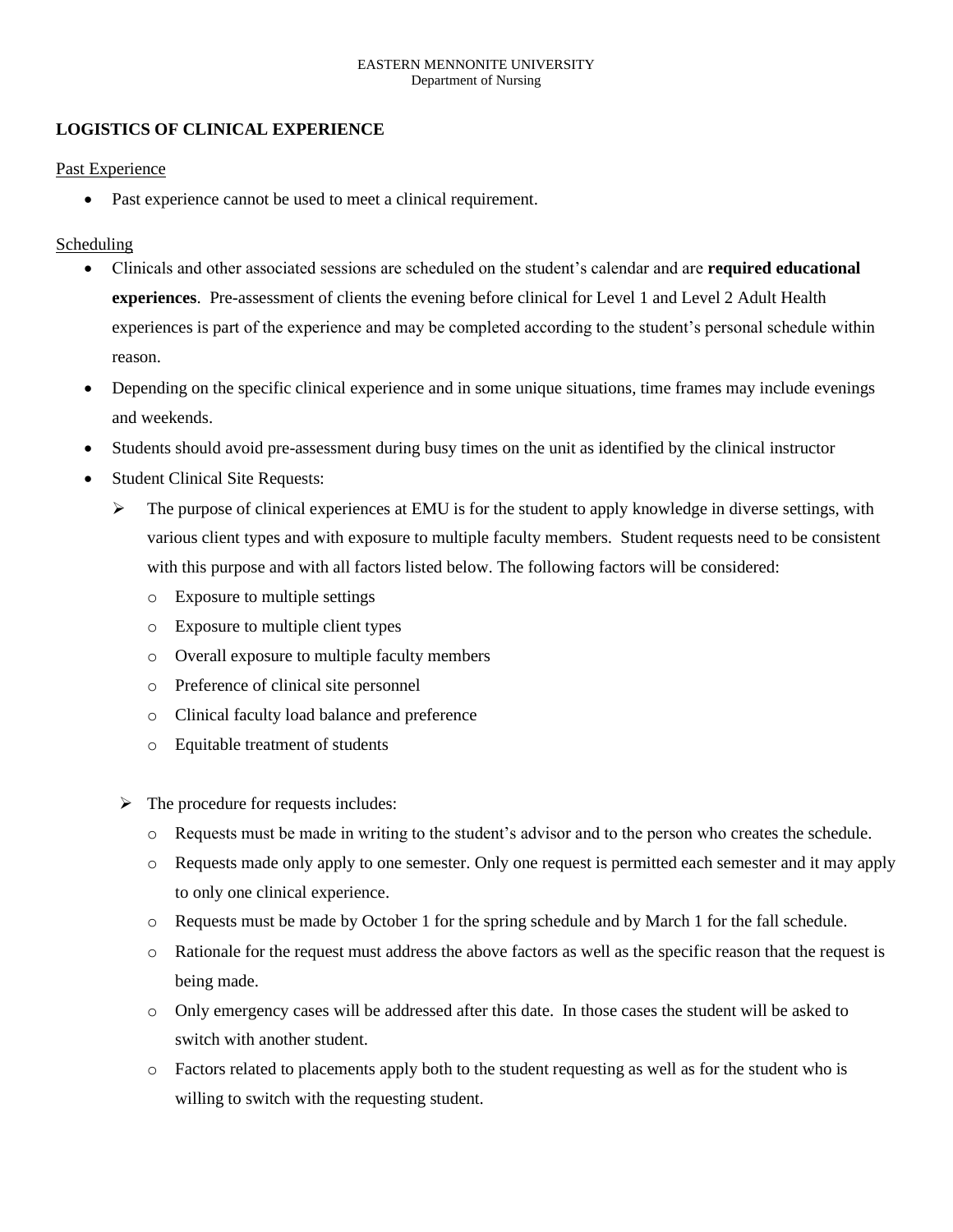# Agency Mandatory Orientation

Students are required to complete agency specific orientation sessions and online education prior to starting a specific clinical experience.

# Pre-assessment

• Expected to happen the day before the clinical experience except with those clinical experiences in which it occurs the day of the clinical as determined by the clinical instructor.

# Absence

- When a student is absent from a clinical experience, they must notify the clinical faculty **and the director of the program**. An email to the director [\(laura.yoder@emu.edu\)](mailto:laura.yoder@emu.edu) is fine. It's best to call your clinical faculty to report your absence.
- Clinical faculty are responsible to mark the student absent on the master clinical hours tracking sheet.
- The director will work with the clinical scheduler and/or the faculty who schedules the clinical to identify arrangements for make-up clinical and will notify the student of the make-up plan.
- If the student cannot join an existing clinical rotation for the make-up day(s) and needs a preceptor and/or faculty to supervise them independently, the student will be charged \$50 for each make-up day. The director will notify the office administrator of the need for a student account charge.
- If the student wishes to *appeal* the \$50 charge, the student will complete the make-up clinical charge appeals form. Students who provide a doctor's note for absence due to illness will not be charged.
- The faculty supervising the make-up clinical will mark the completed hours on the master clinical hours tracking sheet.

# Cancellation

- In the event of inclement weather, each clinical faculty will make the decision to cancel or delay his/her clinicals. If cancelled, faculty will communicate this to clinical students in a timely manner. Students must check their email for an announcement.
- If clinicals are not cancelled and the student considers the conditions too severe to attend, the clinical faculty is to be contacted prior to the clinical, and the student should not attempt to attend.
- Make-up days for clinical sessions cancelled due to inclement weather will be made up according to the need for required clinical hours. It may be necessary to schedule the make-up days on weekends, evenings, or via several 12 hour shifts. Faculty may choose to use simulation as a means for making up the clinical experience.

# Charges for Additional Clinical Days

- If clinical days are missed due to absence or faculty deem a student needing additional clinical time to reach an acceptable performance level, a fee of \$50 will be charged for each extra clinical that is required.
- Student accounts will be charged for the appropriate amount.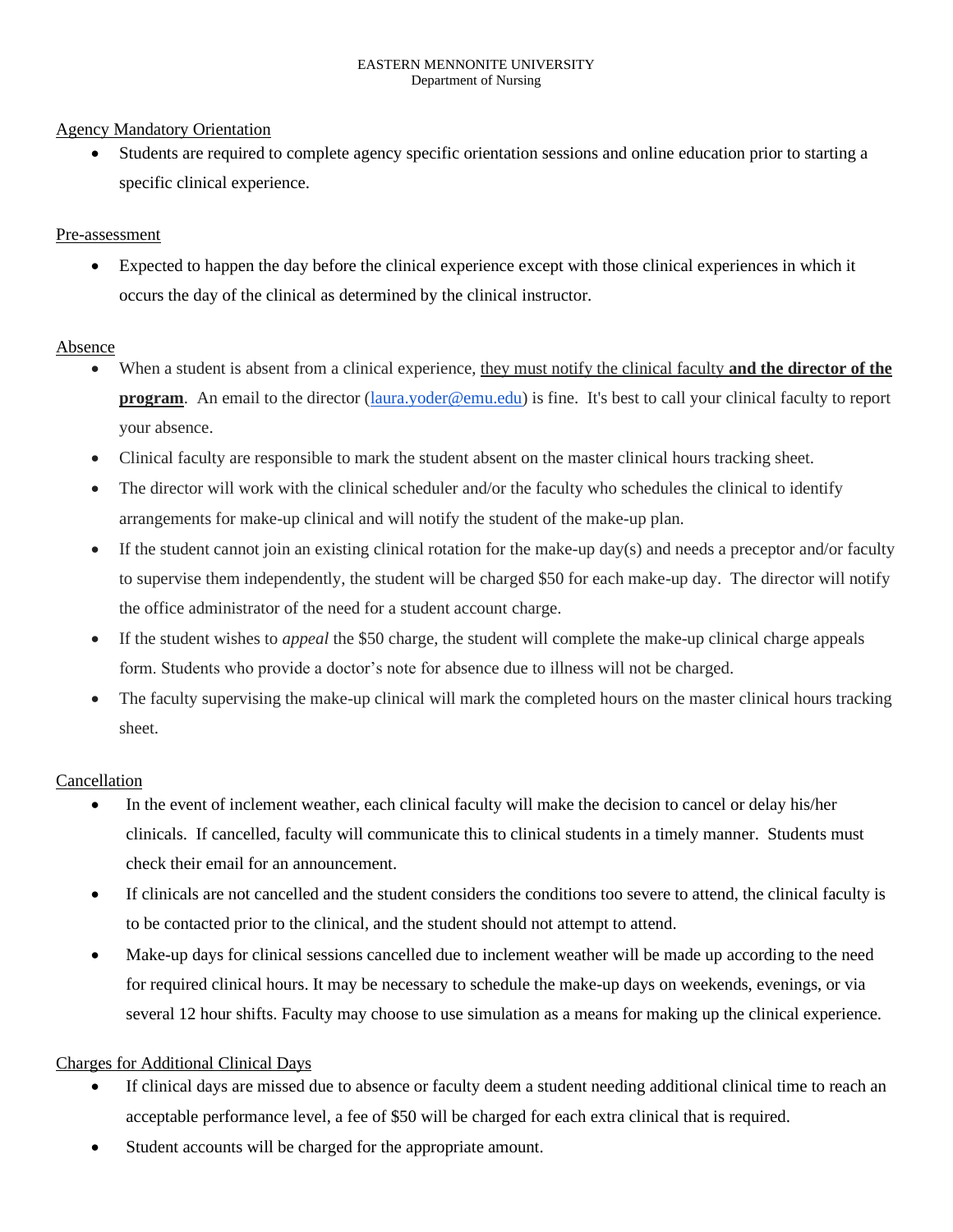- Students can submit a written appeal to program director to have the fee waived. Appeals that include a doctor's note will result in waiver of charges.
- Since demonstration masteries are considered part of the clinical experience, a \$50 fee will be charged for a make-up demonstration mastery which requires additional faculty time.

# Transportation and parking

• Students are responsible to plan for their own transportation to and from clinical and are encouraged to car pool. Students are to park in the areas designated for student parking.

# Institution Specific Guidelines

- <span id="page-44-0"></span>• **Sentara Rockingham Memorial Hospital Clinical Expectations**
	- ➢ Will be required to wear clothing as meeting the Educational Institution's policy and as acceptable to SRMH.
	- ➢ Will comply with written policies governing current practices at SRMH. This includes, but is not limited to, policies and procedures regarding confidentiality, compliance, quality and risk management, safety, hazardous materials and infection control.
	- ➢ Will be required to report illness and absence to the Educational Institution and SRMH.
	- $\triangleright$  Will have health insurance. Must assume financial responsibility for health care for any medical treatment for illnesses or injuries sustained by the student going to, volunteering at, or coming from SRMH.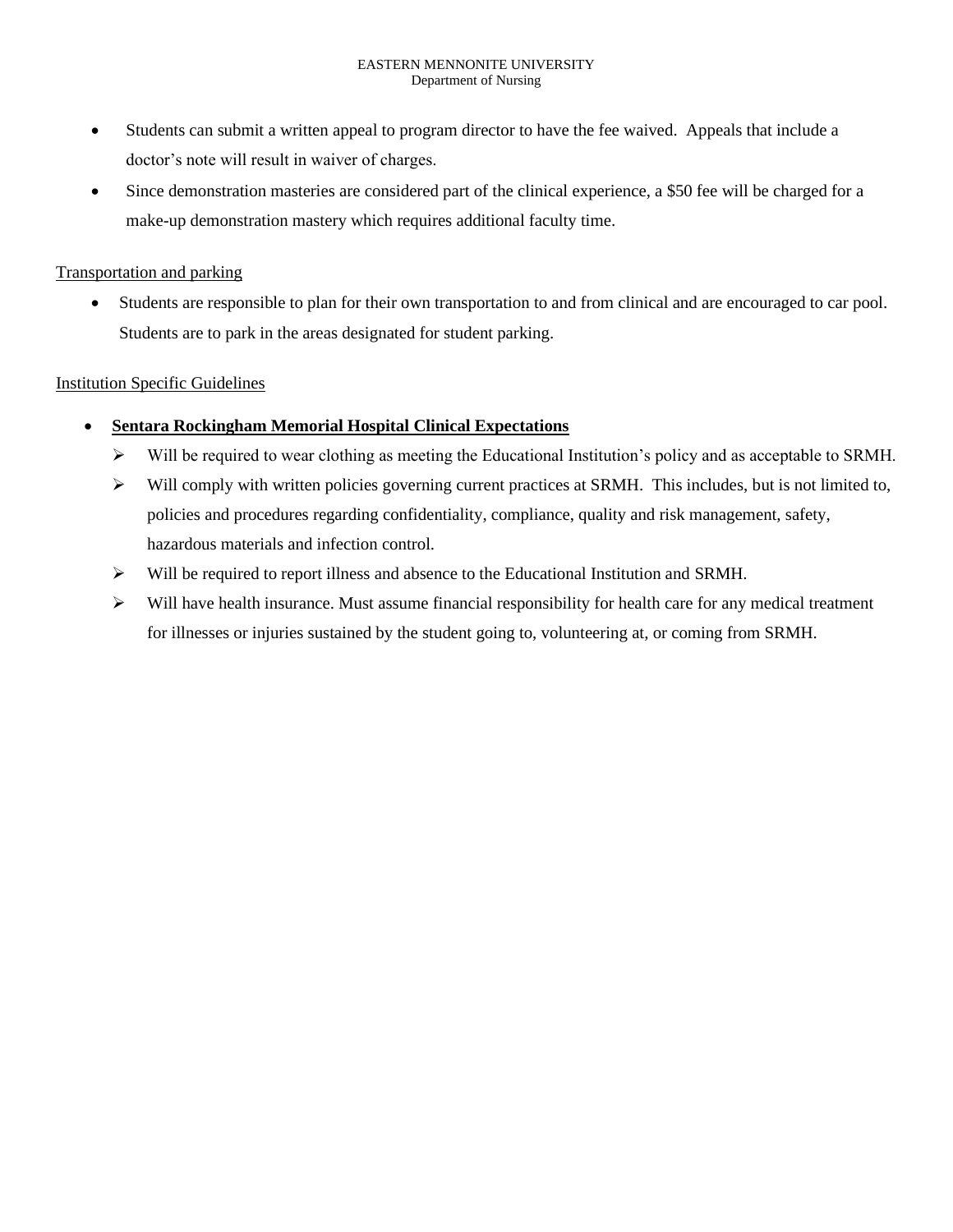# **POLICY ON PROFESSIONAL GROWTH**

Professional Growth is the individual responsibility of all nurses. Nurses must continually learn new information in order to remain current in the discipline and to provide safe care for clients/patients. Some employers require a certain number of hours per year of additional education and some states require evidence of continuing education credits to maintain licensure.

## DEFINITION

During the nursing program we define professional growth as learning in areas beyond the content offered in required classes.

# PROFESSIONAL GROWTH OPPORTUNITIES

In order to develop the habit of life-long learning, the nursing department offers Professional Growth classes throughout the semester. These may include faculty presentations, applicable university and non-nursing department presentations, guest speakers, or Level Three students' Evidenced- Based Practice Presentations. PG classes offered by the nursing department are included on the nursing student calendar.

Suter Science Seminars (offered by the EMU science department) meet the PG class requirement. Other campus-wide events or community events may also meet PG requirements, but must be approved by faculty prior to the event. To obtain approval for all students to receive PG credit, submit the request to the Administrative Coordinator by email at least 72 hours before the event. Alternatively, students may individually ask their advisor to approve their choice of offcampus events for PG credit at least 24 hours PRIOR to attending the event.

# Professional Growth Requirements:

- Attendance at 6 Professional Growth (PG) classes is required during each semester of the nursing program.
- A PG class is equivalent to One Contact Hour or a 50 minute session.
- The nursing department calendar and various means of publicity provide information regarding what is offered, and when it is offered, within the nursing department.
- At least 4 of the 6 PG credits must be earned by attending nursing department events.
- During spring semester, students may attend the ACE Festival Keynote address and receive 1 PG credit.
- Students may not earn PG credit for presenting.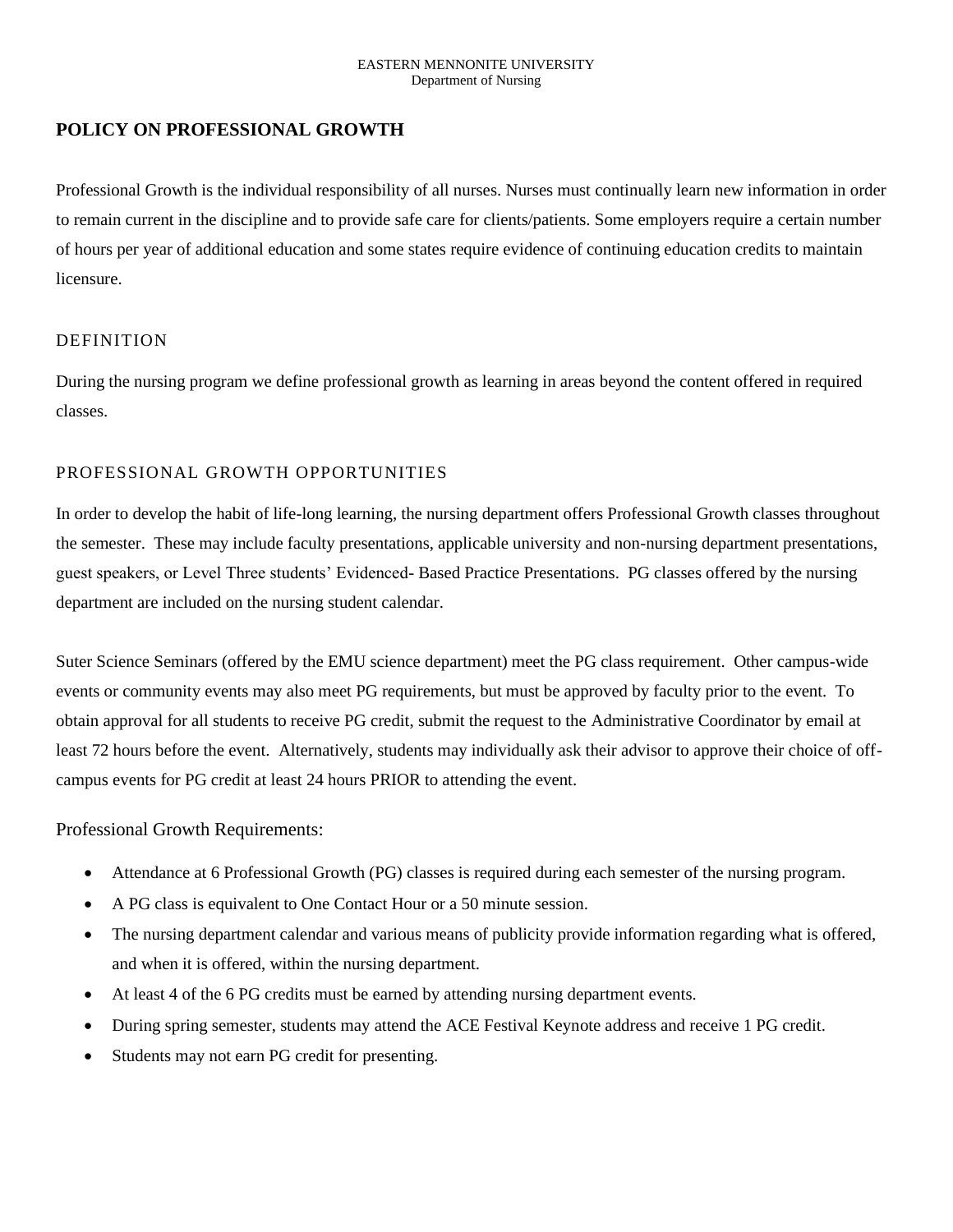If a student fails to complete 6 PG classes, they will receive a "D" in the course, (Foundations of Professional Nursing, Professional Issues in Nursing, Nursing and Family in Community, or Transition to Practice) until the 6 PG classes are completed.

In their second semester of level 2, students may bank extra PG classes to meet the required number in Level 3. The rationale for this banking is based on the time constraints experienced by Level 3 students related to their work with community partners.

Students who volunteer as NSA officers and complete their duties satisfactorily will be awarded two PG credits for the semester. NSA faculty advisors will award the credit.

PG classes in the summer: Accelerated Second Degree students are required to attend all summer capstone presentations and complete 6 PG classes in Fall and 6 PG classes in Spring. No other PG classes are required during the summer term.

STUDENT RESPONSIBILITY FOR DOCUMENTATION OF ATTENDANCE AT PG EVENT :

- 1. **Nursing Department Sponsored Events:** Attendance will be tracked through a sign-in/sign-out sheet or by scanning student IDs. Students are responsible for making sure they have documented their entrance into and exit from the event.
- **2. EMU Campus Events**: EMU faculty or staff signs his/her name on the program for the event announcement/brochure. If no faculty member is present the student must submit a paragraph (to their advisor) describing 3 things learned during the presentation.
- <span id="page-46-0"></span>*2.* **Off Campus Events:** Students must submit a paragraph to their advisor describing 3 things learned during the presentation. *You must obtain prior approval from your advisor to receive PG credit for off-campus events.*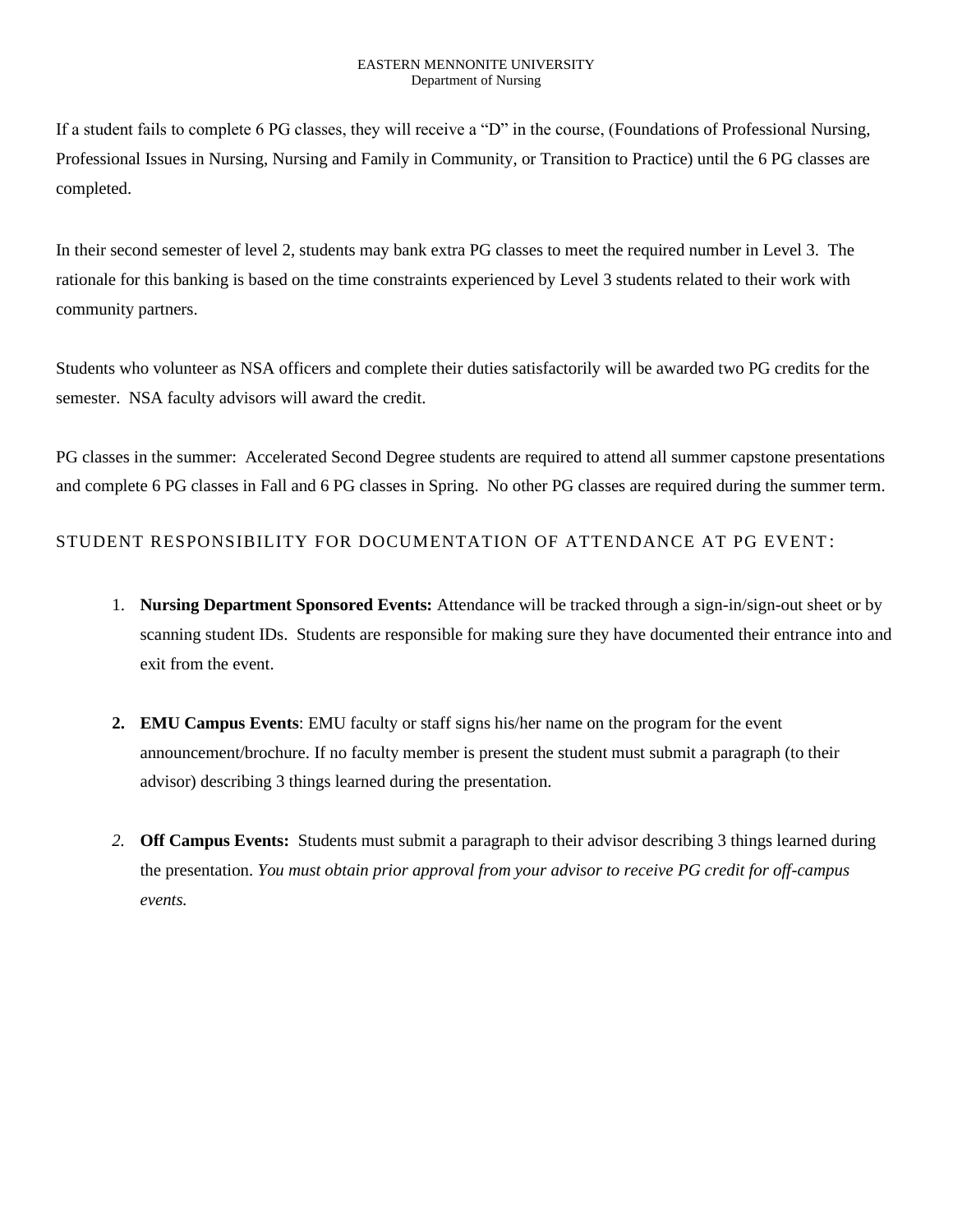# **POLICY ON OPEN COMMUNICATION AND STUDENT COMPLAINTS**

The nursing department follows the university Student Complaint Policy. Please refer to the university undergraduate student handbook. Students may also contact Student Life or the office of the Academic Dean in the School of Science, Engineering, Arts, and Nursing for a copy of the policy.

Most complaints can be dealt with through informal communication between the parties (*e.g.,* student-to-faculty, studentto-student, faculty-to-student). Nursing students are encouraged to address conflicts and complaints through direct communication with the parties involved whenever possible. Within the nursing department, if the student is not satisfied with the response to the complaint, the student is encouraged to discuss other strategies or possible responses with their academic advisor. It may also be appropriate for the student to bring the complaint higher up the "chain of command," for example to discuss the issue with the Level coordinator, the Director of the undergraduate nursing program, or the Chair of the nursing department.

We encourage students to address conflict in the spirit of Matthew 18:15-16.

In the event that students are unable to resolve interpersonal conflicts, any of the involved students may request faculty involvement.

Students should consider the following sources of conflict and approaches to managing conflict when processing and communicating their complaints:

## **Sources of Conflict**

Conflicting Needs: Limited resources (like money, attention from others, or supplies)

Conflicting Styles: Personality differences, approaches to tasks, or work styles

# Conflicting Perceptions: Individual experiences and perspectives

Conflicting Goals: Difference in what needs to be accomplished or how success is defined

Conflicting Pressures: Differing roles and responsibilities mean differing levels of pressure

Conflicting Roles: What is expected of each person, formally or informally

## Different Personal Values:

What matters to each of us and what we each consider "right"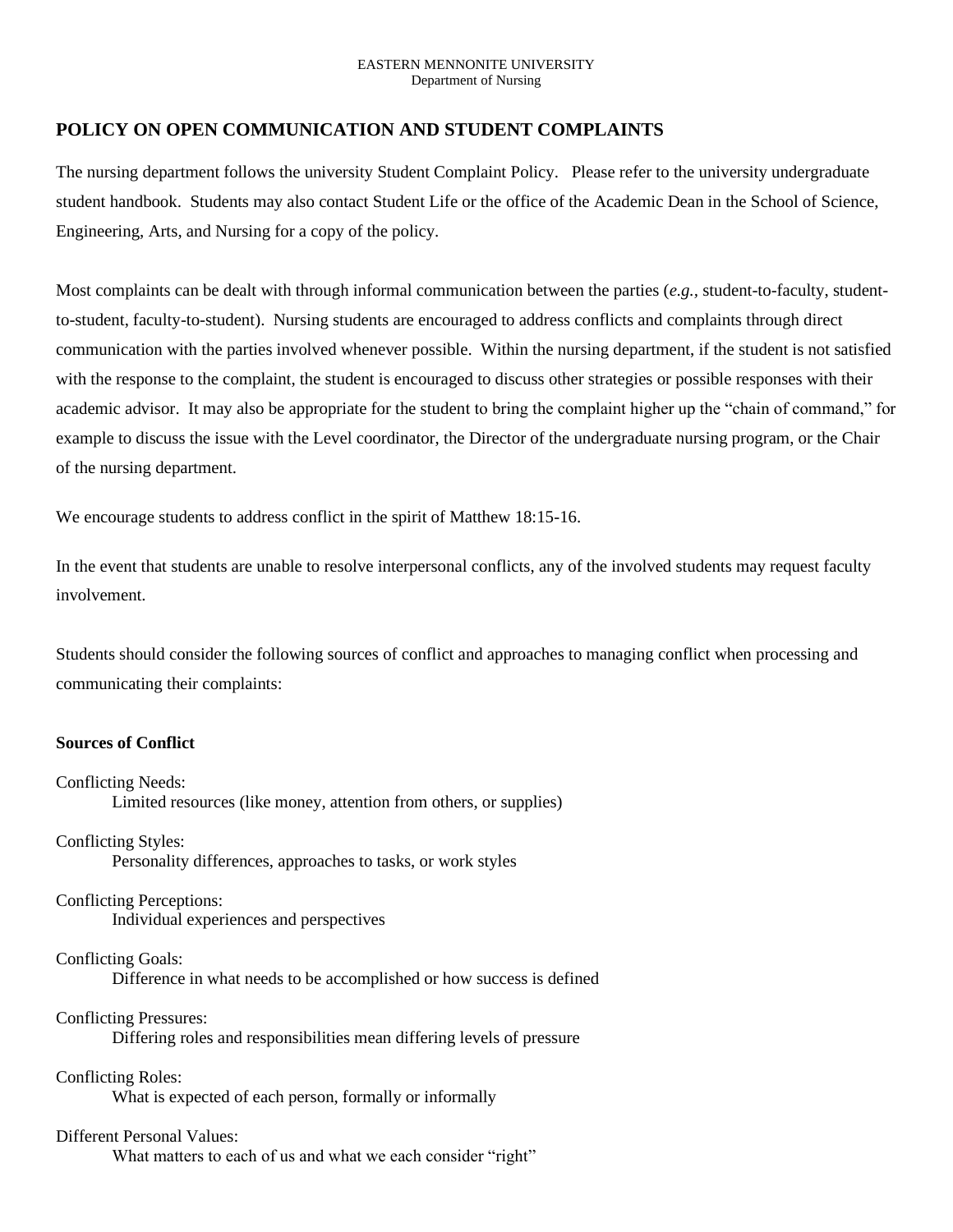Unpredictable Policies:

Accepted rules of behavior are frequently changed or inconsistently applied

## **Approaches to Managing Conflict**

These approaches to conflict are value neutral. They are all appropriate in some cases, while inappropriate in other cases. Choosing an approach requires self-reflection and looking at how you tend to approach conflict, both in calm and in storm.

# *Competing*:

You are assertive and stand up for what you believe is the best solution. You know how to defend your position and will do so to get your way.

## *Collaborating*:

You strike a balance between being assertive and being cooperative. You attempt to create a "win-win" situation.

# *Compromising*:

You give a little to get a little. This means you look to find the best solution for all as quickly and easily as possible.

## *Avoiding*:

You are willing to give in or give up before a conflict starts. This may mean you postpone addressing the issue or you simply withdraw from the situation.

## *Accommodating*:

You sacrifice what you want to help the situation get resolved. You put the other person's needs ahead of your own and work to find a solution to satisfy that person more than yourself.

(Thomas & Kilmann, 2007)